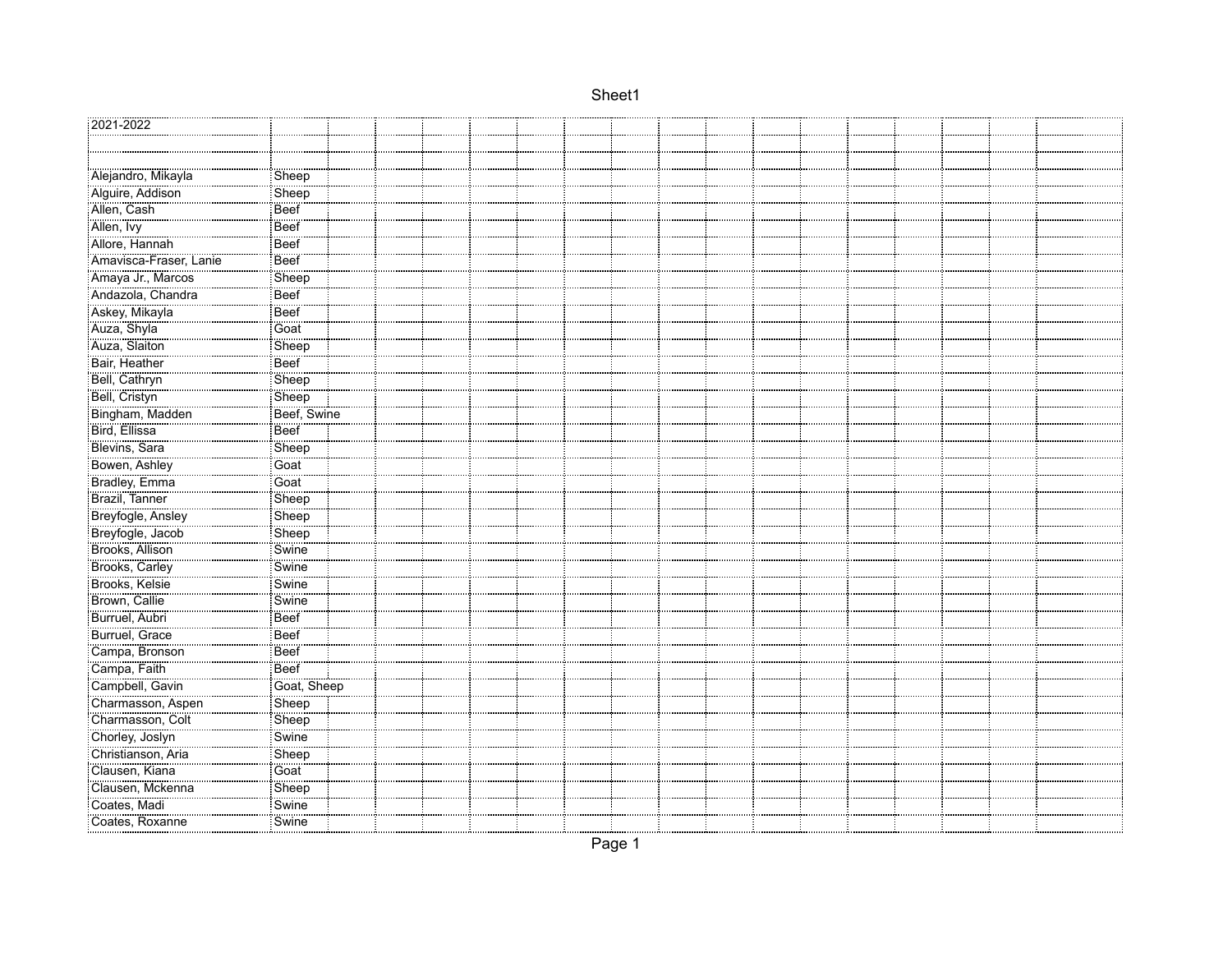| Coates, Zayne                                  | Swine        |  |  |  |  |  |  |  |
|------------------------------------------------|--------------|--|--|--|--|--|--|--|
| Coker, Sarah                                   | Sheep        |  |  |  |  |  |  |  |
| Coleman, Benjamin                              | Sheep        |  |  |  |  |  |  |  |
| Contessa, Christopher                          | Swine        |  |  |  |  |  |  |  |
| Contessa, Riley                                | Swine        |  |  |  |  |  |  |  |
| Corbitt, Kaelyn                                | <br>Goat     |  |  |  |  |  |  |  |
| Corbitt, Morrighan                             | <br>Goat     |  |  |  |  |  |  |  |
| Cornwell, Paige                                | Goat         |  |  |  |  |  |  |  |
| Cortes, Marbin                                 | Sheep        |  |  |  |  |  |  |  |
| Cortesio, Dylon                                | Beef         |  |  |  |  |  |  |  |
| Cournoyer, Emmett                              | Sheep        |  |  |  |  |  |  |  |
| Cournoyer, Gavan                               | Sheep        |  |  |  |  |  |  |  |
| Cournoyer, Myla<br>Cournoyer, Nellie           | Sheep        |  |  |  |  |  |  |  |
|                                                | Sheep        |  |  |  |  |  |  |  |
| Crafton, Courtney                              | Goat         |  |  |  |  |  |  |  |
| Crawford, Kenzie                               | Swine        |  |  |  |  |  |  |  |
| Crawford, Cache                                | Swine        |  |  |  |  |  |  |  |
| Critz, Clayton                                 | Beef         |  |  |  |  |  |  |  |
| Critz, Landon                                  | Beef         |  |  |  |  |  |  |  |
| <br>Crosby, John                               | <b>Beef</b>  |  |  |  |  |  |  |  |
| Daily, Blyth                                   | Beef, Goat   |  |  |  |  |  |  |  |
| Dalmolin, Hadley                               | Beef         |  |  |  |  |  |  |  |
| Daniels, Mikah                                 | Goat         |  |  |  |  |  |  |  |
| Davis, Shaylie                                 | Swine, Sheep |  |  |  |  |  |  |  |
| Decker, Kaylin                                 | Sheep        |  |  |  |  |  |  |  |
| DeFries, Chyles                                | Goat         |  |  |  |  |  |  |  |
| Desmith, Belle                                 | Beef         |  |  |  |  |  |  |  |
| i<br> DeSpain, Channing<br> Dickinson, Carissa | Beef         |  |  |  |  |  |  |  |
|                                                | Beef         |  |  |  |  |  |  |  |
| Dieu, Josie                                    | Goat, Sheep  |  |  |  |  |  |  |  |
| Dillard, Paden                                 | Sheep        |  |  |  |  |  |  |  |
| Dillard, Rebecca                               | Sheep        |  |  |  |  |  |  |  |
| Donlon, Sage                                   | Swine        |  |  |  |  |  |  |  |
| Dugan, Kloey                                   | Beef         |  |  |  |  |  |  |  |
| :::::::::::::::::::::::<br>:Dyer, Julia        | <b>Beef</b>  |  |  |  |  |  |  |  |
| Echard, Austin                                 |              |  |  |  |  |  |  |  |
| Ellis, Ayden                                   | Swine        |  |  |  |  |  |  |  |
| Epley, Adilene                                 | <br>Sheep    |  |  |  |  |  |  |  |
| Epley, Karson                                  | Sheep        |  |  |  |  |  |  |  |
| :<br>Ewig, Cadance<br>Ewig, Jamison            | <b>Beef</b>  |  |  |  |  |  |  |  |
|                                                | Beef         |  |  |  |  |  |  |  |
| Ewig, Kassidy                                  |              |  |  |  |  |  |  |  |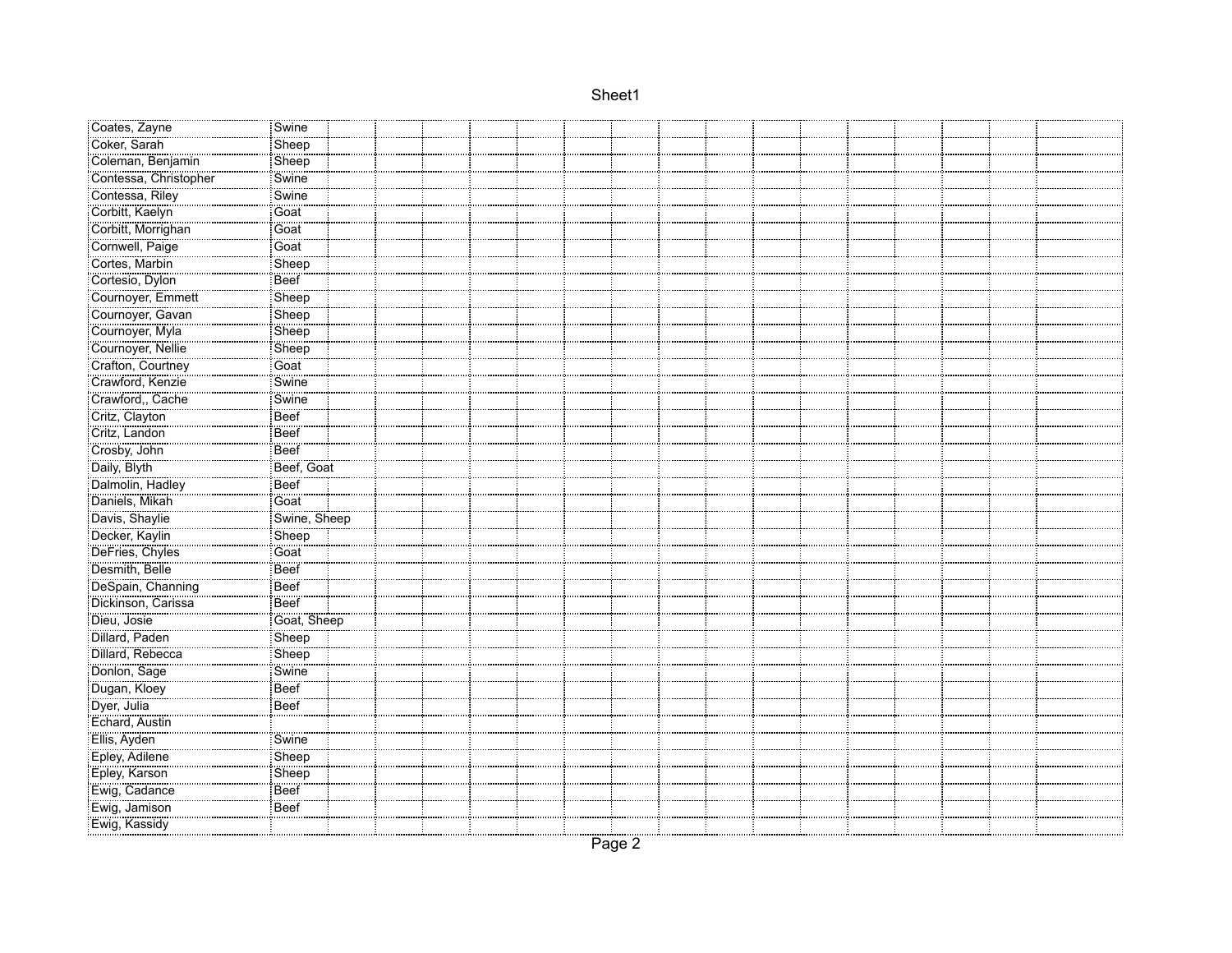| Ferris, Monica                                        | Beef, Swine          |  |
|-------------------------------------------------------|----------------------|--|
| Finch, Audie                                          | Sheep                |  |
| Finch, Zaine                                          | Sheep                |  |
| Fitzpatrick, Madison                                  | Goat                 |  |
| Forchette, Penny                                      |                      |  |
| Forgey-Schmitt, Sarah<br>Forgey-Schmitt, Sarah        | Sheep<br>Sheep, Goat |  |
|                                                       | Beef                 |  |
| Forsse, Brooke                                        | Beef, Swine          |  |
| Frye, Kolton                                          | Swine                |  |
| Garcia, Magdalena                                     | Beef, Goat           |  |
| Gauthier, Emily                                       | Swine                |  |
| Gomez-Preece, Paige                                   | Sheep                |  |
| Gonzalez, Max                                         | Swine                |  |
| Graul, Elizabeth                                      | Sheep                |  |
| Gray, Lexee                                           | Swine <sup>"</sup>   |  |
| Gray, Makinzie                                        | <br>Beef             |  |
| Groat, Megan                                          | Goat, Swine          |  |
| Groat, Taylor                                         | Goat, Swine          |  |
| Groseta, Grace                                        | Beef                 |  |
| Groseta, Peter                                        | <b>Beef</b>          |  |
| Haines, Taylor                                        | Sheep                |  |
| Hambrick, Elmer                                       | Goat, Sheep          |  |
| Hancock, Jessi                                        | Beef                 |  |
| <br>:Напсоск, Jett                                    | Beef                 |  |
| Hanger, Graeme<br>Hanson, Michelle                    | Beef                 |  |
|                                                       | Goat                 |  |
| Harris, Dallas<br>Harrison, Kelsie<br>Hartman, Thomas | Beef                 |  |
|                                                       | Sheep                |  |
|                                                       | Beef                 |  |
| Heartquist, Amara                                     | Sheep                |  |
| Heartquist, Lyla                                      | Sheep                |  |
| Heartquist, Rayna                                     | Sheep                |  |
| Hebdon, Ethan                                         | Beef                 |  |
| Hebdon, Madeline                                      | Beef                 |  |
| Hebdon, Tawny                                         | Swine:               |  |
| Herrera, Anika<br>Herrera, Reuben                     | Swine                |  |
|                                                       | Swine                |  |
| Hesche, Katherine                                     | <b>Beef</b>          |  |
| Heskin, Parker                                        | Beef                 |  |
| Howell, Lacey                                         | Goat                 |  |
| Hulsey, Bailee                                        | Beef, Swine          |  |
| Hulsey, Tinlee                                        | Beef, Swine          |  |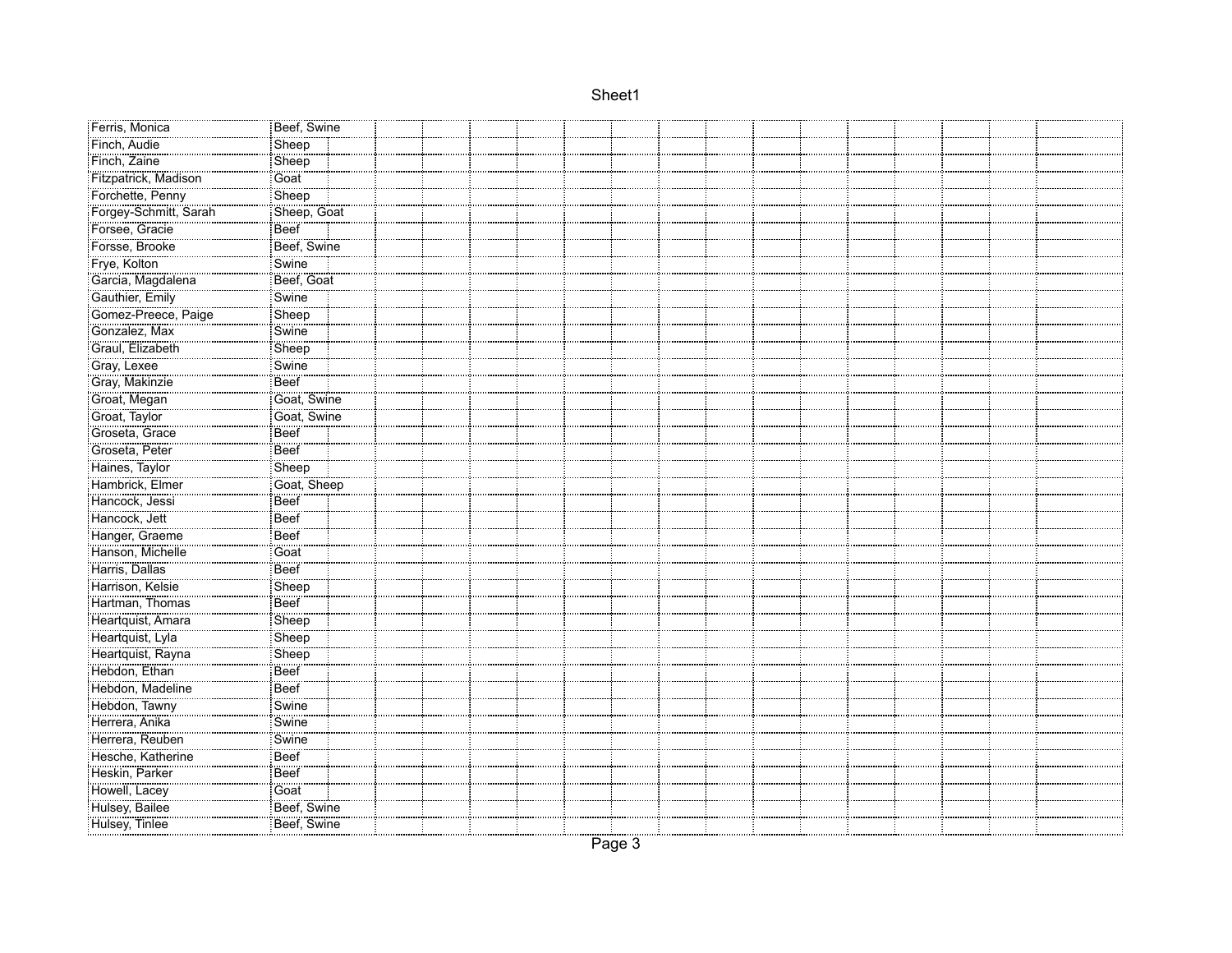| Humeumptewa, Kaitlyn                              | Beef, Sheep, Goat   |
|---------------------------------------------------|---------------------|
|                                                   | Goat                |
| Jarquin, Bentley                                  | Beef                |
| Jensen, Jade                                      | Goat                |
|                                                   | Beef                |
| Johnson, Emily<br>Johnson, Skyla<br>Kahla, Carson | <br>Goat            |
|                                                   | <br>Goat            |
| Keil, Hollie                                      | Beef, Swine         |
| Kempf, Elaina                                     | Goat                |
| Kern, Grady                                       | Swine               |
| Kirby, Gavin                                      | Swine               |
| Kirby, Sierra                                     | Swine               |
| Landroche, Logan                                  | <b>Beef</b>         |
| Larkin, Kaylee                                    | Swine               |
| Larkin, Tanner                                    | Beef                |
| Larson, Alexandra                                 | -----------<br>Beef |
| Larson, Zane                                      | Beef                |
| LaRue, Evan                                       | Beef                |
| i<br>Eliska, Parker                               | Goat, Sheep         |
| <br>Liska, Piper                                  | Goat. Sheep         |
| Lisonbee, Zoei                                    | Goat, Sheep         |
| : Lloyd, Aimee                                    | <b>Beef</b>         |
| Lunt, Brielle                                     | Swine               |
| Lunt, Brooke                                      | Swine               |
| Lyons, Chloe                                      | Sheep               |
| Mays, Bella                                       | Goat                |
| ::::::::::::::::::::::::::::::<br>Mays, Wesley!   | Swine               |
| McGibbob, Cora                                    | <b>Beef</b>         |
| McGibbon, Tessa                                   | Beef                |
| McGuire, Makaylee                                 | Goat                |
| McMillon, Callahan                                | Goat                |
| McMillon, Lucas                                   | Goat, Sheep         |
| Mellon, Emmaline                                  | Beef                |
| Mellon, Lorelei                                   | Beef                |
| Meredith, Landon                                  | Goat, Sheep         |
| Morgan, Audrey                                    | Swine               |
| Morris, Alan                                      | Sheep               |
| Mulkey, Levi                                      | Beef                |
| Murray, Peter                                     | Swine               |
| Murrieta, Claire                                  | Goat, Sheep         |
| Murrieta, Wyatt                                   | Goat, Sheep         |
| Neff, Gabe                                        | Sheep               |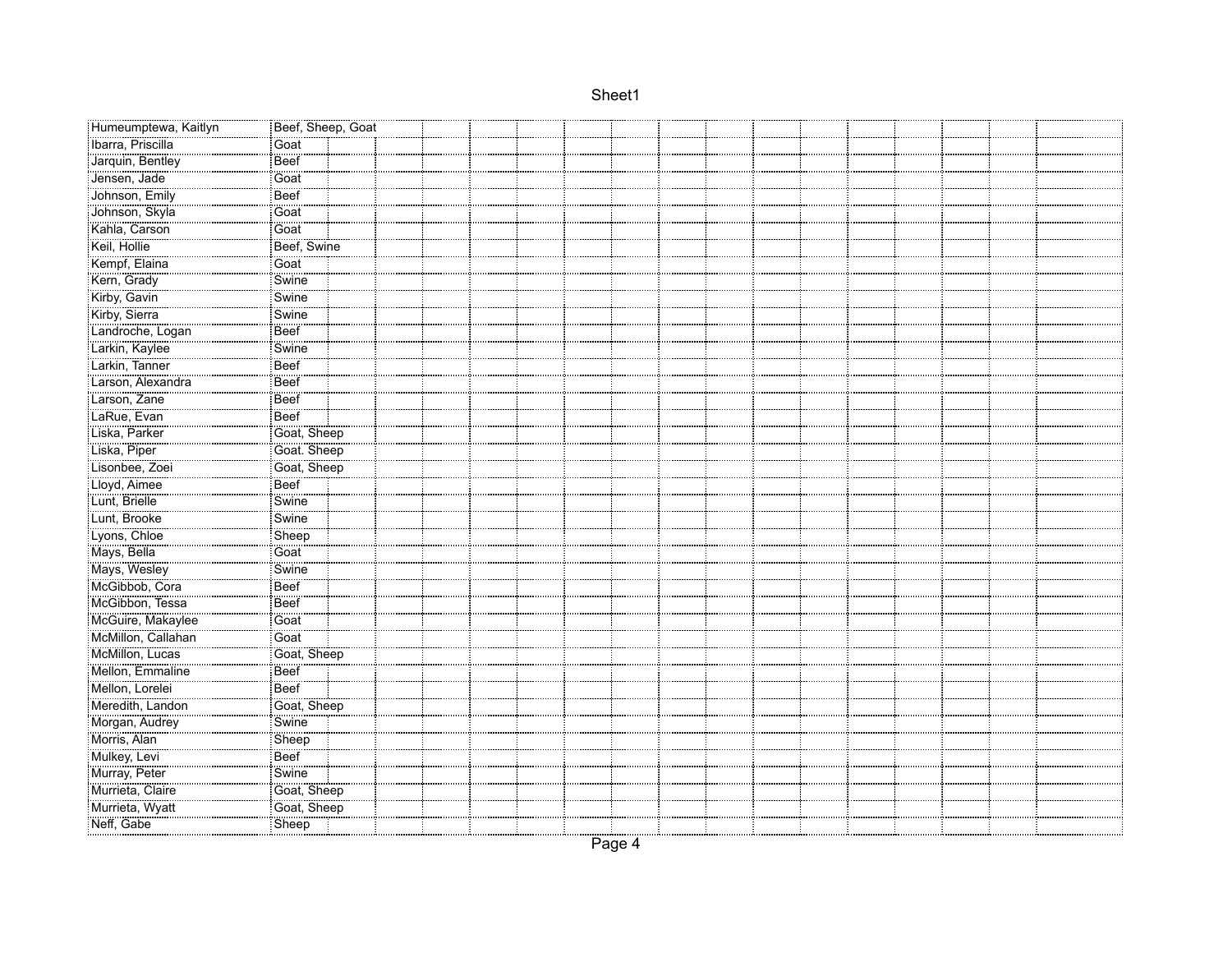| Nelson, Ellie                                              | Goat               |  |  |  |  |  |  |  |  |
|------------------------------------------------------------|--------------------|--|--|--|--|--|--|--|--|
| Nelson, Jordy                                              | Goat               |  |  |  |  |  |  |  |  |
| Newman, Samantha                                           | <b>Beef</b>        |  |  |  |  |  |  |  |  |
| Newton, Cole                                               | Swine              |  |  |  |  |  |  |  |  |
| Newton, Peyton                                             | Sheep              |  |  |  |  |  |  |  |  |
| Nicoll, Marlee                                             | Beef               |  |  |  |  |  |  |  |  |
| Nicoll, Paden                                              | Beef               |  |  |  |  |  |  |  |  |
| Noble, Shelby                                              | Goat               |  |  |  |  |  |  |  |  |
| Norris, Mason                                              | Beef               |  |  |  |  |  |  |  |  |
|                                                            | Swine              |  |  |  |  |  |  |  |  |
| Olivarez, Santos                                           | Swine              |  |  |  |  |  |  |  |  |
| Owen, Jack                                                 | Swine              |  |  |  |  |  |  |  |  |
| Owen, Wade                                                 | Swine              |  |  |  |  |  |  |  |  |
| Owens, Hadlee                                              | Goat, Sheep        |  |  |  |  |  |  |  |  |
| Parra, Jasmine                                             | Swine              |  |  |  |  |  |  |  |  |
| Penrod, Rowdy                                              | Swine <sup>®</sup> |  |  |  |  |  |  |  |  |
| Perricone, Stella<br>Petersen, Jaycee                      | $S$ heep           |  |  |  |  |  |  |  |  |
|                                                            | Swine              |  |  |  |  |  |  |  |  |
| Petersen, Jesslyn                                          | Swine              |  |  |  |  |  |  |  |  |
| Peterson, Demi                                             | Swine              |  |  |  |  |  |  |  |  |
| Pierce, Alyssa                                             | Goat               |  |  |  |  |  |  |  |  |
| Pikula, Payton                                             | Sheep              |  |  |  |  |  |  |  |  |
| Pinckard, Liberty                                          | Swine              |  |  |  |  |  |  |  |  |
| Poppenberger, Claire                                       | Sheep              |  |  |  |  |  |  |  |  |
| Pouquette, Dallie                                          | Sheep              |  |  |  |  |  |  |  |  |
| Pouquette, Tyler                                           | Beef               |  |  |  |  |  |  |  |  |
|                                                            | Beef               |  |  |  |  |  |  |  |  |
| Prenovost, Colby<br>Prenovost, Shelby<br>Purviance, Shiloh | Beef               |  |  |  |  |  |  |  |  |
|                                                            | Beef               |  |  |  |  |  |  |  |  |
| Quiroz, Amira                                              | <b>Beef</b>        |  |  |  |  |  |  |  |  |
| Quiroz, Nevaeh                                             | Beef               |  |  |  |  |  |  |  |  |
| Rakoci, Mary                                               | Sheep              |  |  |  |  |  |  |  |  |
| Richards, Mattie                                           | Goat               |  |  |  |  |  |  |  |  |
| Riedlinger, Riley                                          | Sheep              |  |  |  |  |  |  |  |  |
| Roberts, Alexia                                            | Beef               |  |  |  |  |  |  |  |  |
| Roberts, Colton                                            | Beef               |  |  |  |  |  |  |  |  |
| Roberts, Paige                                             | Beef               |  |  |  |  |  |  |  |  |
| Rockwell, Etan                                             | Beef               |  |  |  |  |  |  |  |  |
| Roepke, Kashlyn                                            | Beef               |  |  |  |  |  |  |  |  |
| Rogers, Kiera                                              | Goat               |  |  |  |  |  |  |  |  |
| Rogers, Landon                                             | Beef               |  |  |  |  |  |  |  |  |
| Rogers, Raegan                                             | Goat               |  |  |  |  |  |  |  |  |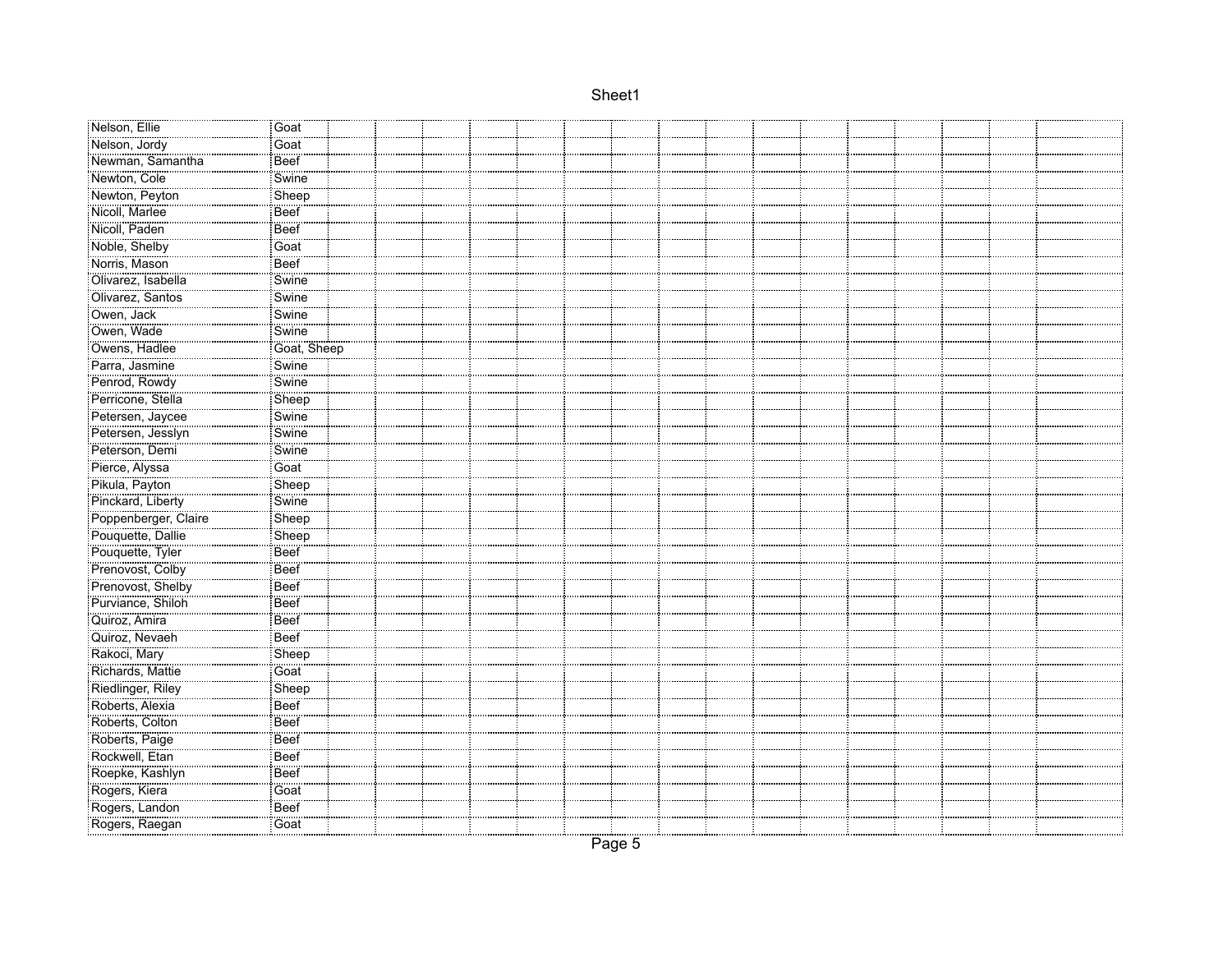| Rolfe, Shelbee                    | Goat           |  |  |  |  |  |  |  |
|-----------------------------------|----------------|--|--|--|--|--|--|--|
| Russel, Paisley                   | Sheep          |  |  |  |  |  |  |  |
| Salgado, Josue                    | Sheep          |  |  |  |  |  |  |  |
| Sanders, Jesus                    | Goat           |  |  |  |  |  |  |  |
| Sanger, Solana                    | Goat, Swine    |  |  |  |  |  |  |  |
| Example: The Sawyer, Avery        | Sheep          |  |  |  |  |  |  |  |
|                                   | Goat, Sheep    |  |  |  |  |  |  |  |
| Scarbrough, Keylee                | Goat           |  |  |  |  |  |  |  |
| Schroder, Braedyn                 | Goat           |  |  |  |  |  |  |  |
| Schulz, Keith                     | Swine          |  |  |  |  |  |  |  |
| Sehnert, Mallory                  | Beef           |  |  |  |  |  |  |  |
| Shaw, Emma                        | Beef           |  |  |  |  |  |  |  |
| Shepherd, Patrick                 | Sheep          |  |  |  |  |  |  |  |
| Shippee, Conner                   | Goat, Swine    |  |  |  |  |  |  |  |
| Sigley, Kylie                     | Beef           |  |  |  |  |  |  |  |
| Simpson, Adele                    | Sheep          |  |  |  |  |  |  |  |
| Simpson, Calli<br>Skinner, Kambri | Sheep<br>Swine |  |  |  |  |  |  |  |
|                                   |                |  |  |  |  |  |  |  |
|                                   | Sheep          |  |  |  |  |  |  |  |
| Smith, Brielle                    | <br>∶Sheep     |  |  |  |  |  |  |  |
| Smith, Caleb                      | Sheep          |  |  |  |  |  |  |  |
| Smith, Reagyn                     | Swine, Sheep   |  |  |  |  |  |  |  |
| Smith, Riley                      | Swine          |  |  |  |  |  |  |  |
| Snider, Marlie-Mae                | Swine          |  |  |  |  |  |  |  |
| Solo, Rylie                       | Beef, Sheep    |  |  |  |  |  |  |  |
| Souders, Violet                   | Sheep          |  |  |  |  |  |  |  |
| Stanley, Kellan                   | Sheep          |  |  |  |  |  |  |  |
| Stevens, Hunter                   | Swine, Goat    |  |  |  |  |  |  |  |
| Stoltz, Lindsay                   | Beef           |  |  |  |  |  |  |  |
| Stough, Baylee                    | :<br>Beef      |  |  |  |  |  |  |  |
| Stough, Kinley                    | Beef<br>.      |  |  |  |  |  |  |  |
| Stratton, Aurelie                 | Sheep          |  |  |  |  |  |  |  |
| Stuhr, Taylynd                    | Beef           |  |  |  |  |  |  |  |
| Stuhr, Taytum                     | Beef           |  |  |  |  |  |  |  |
| Svedberg, Colton                  | Swine          |  |  |  |  |  |  |  |
| Svedberg, Martin                  | Swine          |  |  |  |  |  |  |  |
| Tatge, Alyssa                     | Beef           |  |  |  |  |  |  |  |
| Tatge, Keeli                      | <br>Beef       |  |  |  |  |  |  |  |
| Tatge, Lainey                     | Beef           |  |  |  |  |  |  |  |
| Taylor, Cassidy                   | Sheep          |  |  |  |  |  |  |  |
| Thompson, Katelyn                 | Swine          |  |  |  |  |  |  |  |
| Thompson, Nataly                  | Swine          |  |  |  |  |  |  |  |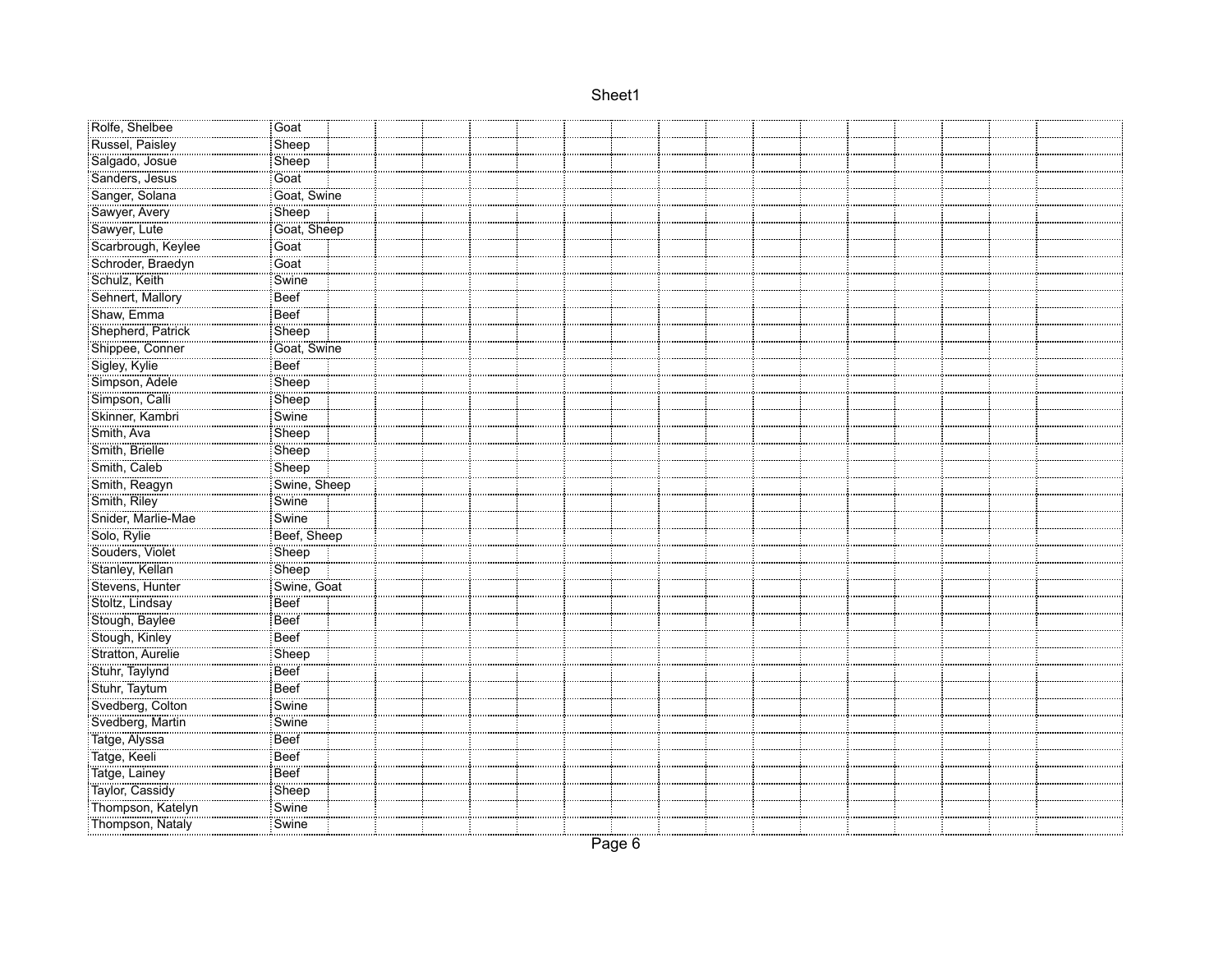| :Tijerina, Hayley                                                | Swine           |                |                 |                  |                         |                   |    |                                                                                                          |                |                |                    |                |                |                |                  |                  |  |
|------------------------------------------------------------------|-----------------|----------------|-----------------|------------------|-------------------------|-------------------|----|----------------------------------------------------------------------------------------------------------|----------------|----------------|--------------------|----------------|----------------|----------------|------------------|------------------|--|
| :Timm, Isabella                                                  | Sheep           |                |                 |                  |                         |                   |    |                                                                                                          |                |                |                    |                |                |                |                  |                  |  |
| Tomlinson, Addison                                               | <b>Beef</b>     |                |                 |                  |                         |                   |    |                                                                                                          |                |                |                    |                |                |                |                  |                  |  |
| Trump, Mason                                                     | Swine, Goat     |                |                 |                  |                         |                   |    |                                                                                                          |                |                |                    |                |                |                |                  |                  |  |
|                                                                  | Beef, Goat      |                |                 |                  |                         |                   |    |                                                                                                          |                |                |                    |                |                |                |                  |                  |  |
| Utz, Gaby<br>Villa, Anthony                                      | Sheep<br>Sheep  |                |                 |                  |                         |                   |    |                                                                                                          |                |                |                    |                |                |                |                  |                  |  |
| <u></u><br>Voong, Jordan                                         |                 |                |                 |                  |                         |                   |    |                                                                                                          |                |                |                    |                |                |                |                  |                  |  |
| Wade, Rhett                                                      | Beef, Swine     |                |                 |                  |                         |                   |    |                                                                                                          |                |                |                    |                |                |                |                  |                  |  |
| Watson, Kevin                                                    | Beef            |                |                 |                  |                         |                   |    |                                                                                                          |                |                |                    |                |                |                |                  |                  |  |
| Weiss, Macie                                                     | Sheep           |                |                 |                  |                         |                   |    |                                                                                                          |                |                |                    |                |                |                |                  |                  |  |
| White, Sophia                                                    | Goat            |                |                 |                  |                         |                   |    |                                                                                                          |                |                |                    |                |                |                |                  |                  |  |
| Williams, Annabelle                                              | Beef            |                |                 |                  |                         |                   |    |                                                                                                          |                |                |                    |                |                |                |                  |                  |  |
| Williams, Audrey                                                 | Sheep           |                |                 |                  |                         |                   |    |                                                                                                          |                |                |                    |                |                |                |                  |                  |  |
|                                                                  | Sheep           |                |                 |                  |                         |                   |    |                                                                                                          |                |                |                    |                |                |                |                  |                  |  |
| Williams, Danielle<br>Wolfinbarger, Mason<br>Wolfinbarger, Reece | Swine           |                |                 |                  |                         |                   |    |                                                                                                          |                |                |                    |                |                |                |                  |                  |  |
|                                                                  | Swine           |                |                 |                  |                         |                   |    |                                                                                                          |                |                |                    |                |                |                |                  |                  |  |
| Wonnell, Wyatt                                                   | Sheep           |                |                 |                  |                         |                   |    |                                                                                                          |                |                |                    |                |                |                |                  |                  |  |
| Wood, Emily                                                      | Sheep           |                |                 |                  |                         |                   |    |                                                                                                          |                |                |                    |                |                |                |                  |                  |  |
| Worl, Caleb                                                      | Swine           |                |                 |                  |                         |                   |    |                                                                                                          |                |                |                    |                |                |                |                  |                  |  |
| Yardley, Fallon                                                  | Goat            |                |                 |                  |                         |                   |    |                                                                                                          |                |                |                    |                |                |                |                  |                  |  |
| Yardley, Stihl                                                   | Goat            |                |                 |                  |                         |                   |    |                                                                                                          |                |                |                    |                |                |                |                  |                  |  |
| Youngker, Benjamin                                               | Sheep           |                |                 |                  |                         |                   |    |                                                                                                          |                |                |                    |                |                |                |                  |                  |  |
| Youngker, Grace                                                  | Sheep           |                |                 |                  |                         |                   |    |                                                                                                          |                |                |                    |                |                |                |                  |                  |  |
| Zurcher, Brielle                                                 | Goat, Sheep     |                |                 |                  |                         |                   |    |                                                                                                          |                |                |                    |                |                |                |                  |                  |  |
| Zurcher, Jeremiah                                                | Goat            |                |                 |                  |                         |                   |    |                                                                                                          |                |                |                    |                |                |                |                  |                  |  |
| Childers-Holliday, Halle                                         | <b>Beef</b>     |                |                 |                  |                         |                   |    |                                                                                                          |                |                |                    |                |                |                |                  |                  |  |
|                                                                  |                 |                |                 |                  |                         |                   |    |                                                                                                          |                |                |                    |                |                |                |                  |                  |  |
| Jr Quiz Bowl                                                     | Total           |                |                 |                  |                         |                   |    | CG End Kingmai Holbroci Holbroci Sonoita: Sonoita: Douglas Douglas Globe 1: Globe 2: Parker : CG 1 : CG2 |                |                |                    |                |                |                | Wickent Classic  |                  |  |
|                                                                  | $\Omega$        |                |                 |                  |                         |                   |    |                                                                                                          |                |                |                    |                |                |                |                  |                  |  |
| Cournoyer, Emmett                                                | 94              | 6              | 11              | 4:               | 71                      | 71                | 4  |                                                                                                          | 71             | 9              | ő.                 | 9!             | 5:             | 8              | 5:               | $\overline{6}$   |  |
| Charmasson, Aspen                                                | <br>81          | 6              | 71              | $\overline{5}$   | 4.                      | ЗĪ                | 4  | 5:                                                                                                       | 7              | $\overline{4}$ | 4                  | $6^{\circ}$    | $5^{\circ}$    | g:             | 71               | $\ddot{5}$       |  |
| Hambrick, Elmer                                                  | 75              | 7İ             | $\overline{11}$ | <br>9            | $\overline{\mathbf{8}}$ | $9^{\frac{1}{3}}$ |    | 7                                                                                                        | $\overline{8}$ |                |                    | $\overline{9}$ |                |                |                  |                  |  |
| Stough, Baylee                                                   | 52.5            | $\overline{5}$ |                 |                  | 4.5                     |                   |    | $\overline{5}$                                                                                           | $\overline{3}$ | $\overline{5}$ | $\overline{2}$     |                | $\overline{8}$ | 6:             | 71               | $\overline{7}$   |  |
| Larson, Zane                                                     | 46:             | $\overline{6}$ |                 |                  | $\overline{3}$          |                   |    | ٔ 1                                                                                                      | $\overline{5}$ | 4              | ï4                 | 51             | $\ddot{6}$     | $\ddot{6}$     | $\ddot{6}$       |                  |  |
| McMillon, Lucas                                                  | 41:             | :أ3            |                 | $\overline{6}$ : | $\overline{2}$          | 4:                | 3! |                                                                                                          |                | 4              | 2                  | 8              |                |                | $\overline{4}$ : | $\overline{5}$ : |  |
| DeSmith Lacie Belle                                              | <br>39          |                |                 |                  |                         |                   | ëÎ | 5                                                                                                        | 4              |                | $\ddot{\tilde{2}}$ | $\overline{5}$ | 4              | 51             | 6                |                  |  |
| Stratton, Aurelie                                                | <br>38          |                | 10 <sup>1</sup> |                  | $\dddot{\tilde{8}}$     |                   |    |                                                                                                          |                |                |                    | $\overline{6}$ |                |                |                  |                  |  |
| Stough, Kinley                                                   | 34              | :ّ2            |                 |                  | $\dddot{3}$             |                   | 4: |                                                                                                          | 51             | 4:             | зi                 |                | $\overline{4}$ | 4:             | <br>5            |                  |  |
| Larson, Alexandra                                                | $\overline{33}$ | <br>5          |                 |                  | 4                       |                   |    | Ö                                                                                                        | 4:             | 4              | 21                 |                | 4              | 4.             | $\overline{6}$   |                  |  |
| Rogers, Landon                                                   | 33              | 6              | $\overline{6}$  | 5 <sup>1</sup>   | $\overline{2}$          |                   |    |                                                                                                          |                |                |                    |                | 6:             | $\ddot{8}$     |                  |                  |  |
| Epley, Adilene                                                   | 29              | 31             |                 |                  |                         |                   |    | 3                                                                                                        |                | 3              | $\overline{4}$     |                | $\overline{5}$ | $\overline{5}$ |                  | 6                |  |
| Hulsey, Tinlee                                                   | $\overline{29}$ |                |                 |                  |                         |                   |    |                                                                                                          |                | $\overline{7}$ |                    | -71            | -71            | -<br>8         |                  |                  |  |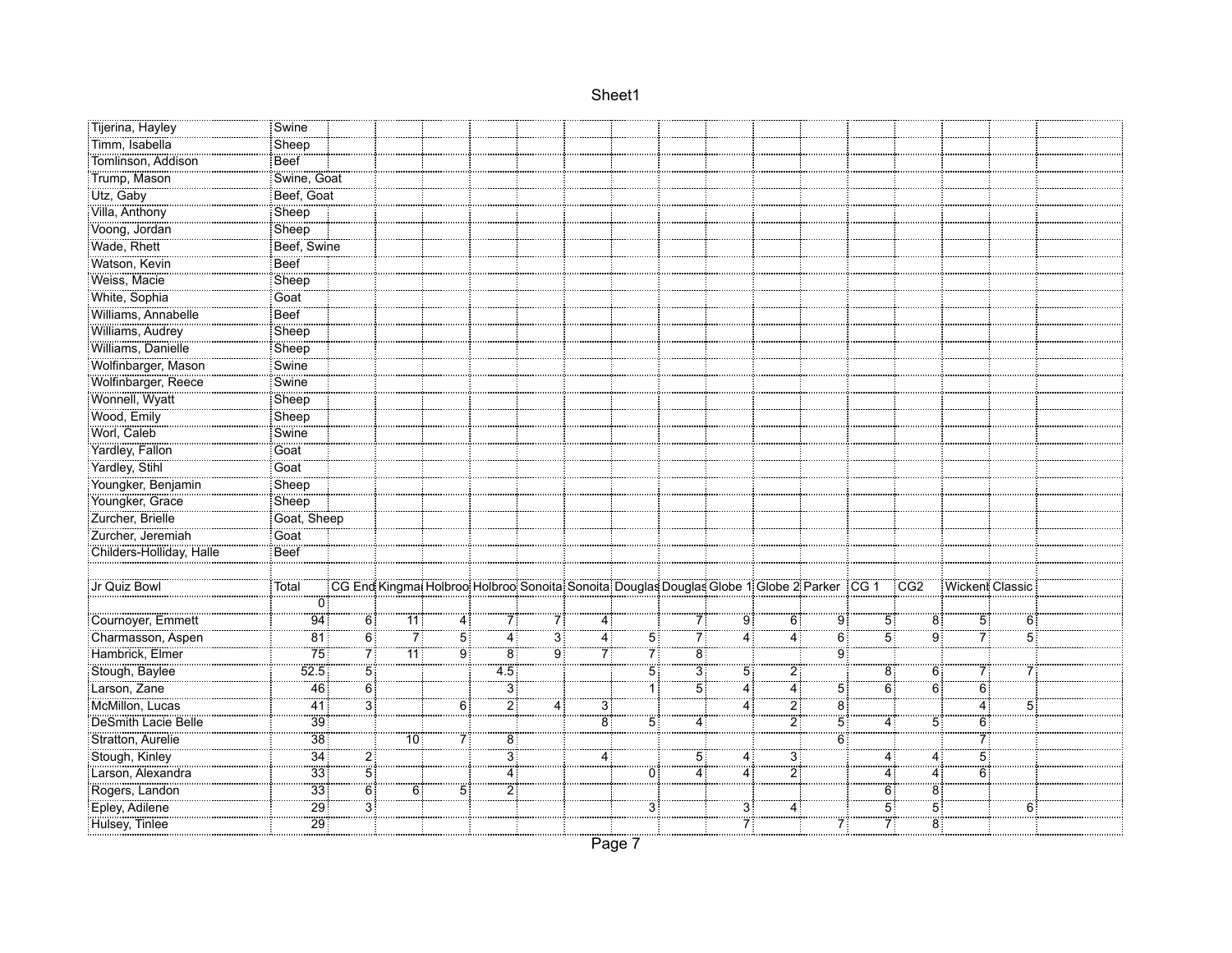| Olivarez, Santos                                      | 26:             | 4:             |                                                                                                    | 4:             | $\overline{2}$ : |                  |                   | 5 <sup>1</sup> | $\overline{1}$    |                  |                   |                   | 5:               | $\overline{5}$   |                |                  |  |
|-------------------------------------------------------|-----------------|----------------|----------------------------------------------------------------------------------------------------|----------------|------------------|------------------|-------------------|----------------|-------------------|------------------|-------------------|-------------------|------------------|------------------|----------------|------------------|--|
| Ellis, Ayden                                          | $\overline{25}$ |                |                                                                                                    |                |                  |                  | 51                |                | $\overline{3}$ :  | ۔۔۔۔۔۔۔۔۔۔۔۔۔۔۔۔ | 4                 | $\overline{4}$    | <br>4            | 3                |                |                  |  |
| Roberts, Paige                                        | $\overline{23}$ |                |                                                                                                    |                | 3                |                  |                   | 2              | 4                 | $\overline{5}$   | $\overline{3}$    |                   | ЗÏ               | $\overline{3}$   |                |                  |  |
| Dillard, Rebecca                                      | $\overline{22}$ |                |                                                                                                    |                |                  |                  |                   |                |                   |                  | $\overline{5}$    |                   | $\overline{5}$   | $\overline{7}$   | 5:             |                  |  |
| Epley, Karson                                         | $\overline{22}$ |                |                                                                                                    |                |                  |                  |                   |                |                   | 2                | <br>4             |                   |                  | $\overline{6}$   |                |                  |  |
| Hulsey, Bailee                                        | <br>18          |                |                                                                                                    |                |                  |                  |                   |                |                   | :<br>! 9         |                   |                   |                  | .<br>! 9         |                |                  |  |
| Quiroz, Amira                                         | $\overline{17}$ |                | 9                                                                                                  |                | 8                |                  |                   |                |                   |                  |                   |                   |                  |                  |                |                  |  |
| Auza, Shyla                                           | .<br>! 16       |                |                                                                                                    |                |                  | 71               | 9                 |                |                   |                  |                   |                   |                  |                  |                |                  |  |
| Weiss, Macie                                          | 16              | 21             |                                                                                                    |                |                  |                  |                   |                |                   | $\overline{2}$   | 4                 | $\overline{2}$    |                  |                  | $\overline{5}$ | 1:               |  |
| Dalmolin, Hadley                                      | .<br>: 15       |                |                                                                                                    |                |                  |                  |                   |                |                   | $\overline{9}$   | ö.                |                   |                  |                  |                |                  |  |
| Stratton, Cora                                        | 12 <sup>1</sup> |                |                                                                                                    |                |                  |                  |                   |                |                   |                  |                   |                   |                  |                  |                |                  |  |
| Charmasson, Colt                                      | $\overline{11}$ |                |                                                                                                    |                |                  |                  |                   |                |                   |                  |                   |                   |                  | 2                | 6:             | 3:               |  |
| Campa, Faith                                          | $\overline{9}$  |                | 9 <sup>1</sup>                                                                                     |                |                  |                  |                   |                |                   |                  |                   |                   |                  |                  |                |                  |  |
| Coates, Roxanne                                       | ïä              |                | <br>8                                                                                              |                |                  |                  |                   |                |                   |                  |                   |                   |                  |                  |                |                  |  |
| Echard, Austin                                        | <br>6           |                |                                                                                                    |                |                  |                  |                   |                |                   |                  |                   |                   |                  | 6:               |                |                  |  |
| Heartquist, Amara                                     | <br>6           | 6              |                                                                                                    |                |                  |                  |                   |                |                   |                  |                   |                   |                  |                  |                |                  |  |
| Nicoll, Paden                                         | $\overline{6}$  |                |                                                                                                    |                |                  |                  |                   |                |                   |                  |                   |                   |                  | 6                |                |                  |  |
| Heartquist, Lyla                                      | $\overline{5}$  | $\overline{5}$ |                                                                                                    |                |                  |                  |                   |                |                   |                  |                   |                   |                  |                  |                |                  |  |
| Landroche, Logan                                      | 51              |                |                                                                                                    |                | 5 <sup>1</sup>   |                  |                   |                |                   |                  |                   |                   |                  |                  |                |                  |  |
| McGuire, Makaylee                                     | 5               |                |                                                                                                    |                |                  |                  |                   |                |                   |                  |                   | 5 <sup>1</sup>    |                  |                  |                |                  |  |
| Trump, Mason                                          | $\overline{5}$  |                |                                                                                                    |                |                  |                  |                   |                |                   |                  |                   |                   |                  |                  | 5:             |                  |  |
| Corbitt, Morrighan                                    | 4               |                | 4                                                                                                  |                |                  |                  |                   |                |                   |                  |                   |                   |                  |                  |                |                  |  |
| Kahla, Carson                                         | $\overline{4}$  |                |                                                                                                    |                |                  | 4                |                   |                |                   |                  |                   |                   |                  |                  |                |                  |  |
| Nicoll, Marlee                                        | 4               |                |                                                                                                    |                |                  |                  |                   |                |                   |                  |                   |                   |                  | 4                |                |                  |  |
| Coates, Zayne                                         | أ2              |                | 2                                                                                                  |                |                  |                  |                   |                |                   |                  |                   |                   |                  |                  |                |                  |  |
|                                                       | Ö.              | öİ             |                                                                                                    |                |                  |                  |                   |                |                   |                  |                   |                   |                  |                  |                |                  |  |
| Int. Quiz Bowl                                        |                 |                | 0 CG End Kingmai Holbrooi Holbrooi Sonoita Sonoita Douglas Douglas Globe 1 Globe 2 Parker CG 1 CG2 |                |                  |                  |                   |                |                   |                  |                   |                   |                  |                  |                | Wickent Classic  |  |
|                                                       | 0:              | 0:             |                                                                                                    |                |                  |                  |                   |                |                   |                  |                   |                   |                  |                  |                |                  |  |
| Youngker, Grace                                       | 103             | :<br>! 9       | 71                                                                                                 | آق             | -71              | őÎ               | 5.                | $\mathbf{1}$   | <br>9             | 71               | 51                | 71                | 71               | $\overline{8}$   | <br>10         | 6:               |  |
| Breyfogle, Ansley                                     | .<br>! 92       | <br>4          | g:                                                                                                 | $\overline{6}$ | <br>4            | 7İ               | $\overline{6}$    | 21             | .<br>4            | Ϊő.              | $\overline{6}$    | $\ddot{6}$        | 71               | .<br>! 9         | .<br>: 10      | $\overline{6}$   |  |
| Cournoyer, Nellie                                     | $\overline{83}$ | $\overline{4}$ | 8                                                                                                  | 5              | ِّ⊺⊺             | 5                | 5                 | 31             | $\overline{5}$    | 5                | 5                 | $\dddot{6}$       | 71               | 7                | <br>10         | -71              |  |
| Youngker, Benjamin                                    | 77              | зţ             | 75                                                                                                 | $\overline{5}$ | $\overline{6}$   | 51               | $\overline{5}$    | $\overline{3}$ | $\overline{6}$    | $\overline{4}$   | $4^{\frac{1}{2}}$ | 5.5               | $\overline{5}$   | $\overline{8}$   | -71            | $\overline{3}$   |  |
| Campa, Faith                                          |                 | $\overline{5}$ |                                                                                                    | 7              | $\overline{5}$   | $\overline{6}$   | $6^{\frac{1}{3}}$ | 4              | $6^{\frac{1}{2}}$ | $\ddot{3}$       | 4                 | $6^{\frac{1}{3}}$ | $\overline{5}$   | $\overline{5}$   | 4:             | $\overline{4}$ : |  |
| Bird, Ellissa                                         | $56.5^{\circ}$  | ٦İ             | 3.5                                                                                                | $\overline{5}$ | $\overline{4}$   | $\overline{5}$ : | 4:                | 1 :            | $\overline{5}$ :  | $\overline{3}$   | $\overline{5}$ :  | أة∵               | $\overline{2}$ : | $\overline{5}$ : | $\ddot{6}$     | $\overline{2}$ : |  |
| Gomez-Preece, Paige                                   | $-55$           | $\overline{2}$ | 6                                                                                                  | 21             | <br>4            | <br>4            | 3 <sup>1</sup>    | 4              | $\dddot{4}$       | $\overline{1}$   | $\overline{6}$    | $\ddot{4}$        | $\overline{3}$   | $\overline{4}$ : | 7              | <br>11           |  |
| Murrieta, Claire                                      | 52.5            | <br>4          | 55                                                                                                 | 4              | 5.               | 5:               | 6:                | 3!             | $\frac{4}{1}$     |                  |                   | 4                 |                  | 6                | 6              |                  |  |
| Meredith, Landon                                      | 45.5            |                |                                                                                                    |                |                  | <br>2            | ő.                |                |                   | $\overline{6}$   | $\overline{4}$    | $\overline{5.5}$  | $\overline{4}$   | $\overline{6}$   | ۳ë             | $\overline{3}$   |  |
| Roepke, Kashlyn                                       | -<br>45         |                |                                                                                                    |                |                  | 71               | 3                 | 4              | 5                 | $\overline{3}$   | $\overline{6}$    |                   |                  | 51               | ö.             | أة:              |  |
| Cournoyer, Gavan                                      | $\overline{44}$ | 4:             | 31                                                                                                 |                | 4:               | <br>4            | 3                 | $\overline{4}$ | $\overline{6}$    | $\overline{5}$   | <br>4             |                   |                  |                  |                |                  |  |
| Contessa, Christopher                                 | 40.5            |                |                                                                                                    |                |                  |                  |                   |                |                   |                  | $\overline{3}$    | 6.5               | $\overline{6}$ : | $\overline{8}$   | $\overline{9}$ | $\ddot{8}$       |  |
| Hartman, Thomas                                       | 34              | ő.             |                                                                                                    | 3 <sup>1</sup> | 31               |                  | 1                 | 5 <sup>1</sup> | 2.                | $\overline{0}$   | 2.                | $\overline{3}$    | $\ddot{3}$       | $\overline{4}$   | $\ddot{2}$     |                  |  |
| --------------------------------<br>  Hambrick, Elmer | $\frac{1}{29}$  |                |                                                                                                    |                |                  |                  |                   |                |                   |                  |                   |                   | -71              | $\overline{6}$   | <br>10 :       | $\overline{6}$   |  |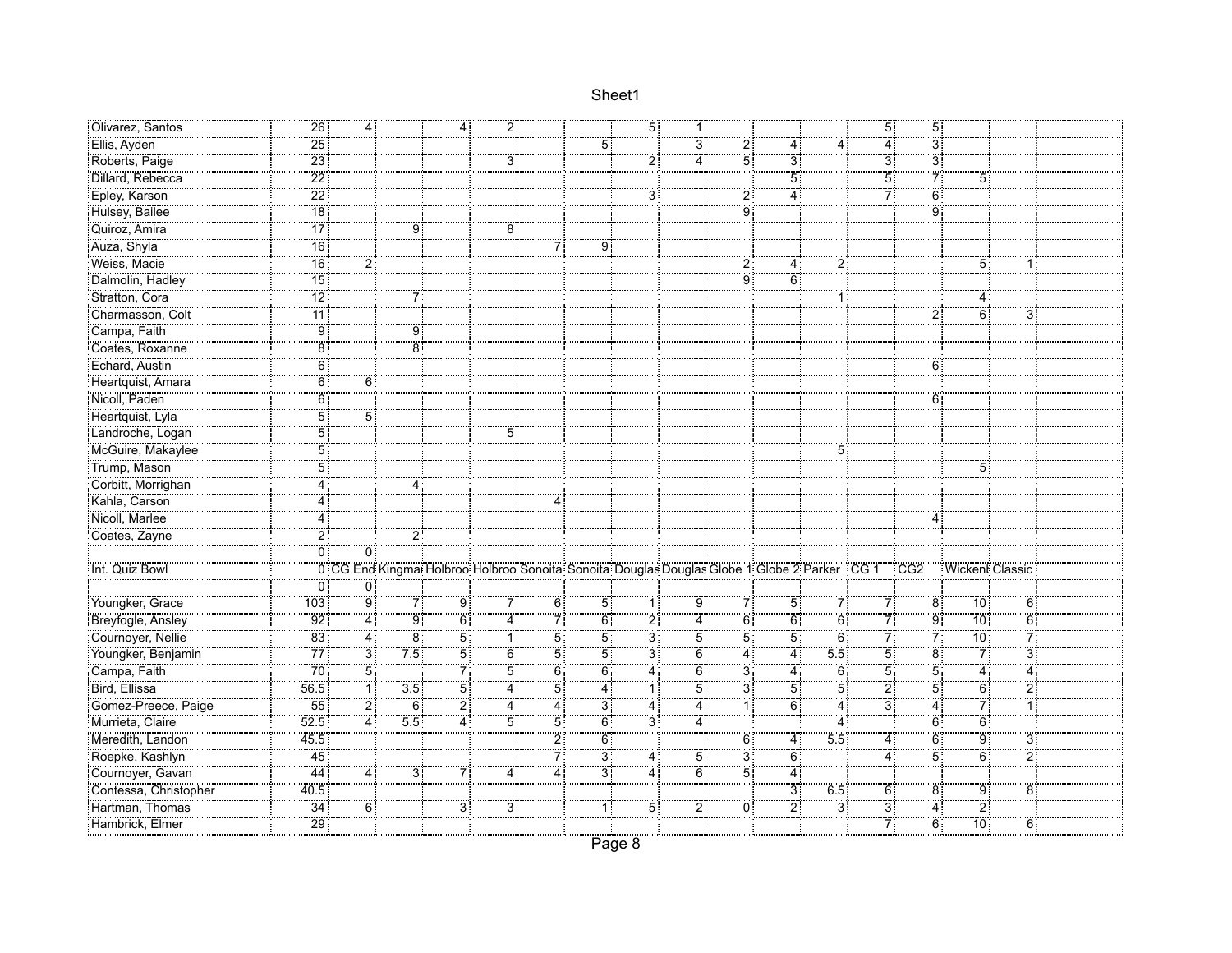| Contessa, Riley                                    | $\overline{27}$ :  |                                                      |                  |                  |                    |                                                                                              |                  |                | $\overline{8}$ |                  | ЗĪ             |                  | -41<br>4         | - 6 -          | 6:                |                   |  |
|----------------------------------------------------|--------------------|------------------------------------------------------|------------------|------------------|--------------------|----------------------------------------------------------------------------------------------|------------------|----------------|----------------|------------------|----------------|------------------|------------------|----------------|-------------------|-------------------|--|
| <br>Chorley, Joslyn!                               | $\overline{26}$    |                                                      |                  |                  |                    |                                                                                              | 2                | 3              | .<br>!5        | -31              |                |                  |                  |                |                   |                   |  |
| Clausen, Mckenna                                   | $\overline{19}$    | 31                                                   |                  | 6                | 5                  |                                                                                              | $\overline{5}$   |                |                |                  |                |                  |                  |                |                   |                   |  |
| White, Sophia                                      | -<br>17            |                                                      |                  |                  |                    |                                                                                              | $\overline{3}$   |                | $\overline{5}$ |                  |                | -51              |                  | 4              |                   |                   |  |
| Heskin, Parker                                     | .<br>: 15          |                                                      |                  |                  | 3                  |                                                                                              |                  |                |                | $\overline{4}$ : | $\overline{4}$ |                  |                  |                |                   |                   |  |
| Worl, Caleb                                        | $\overline{14}$    |                                                      |                  |                  |                    |                                                                                              |                  | 4              |                |                  |                | $\overline{3}$   |                  | 5<br>2:        |                   |                   |  |
| Pierce, Alyssa                                     | 12.5               |                                                      |                  |                  |                    |                                                                                              |                  |                |                |                  |                | 6.5              |                  | $\overline{6}$ |                   |                   |  |
| :: <del>:::::::::::::::::::</del><br>Mulkey, Levi! | $\overline{12}$    |                                                      |                  |                  |                    |                                                                                              | $\overline{2}$   |                |                | $\overline{2}$   | $\overline{3}$ |                  | 21               |                | $\overline{3}$    |                   |  |
| Smith, Riley                                       | 11.5               |                                                      | $-6.5$           |                  |                    | 51                                                                                           |                  |                |                |                  |                |                  |                  |                |                   |                   |  |
| Yardley, Fallon                                    | 9.5                |                                                      | $\overline{3.5}$ | 31               | 3                  |                                                                                              |                  |                |                |                  |                |                  |                  |                |                   |                   |  |
| Svedberg, Martin                                   | $\overline{8}$     |                                                      |                  | $\overline{5}$   | $\overline{3}$     |                                                                                              |                  |                |                |                  |                |                  |                  |                |                   |                   |  |
| Auza, Slaiton                                      |                    |                                                      |                  |                  |                    | 5                                                                                            | 2                |                |                |                  |                |                  |                  |                |                   |                   |  |
| Hulsey, Bailee                                     |                    |                                                      |                  |                  |                    |                                                                                              |                  |                |                |                  |                |                  | 7:               |                |                   |                   |  |
| Larkin, Kaylee                                     | 7                  |                                                      |                  |                  |                    | 7:                                                                                           |                  |                |                |                  |                |                  |                  |                |                   |                   |  |
| Davis, Shaylie                                     | $\overline{6}$     | 6:                                                   |                  |                  |                    |                                                                                              |                  |                |                |                  |                |                  |                  |                |                   |                   |  |
| Simpson, Calli                                     | 6:                 | <br>6                                                |                  |                  |                    |                                                                                              |                  |                |                |                  |                |                  |                  |                |                   |                   |  |
| Tijerina, Hayley                                   | $\overline{6}$     | $\overline{6}$                                       |                  |                  |                    |                                                                                              |                  |                |                |                  |                |                  |                  |                |                   |                   |  |
| Brazil, Tanner                                     | $\overline{5}$     | 5                                                    |                  |                  |                    |                                                                                              |                  |                |                |                  |                |                  |                  |                |                   |                   |  |
| Heartquist, Rayna                                  | $\overline{5}$     | $\overline{5}$                                       |                  |                  |                    |                                                                                              |                  |                |                |                  |                |                  |                  |                |                   |                   |  |
| Kern, Grady                                        | $\overline{5}$     |                                                      |                  |                  |                    | 5:                                                                                           |                  |                |                |                  |                |                  |                  |                |                   |                   |  |
| Snider, Marlie-Mae                                 | <br>5              |                                                      |                  |                  | $\overline{5}$     |                                                                                              |                  |                |                |                  |                |                  |                  |                |                   |                   |  |
| Morris, Alan                                       | $\overline{4}$     |                                                      |                  |                  |                    |                                                                                              |                  |                |                |                  |                |                  |                  | $\overline{4}$ |                   |                   |  |
| Corbitt, Kaelyn                                    | 3                  |                                                      | 3)               |                  |                    |                                                                                              |                  |                |                |                  |                |                  |                  |                |                   |                   |  |
| Hanson, Michelle                                   | $\overline{3}$ :   |                                                      | $\overline{3}$   |                  |                    |                                                                                              |                  |                |                |                  |                |                  |                  |                |                   |                   |  |
| Landroche, Logan                                   | $\overline{3}$ :   |                                                      |                  |                  |                    |                                                                                              |                  |                |                | 1 :              | 0              |                  |                  |                | 2                 |                   |  |
| Roberts, Alexia                                    | $\overline{3}$     |                                                      |                  |                  | $\dddot{3}$        |                                                                                              |                  |                |                |                  |                |                  |                  |                |                   |                   |  |
| Coates, Madi                                       | $\overline{2}$ :   |                                                      | 2 <sup>1</sup>   |                  |                    |                                                                                              |                  |                |                |                  |                |                  |                  |                |                   |                   |  |
| Roberts, Colton                                    | $\overline{2}$     |                                                      |                  |                  | $\overline{2}$     |                                                                                              |                  |                |                |                  |                |                  |                  |                |                   |                   |  |
| Schroder, Braedyn                                  | <br>2              |                                                      |                  |                  |                    |                                                                                              |                  |                |                |                  |                |                  | $\overline{2}$ : |                |                   |                   |  |
| Simpson, Adele                                     | 2                  | 2                                                    |                  |                  |                    |                                                                                              |                  |                |                |                  |                |                  |                  |                |                   |                   |  |
| Frye, Colton                                       |                    |                                                      |                  |                  |                    |                                                                                              |                  |                |                |                  |                |                  |                  |                |                   |                   |  |
|                                                    |                    |                                                      |                  |                  |                    |                                                                                              |                  |                |                |                  |                |                  |                  |                |                   |                   |  |
|                                                    | 0 :                | 0                                                    |                  |                  |                    |                                                                                              |                  |                |                |                  |                |                  |                  |                |                   |                   |  |
| Sr. Quiz Bowl                                      |                    |                                                      |                  |                  |                    | 0 CG End kingmar Holbroo Holbroo Sonoita Sonoita Douglas Douglas Globe 1 Globe 2 Parker CG 1 |                  |                |                |                  |                |                  |                  | <b>CG2</b>     | : Wickent Classic |                   |  |
| :Dieu, Josie                                       | 109                | 10                                                   | ة.<br>!          | őÎ               | $\overline{\bf 8}$ | 21                                                                                           | 2                | $\overline{6}$ | Έő             | ïб               | 4.             | 9:               | 9                | 9:             | 70:               | Ïg                |  |
| Poppenberger, Claire                               | 99.5               | .<br>: 10                                            |                  | őΪ               | 7                  | 21                                                                                           | 21               | ïä             | 71             | Ϊ8               | Ïĝ             | 7.5              |                  | 71<br>ë.       | -81               | $\overline{10}$   |  |
| Dillard, Paden                                     | $90^{\frac{1}{3}}$ | $\begin{array}{c}\n7 \\ 7 \\ \hline\n6\n\end{array}$ |                  | <br>4            | <br>4              | 21                                                                                           | $\overline{4}$ : | $\overline{5}$ | $\frac{7}{5}$  | Έő               | ö⊺             | -81              | $\frac{8}{7}$    | Ï9             | 7                 | $\overline{9}$    |  |
| Neff, Gabe                                         | $\overline{84}$    |                                                      | 71               | 21               | $\overline{4}$     | أح"                                                                                          | 2                | 71             |                | ۽<br>آ           | 7İ             | -7               |                  | .<br>4         | $\overline{6}$    | $\overline{9}$    |  |
| Liska, Piper                                       | 78.5               | -<br>8                                               | $\overline{55}$  | ä.               | $\overline{5}$     | أ∃                                                                                           | зi               | 31             | .<br>: 4       | $\overline{5}$   | $\overline{6}$ | $\overline{4}$ : | $\overline{6}$ : | $\overline{5}$ | $\overline{5}$    | .<br>8:           |  |
| Hesche, Katherine                                  | 73.5               | 75                                                   | $\overline{4}$   | $\overline{3}$ : | $5^{\circ}$        | ï,                                                                                           | $\overline{2}$   | 7              | $\overline{6}$ | 6:               | $\ddot{3}$ :   | $\overline{2}$   | Ï9               | $\overline{5}$ | $\overline{5}$    | $\ddot{\text{8}}$ |  |
| Groat, Taylor                                      | 59.                |                                                      | 5                | .<br>4           | $\overline{5}$     | $\overline{2}$                                                                               | ïÎ               |                |                | $\overline{6}$   | $\overline{4}$ |                  | $\ddot{8}$       | ÿ,             | $\ddot{6}$        | $\overline{9}$    |  |
| Stevens, Hunter                                    | <br>53 :           | $\overline{6}$                                       |                  | $\overline{4}$   | 21                 | <br>2                                                                                        | $\overline{3}$   | 6:             | 71             |                  |                | 0                |                  | 5<br>6:        | $\overline{6}$    | $\overline{6}$    |  |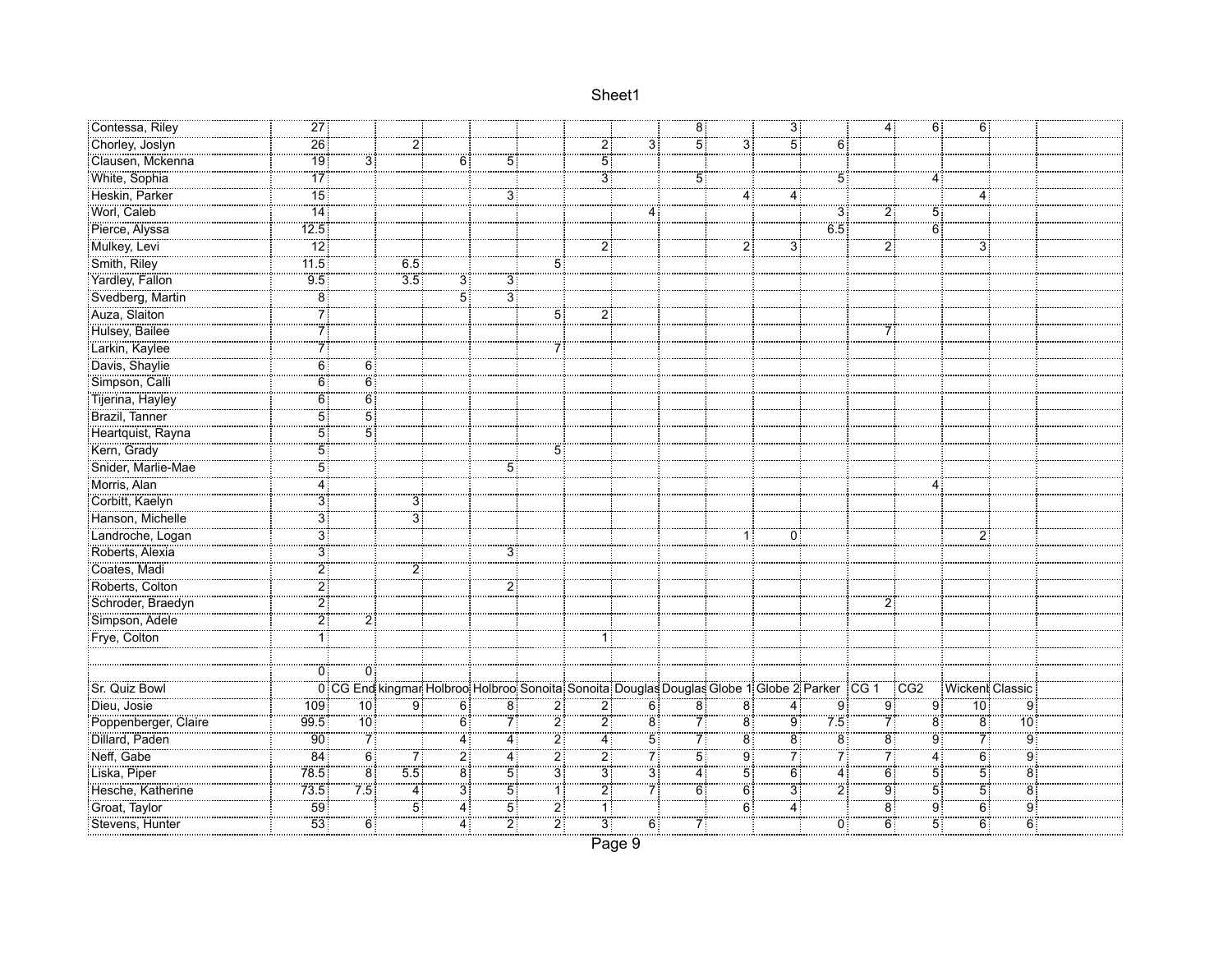| Poquette, Tyler                                           |                  |                         |                  |                |                | ЗĪ               | ٦Ī             |                     |                  | 71               | 6:             | 21                        | ِ ق              | $\overline{8}$ : | 9:             | $\overline{6}$    |  |
|-----------------------------------------------------------|------------------|-------------------------|------------------|----------------|----------------|------------------|----------------|---------------------|------------------|------------------|----------------|---------------------------|------------------|------------------|----------------|-------------------|--|
| :<br>Groat, Megan                                         | $\overline{48}$  |                         | $\overline{6}$   | <br>5          | $\overline{4}$ | -71              |                |                     | -21              | $\overline{3}$ : | $\dddot{5}$    | $\overline{\overline{3}}$ | 4 :              | $\overline{5}$   | 4              | $\dddot{3}$       |  |
| Murrieta, Wyatt                                           | $\overline{48}$  | 6 <sup>3</sup>          | $\overline{6}$   | 7              | $\overline{5}$ | $\overline{2}$   | $\overline{2}$ |                     |                  | $\overline{6}$   | $\overline{2}$ |                           |                  | $\ddot{4}$       | $\overline{4}$ | $\dddot{4}$       |  |
| Zurcher, Brielle                                          | $\overline{47}$  | 10 <sub>1</sub>         |                  |                |                | $\overline{2}$   | $\overline{2}$ |                     |                  |                  |                | $\overline{8}$            |                  | $\overline{5}$   | 70:            | $\overline{10}$ : |  |
| Sawyer, Lute                                              | <br>45           | .<br>! 9                | 4 :              | 21             | $\overline{3}$ |                  |                | 3 <sup>3</sup>      | 3.               |                  |                |                           | $\overline{8}$   | $\ddot{6}$       |                | $\overline{7}$    |  |
| Norris, Mason                                             | .<br>42 ف        | .<br>31                 | †∃               | .<br>1!        | $\overline{2}$ | 1!               | <br>3          | 4                   | $\overline{3}$   | 4:               | 5              |                           | 4                | öİ               | -1             | $\overline{8}$    |  |
| Dickinson, Carissa                                        | $\overline{35}$  | $\overline{8}$          |                  |                | зį             | <br>2            | $\overline{2}$ |                     |                  | $\overline{6}$   | 71             |                           |                  |                  |                | $\overline{7}$    |  |
| Liska, Parker                                             | $\overline{27}$  | ÷<br>! 9                | ΈĨ               |                |                |                  |                | 5!                  | 71               |                  |                |                           |                  |                  |                |                   |  |
| Sawyer, Avery                                             | <br>24 أ         | 71                      |                  |                |                |                  |                |                     |                  |                  |                |                           | 9                | 8                |                |                   |  |
| Cournoyer, Gavan                                          | $\overline{22}$  |                         |                  |                |                |                  |                |                     |                  |                  |                |                           | 7.               | $\overline{3}$   | 6              | 6:                |  |
| Davis, Shaylie                                            | $\overline{22}$  |                         |                  | 2              | 1:             |                  | 1 :            |                     |                  | 31               | 4              | Ö                         | $\overline{8}$   | $\ddot{3}$       |                |                   |  |
| Askey, Mikayla                                            | $\overline{21}$  |                         |                  | $\overline{5}$ | $\overline{6}$ | $\overline{2}$ : | $\overline{2}$ |                     |                  |                  |                |                           |                  |                  |                | $6^{\degree}$     |  |
| Tatge, Alyssa                                             | $\frac{1}{20}$   | 31                      |                  | ΪĪ             | $\overline{3}$ |                  |                | 4                   | 6                |                  |                |                           |                  |                  |                | $\overline{3}$    |  |
| Owen, Jack                                                | <br>19 :         |                         |                  | $\overline{4}$ | <br>4          | 4 :              | 1:             |                     |                  |                  |                |                           |                  | 6                |                |                   |  |
| Tatge, Lainey                                             | <br>19           | 4                       |                  |                |                |                  |                | 4                   | 6:               |                  |                |                           |                  |                  |                | 5                 |  |
| Clausen, Kiana                                            | <br>18           | $\overline{4}$          |                  | 51             | $\overline{4}$ |                  | 1              | $\ddot{\mathbf{2}}$ | $\mathbb{Z}^3_+$ |                  |                |                           |                  |                  |                |                   |  |
| Richards, Mattie                                          | $\overline{16}$  |                         |                  |                |                |                  |                |                     |                  | 4:               | 7              |                           |                  |                  | 5              |                   |  |
| Olivarez, Isabella                                        | -<br>15          | $\overline{4}$          |                  | 4              | $\overline{2}$ |                  |                | $\overline{2}$      | $\overline{3}$   |                  |                |                           |                  |                  |                |                   |  |
| Quiroz, Nevaeh                                            | $\overline{15}$  |                         |                  | 10:            | $\overline{5}$ |                  |                |                     |                  |                  |                |                           |                  |                  |                |                   |  |
| Rakoci, Mary                                              | -<br>15 :        |                         |                  |                |                |                  | 2:             | 4                   | 4:               |                  |                |                           | 5:               | 0                |                |                   |  |
| Stuhr, Taytum                                             | $\overline{15}$  |                         |                  |                |                |                  |                | 21                  | зį               | 5 <sup>1</sup>   | 51             |                           |                  |                  |                |                   |  |
| Coleman, Benjamin                                         | ¨ï3 :̃           |                         |                  |                |                |                  |                |                     |                  | 71               | $\overline{6}$ |                           |                  |                  |                |                   |  |
| Cournoyer, Myla<br>  Cournoyer, Myla<br>  Campbell, Gavin | <br>13           | $\overline{5}$          |                  | 4:             | 4              |                  |                |                     |                  |                  |                |                           |                  |                  |                |                   |  |
|                                                           | <br>12:          | $\overline{3}$          |                  |                |                |                  |                |                     |                  |                  |                |                           | 4                | 3:               |                |                   |  |
| Chorley, Joslyn                                           | $\overline{11}$  |                         |                  |                |                |                  |                |                     |                  |                  |                |                           | $\overline{3}$ : | $\overline{4}$   |                | 4                 |  |
| Rolfe, Shelbee                                            | $\overline{11}$  |                         |                  |                |                |                  |                |                     |                  |                  |                |                           | 7                | 4                |                |                   |  |
| Utz, Gaby                                                 | $\overline{11}$  | $\overline{\mathbf{Z}}$ | 4:               |                |                |                  |                |                     |                  |                  |                |                           |                  |                  |                |                   |  |
| Childers-Holliday, Halle                                  | <br>! 9          |                         |                  |                |                |                  | 1:             |                     |                  | 4:               | 4 :            |                           |                  |                  |                |                   |  |
| Cortes, Marbin                                            | ۽<br>! 9         | ۽<br>! 9                |                  |                |                |                  |                |                     |                  |                  |                |                           |                  |                  |                |                   |  |
| Smith, Reagyn                                             | $\overline{8.5}$ |                         | $\overline{3.5}$ |                |                | 21               | 3              |                     |                  |                  |                |                           |                  |                  |                |                   |  |
| Breyfogle, Jacob                                          | 8                | $\overline{8}$          |                  |                |                |                  |                |                     |                  |                  |                |                           |                  |                  |                |                   |  |
| Andazola, Chandra                                         | Ö.               |                         |                  |                |                |                  |                |                     |                  | 4                | 2:             |                           |                  |                  |                |                   |  |
| Owens, Hadlee                                             | $\overline{6}$   | 6:                      |                  |                |                |                  |                |                     |                  |                  |                |                           |                  |                  |                |                   |  |
| Dugan, Kloey                                              | 5                | $\overline{5}$          |                  |                |                |                  |                |                     |                  |                  |                |                           |                  |                  |                |                   |  |
| Riedlinger, Riley                                         | 51               | $\overline{2}$          |                  |                |                |                  |                |                     |                  |                  |                |                           |                  | 3                |                |                   |  |
| Stuhr, Taylynd                                            | 51               |                         |                  |                |                |                  |                | 3                   | 2.               |                  |                |                           |                  |                  |                |                   |  |
| Bowen, Ashley                                             | 4                |                         |                  |                |                |                  |                |                     |                  |                  | 4              |                           |                  |                  |                |                   |  |
| Lloyd, Aimee                                              | <br>4            | <br>4                   |                  |                |                |                  |                |                     |                  |                  |                |                           |                  |                  |                |                   |  |
| Lyons, Chloe                                              | <br>4            |                         |                  |                |                |                  |                |                     |                  |                  |                | $\overline{4}$            |                  |                  |                |                   |  |
| Owen, Wade                                                | 4                |                         |                  |                |                | 1 :              | 3.             |                     |                  |                  |                |                           |                  |                  |                |                   |  |
| Voong, Jordan                                             | 4                |                         |                  |                |                |                  |                |                     |                  |                  |                |                           |                  |                  | 4              |                   |  |
|                                                           | $\overline{0}$   | ÖÏ                      |                  |                |                |                  |                |                     |                  |                  |                |                           |                  |                  |                |                   |  |
|                                                           |                  |                         |                  |                |                |                  |                |                     |                  |                  |                |                           |                  |                  |                |                   |  |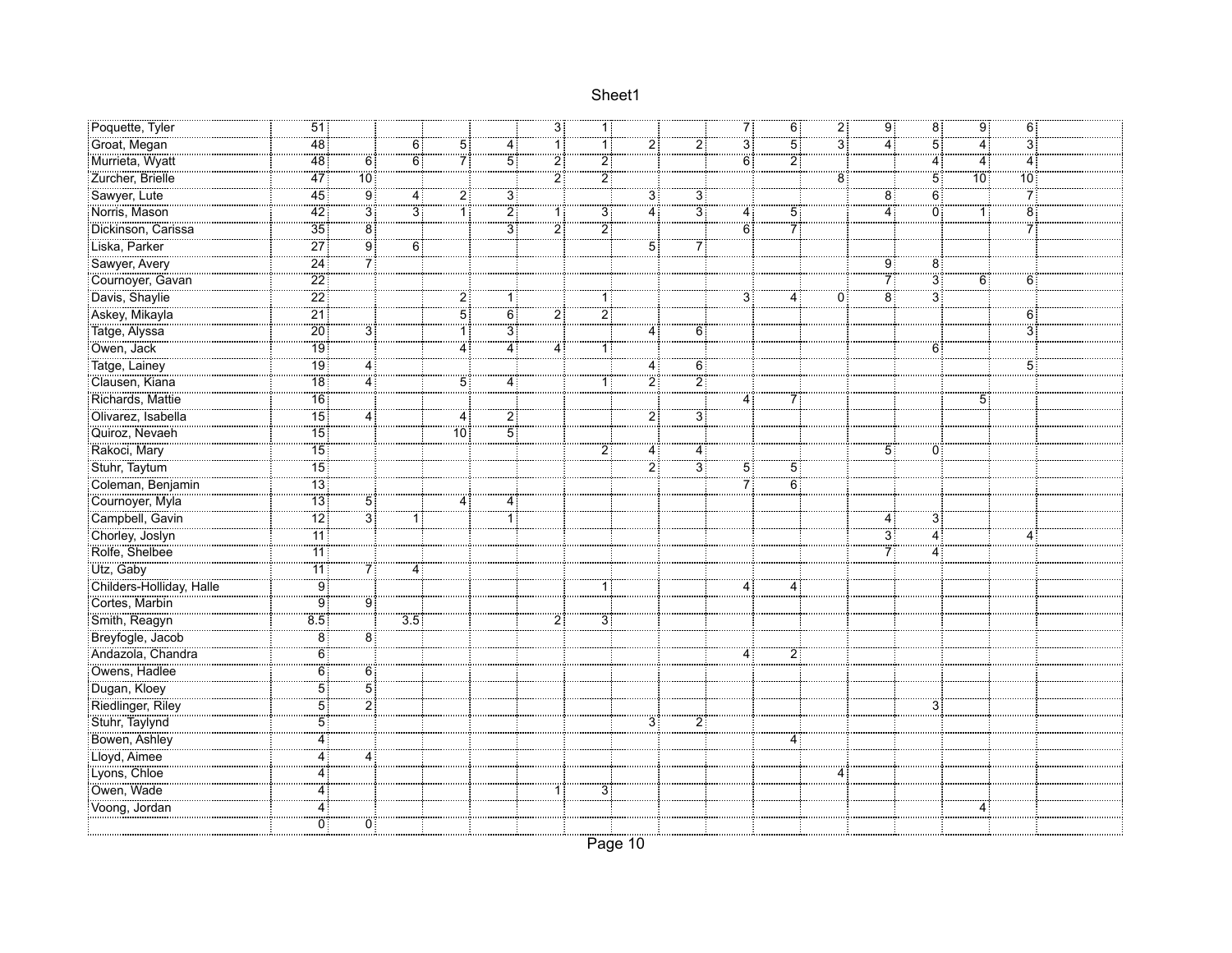| Jr Sheep Showmanship         |                   |                   |                 |                   |                 | 0 CG End Kingmai Holbroo: Holbroo: Sonoita: Sonoita: Douglas Douglas Globe 1: Globe 2: Parker : CG 1 |                      |                   |                   |                   |                  |                 |                  | CG <sub>2</sub>   | Wicken! Yuma      |                 | : Classic       |
|------------------------------|-------------------|-------------------|-----------------|-------------------|-----------------|------------------------------------------------------------------------------------------------------|----------------------|-------------------|-------------------|-------------------|------------------|-----------------|------------------|-------------------|-------------------|-----------------|-----------------|
|                              | $0^{\frac{1}{2}}$ | 0                 |                 |                   |                 |                                                                                                      |                      |                   |                   |                   |                  |                 |                  |                   |                   |                 |                 |
| Charmasson, Aspen            | 182               | $\overline{14}$   | $\overline{2}$  | g:                | -<br>17         | : 12                                                                                                 | $\overline{2}$       | : 10              | $8^{\frac{2}{3}}$ | : 11              | 3:               | : 10            | -<br>17          | _<br>13:          | $\overline{16}$   | $\overline{13}$ | -<br>15         |
| Cournoyer, Emmett            | 142               | $\overline{2}$    | <br>11          | 71                | 13              | 2.                                                                                                   | -<br>13 :            |                   | 10 <sup>3</sup>   | $\overline{9}$    | 21               | $\overline{8}$  | <br>13           | $\overline{8}$    | .<br>15:          | 2:              | $\overline{12}$ |
| McMillon, Lucas              | 132               | $\overline{2}$    | $\overline{2}$  | <br>14            | $\overline{2}$  | 11:                                                                                                  | .<br>! 15            |                   |                   | $\overline{8}$    | <br>11           | $\ddot{9}$      | $\overline{11}$  |                   | $\overline{12}$ : | :<br>! 9        | <br>14          |
| Hambrick, Elmer              | $\overline{96}$   | <br>13            |                 | 16:               | $\overline{11}$ | $\overline{10}$                                                                                      | -<br>10 <del>.</del> | 12                | ÷ۊ־               |                   |                  | $\ddot{2}$      |                  |                   |                   |                 |                 |
| Morris, Alan                 | 83                | <br>17            |                 |                   |                 |                                                                                                      | <br>18 :             |                   |                   | 12:               | 9                | <br>14:         |                  |                   |                   |                 |                 |
| Stratton, Aurelie            | .<br>?9           |                   | <br>14          |                   | 16:             |                                                                                                      |                      |                   |                   |                   |                  | <br>15:         |                  |                   | $\overline{17}$   |                 |                 |
| Williams, Audrey             | <br>71:           | :ّ2               | $\overline{8}$  | <br>10 :          | $\overline{2}$  | $\overline{2}$                                                                                       | $\overline{2}$       | 8                 | 6:                |                   | 10 <sup>1</sup>  | $\overline{2}$  | $\overline{2}$   |                   | <br>13            | 2               |                 |
| Epley, Adilene               | 61                | $\overline{12}$   |                 |                   |                 | $\overline{2}$                                                                                       | .<br>! 9             | : 9               | $\overline{5}$ :  | $\overline{2}$    | 2                |                 | $\overline{8}$   | ゔ                 |                   |                 | <br>10          |
| Newton, Peyton               | <br>48            | ้า5:              |                 |                   |                 | g:                                                                                                   | <br>12               |                   |                   |                   | $\overline{2}$   |                 |                  |                   |                   |                 | Ö.              |
| Weiss, Macie                 | $\frac{1}{46}$    | أ2                | 2 <sup>1</sup>  | $\overline{8}$    | 10 <sub>1</sub> | 21                                                                                                   | أة:                  | 2 <sup>1</sup>    | 4:                | 2                 | 21               | 2 <sub>i</sub>  |                  | 21                | 2 <sup>1</sup>    | 2               |                 |
| Russell, Paisley             | $-40$             |                   |                 |                   |                 | Έő                                                                                                   | $\overline{16}$      |                   |                   |                   |                  |                 | 2:               | 10 <sup>1</sup>   | $\overline{2}$    |                 |                 |
| Dillard, Rebecca             | <br>29            |                   |                 |                   |                 |                                                                                                      |                      |                   |                   |                   | $\overline{2}$   |                 | <br>14           | 2                 | .<br>11-          |                 |                 |
| Charmasson, Colt             | $\overline{24}$   | 2                 |                 |                   |                 |                                                                                                      | $\overline{2}$       |                   |                   |                   |                  | 2.              | -21              | $\overline{2}$ :  | <br>10            |                 |                 |
| Epley, Karson                | <br>23            |                   |                 |                   |                 | 21                                                                                                   | $\overline{8}$       |                   | зî                |                   | 2.               |                 | $\overline{2}$   | $\overline{2}$    |                   |                 |                 |
| Smith, Caleb                 | $\overline{16}$   |                   |                 | 21                | 14              |                                                                                                      |                      |                   |                   |                   |                  |                 |                  |                   |                   |                 |                 |
| Coates, Roxanne              | $\overline{15}$   | $\overline{2}$    |                 |                   |                 |                                                                                                      |                      |                   |                   |                   |                  |                 |                  | 2                 |                   |                 |                 |
| Finch, Audie                 | 14                |                   |                 | 2:                | 8               | 2:                                                                                                   | 2                    |                   |                   |                   |                  |                 |                  |                   |                   |                 |                 |
| Smith, Brielle               | 14 <sup>3</sup>   |                   |                 | <br>21            | $\overline{12}$ |                                                                                                      |                      |                   |                   |                   |                  |                 |                  |                   |                   |                 |                 |
| Heartquist, Amara            | ِّقَ:             | 9                 |                 |                   |                 |                                                                                                      |                      |                   |                   |                   |                  |                 |                  |                   |                   |                 |                 |
| Stanley, Kellan              | 6                 |                   | $\overline{2}$  | $\overline{2}$    | $\overline{2}$  |                                                                                                      |                      |                   |                   |                   |                  |                 |                  |                   |                   |                 |                 |
| Stratton, Cora               | 6                 |                   | $\overline{2}$  |                   |                 |                                                                                                      |                      |                   |                   |                   |                  | 2               |                  |                   | $\overline{2}$    |                 |                 |
| Auza, Shyla                  | 4                 |                   |                 |                   |                 | 2                                                                                                    | 2:                   |                   |                   |                   |                  |                 |                  |                   |                   |                 |                 |
| Heartquist, Lyla             | 2                 | $\overline{2}$    |                 |                   |                 |                                                                                                      |                      |                   |                   |                   |                  |                 |                  |                   |                   |                 |                 |
|                              | 0                 |                   |                 |                   |                 |                                                                                                      |                      |                   |                   |                   |                  |                 |                  |                   |                   |                 |                 |
| Intermediate Sheep Showmansh |                   |                   |                 |                   |                 | 0 CG End Kingmai Holbroo: Holbroo: Sonoita: Sonoita: Douglas Douglas Globe 1: Globe 2: Parker CG 1   |                      |                   |                   |                   |                  |                 |                  | CCG2              | : Wickeni: Yuma   |                 | : Classic       |
|                              |                   |                   |                 |                   |                 |                                                                                                      |                      |                   |                   |                   |                  |                 |                  |                   |                   |                 |                 |
| Haines, Taylor               | 255               | 16:               | -14             | 17 <sup>1</sup>   | 19 <sup>1</sup> | $\overline{17}$                                                                                      | 20 <sup>3</sup>      | 15.               | 14:               | 14:               | -121             | 17 <sup>1</sup> | 14:              | 15:               | <br>15            | 19 <sup>1</sup> | <br>17          |
| Simpson, Adele               | $\overline{230}$  | <br>11            | -<br>17         | -<br>15           | -<br>18         |                                                                                                      | 21.                  | -<br>13 :         | -<br>13 :         | 9:                | -<br>11          | <br>19          | <br>17           | -<br>11           | <br>14            | <br>13          |                 |
| Murrieta, Claire             | 229               | ÷ّ 77             | $\overline{12}$ | 16 <sup>1</sup>   | $\overline{13}$ | $70^{\circ}$                                                                                         | $22\frac{1}{2}$      | 14                | $\overline{15}$   | $72\frac{1}{3}$   | ِ<br>10 آ        |                 | $\overline{13}$  | 16                | $\overline{16}$   | $\overline{18}$ | ÿ               |
| Clausen, Mckenna             | 194               | <br>14            | <br>15          | $\overline{2}$    | $\overline{14}$ | $\overline{13}$                                                                                      | .<br>16:             | $\overline{2}$    | <br>10 :          | $\overline{11}$   | <br>13:          | <br>18          | $\overline{11}$  | $\overline{14}$   | $\overline{13}$   | $\overline{17}$ | $\overline{11}$ |
| Simpson, Calli               | 185               | <br>10 :          | .<br>11:        | $\overline{14}$ : | .<br>12:        | -12:                                                                                                 | -<br>17              | .<br>: 10         | ة<br>: 16         | - 21              | - 21             | -<br>15         | <br>16           | : 8               | $\overline{12}$   | $\overline{12}$ | $\overline{16}$ |
| Wonnell, Wyatt               | $\overline{140}$  | - 21              | : ق.            | -<br>13 :         | أ?"             | $\overline{16}$                                                                                      | <br>19               | $\overline{12}$ : | $\overline{2}$ :  | $\overline{13}$ : | 2                | <br>8           | -21              |                   | .<br>:10          | $\overline{16}$ | $\overline{2}$  |
| Meredith, Landon             | 716               |                   | 21              |                   |                 | 2.                                                                                                   | 14:                  |                   |                   | -<br>10           | Έë,              | 14:             | 2,               | $\overline{2}$    | - 21              | $\dddot{8}$     | $\overline{12}$ |
| Perricone, Stella            | 115               | $\overline{2}$    | أٍ2             |                   |                 | $\overline{14}$ :                                                                                    | 18 <sup>3</sup>      | <br>11 :          | 11                | $\overline{2}$    | <br>2            | 11:             | $\overline{2}$ : | <br>13            | $\overline{2}$    | -<br>15         | <br>10          |
| Cournoyer, Nellie            | <br>91            | $\dddot{\bar{s}}$ | :ّ2             | أ2                | 11:             | : 8                                                                                                  | ڙ ق                  | $\overline{8}$    | -<br>8            | :ّ 2              | .<br>2           | .<br>12 أ       | .<br>21          | $\overline{2}$    | 11:               | $\overline{2}$  | $\overline{2}$  |
| Youngker, Grace              | .<br>74:          | ۽<br>آو           | $\overline{2}$  | <br>2             | - 2             | $\overline{2}$                                                                                       | <br>11:              | $\overline{2}$ :  | $\overline{2}$ :  | $\dddot{8}$       | $\overline{2}$ : | : ج<br>! 2      | ÷ ق              | $\ddot{2}$        | $\ddot{8}$        | ÷ق.             |                 |
| Finch, Zaine                 | $-63$             |                   |                 | 10 <sup>1</sup>   | 16              | ้11 !                                                                                                | $\overline{15}$      | ڙ ق               | $\overline{2}$ :  |                   |                  |                 |                  |                   |                   |                 |                 |
| Breyfogle, Ansley            | $\overline{54}$   | 2                 | 21              | 21                | $10^{\circ}$    | Ï9                                                                                                   | $\overline{2}$       | 2                 | 2.                | 2                 | 2                | ۊ.              | 2.               | $2^{\frac{1}{2}}$ | $\overline{2}$    | 2               |                 |
| Cournoyer, Gavan             | $\overline{52}$   | <br>2             | 21              | ëÎ                | <br>8           | 21                                                                                                   | -72.                 | 21                | $\overline{12}$ : | 21                | 2                |                 |                  |                   |                   |                 |                 |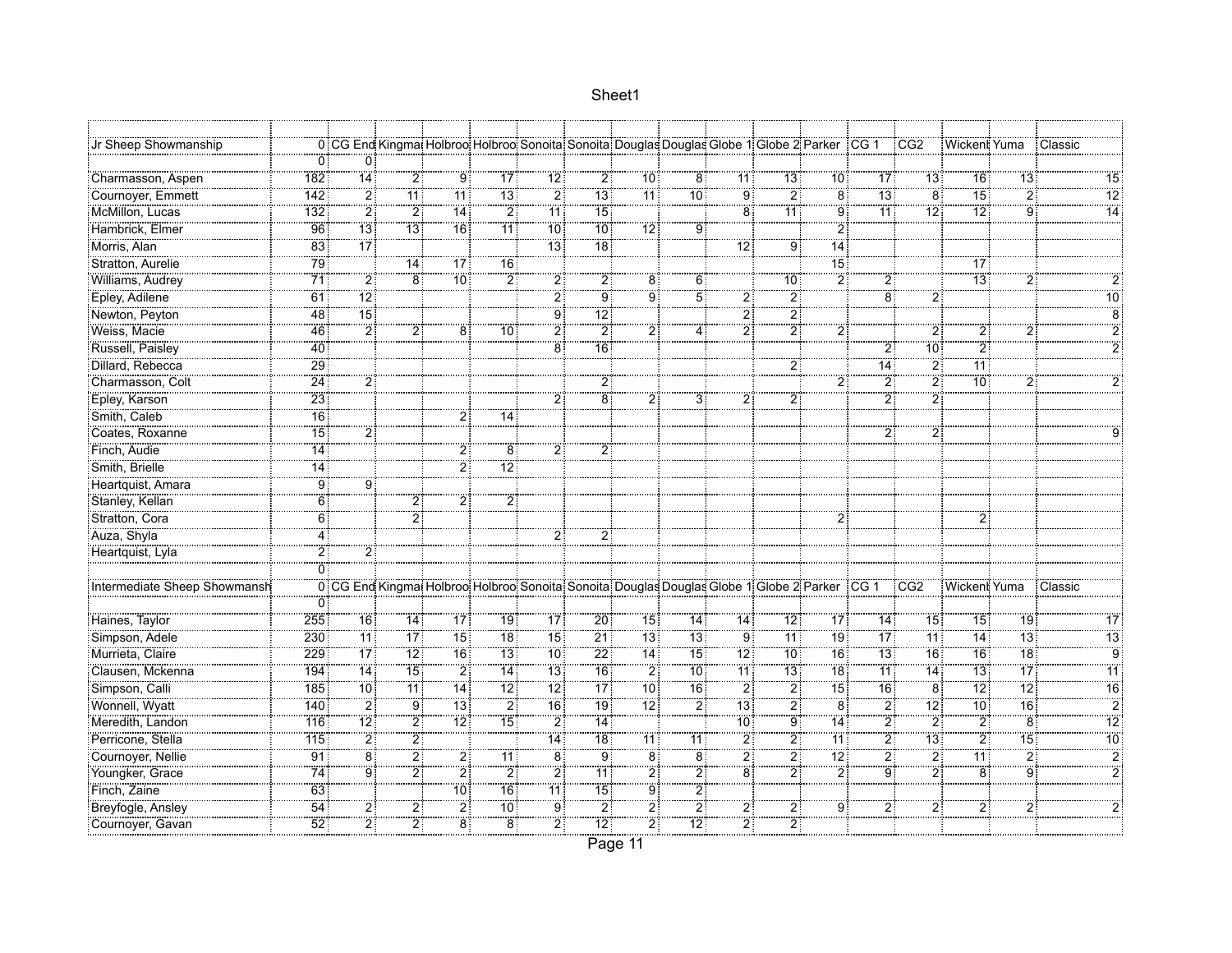| Gomez-Preece, Paige      | 50                | 21                           | 2:              | 2:                           | $\overline{2}$ : | 2:                | 13 <sub>1</sub> | 2:                                                                                                 | 2:                   | 2 <sup>1</sup>     | 21             | $\overline{2}$ : | 2:                  | $\overline{2}$ : | 9:                | 2:                  |                 |
|--------------------------|-------------------|------------------------------|-----------------|------------------------------|------------------|-------------------|-----------------|----------------------------------------------------------------------------------------------------|----------------------|--------------------|----------------|------------------|---------------------|------------------|-------------------|---------------------|-----------------|
| Morris, Alan             | $\overline{36}$   |                              |                 |                              |                  |                   |                 |                                                                                                    |                      |                    |                |                  | <br>15              | ⊤ة.<br>∶10       |                   | 11:                 |                 |
| Youngker, Benjamin       | $\overline{32}$   | 2                            | 21              | 21                           | 2                | 2                 | 21              | 2                                                                                                  | 2                    | 2                  |                | $\overline{2}$ : | $\overline{2}$      | $\overline{2}$   | $\ddot{2}$        | $\overline{2}$      |                 |
| Hambrick, Elmer          | $\overline{26}$   |                              |                 |                              |                  |                   |                 |                                                                                                    |                      |                    |                |                  | $\overline{12}$     | $\overline{2}$   | $\overline{2}$    | $\ddot{\mathbf{2}}$ |                 |
| Yardley, Fallon          | $\overline{21}$   |                              | $10^{\circ}$    | g:                           | $\overline{2}$   |                   |                 |                                                                                                    |                      |                    |                |                  |                     |                  |                   |                     |                 |
| Smith, Ava               | <br>19            |                              |                 | أ2                           | .<br>! 17        |                   |                 |                                                                                                    |                      |                    |                |                  |                     |                  |                   |                     |                 |
| Decker, Kaylin           | -                 | 2                            |                 |                              |                  |                   |                 |                                                                                                    |                      |                    |                |                  |                     |                  |                   |                     | 15              |
| Lisonbee, Zoei           | $\overline{13}$   | -<br>13                      |                 |                              |                  |                   |                 |                                                                                                    |                      |                    |                |                  |                     |                  |                   |                     |                 |
| Alejandro, Mikayla       | 72                | .<br>2                       |                 |                              |                  |                   |                 |                                                                                                    |                      | 2 <sup>1</sup>     | 2              | 2:               | 2                   | 2!               |                   |                     |                 |
| Auza, Slaiton            | $\overline{6}$    | $\overline{2}$               |                 |                              |                  | 2:                | 2               |                                                                                                    |                      |                    |                |                  |                     |                  |                   |                     |                 |
| Newton, Cole             | 6 <sup>3</sup>    | $\overline{2}^{\frac{1}{2}}$ |                 |                              |                  | $\overline{2}$    | $\overline{2}$  |                                                                                                    |                      |                    |                |                  |                     |                  |                   |                     |                 |
| Bell, Cristyn            | $4^{\frac{3}{2}}$ | $\overline{2}$               |                 |                              |                  |                   |                 |                                                                                                    |                      |                    |                |                  |                     |                  |                   |                     |                 |
| Forgey-Schmitt, Sarah    | 4                 |                              |                 | 21                           | 2 <sup>3</sup>   |                   |                 |                                                                                                    |                      |                    |                |                  |                     |                  |                   |                     |                 |
| Brazil, Tanner           | أ2                | 2                            |                 |                              |                  |                   |                 |                                                                                                    |                      |                    |                |                  |                     |                  |                   |                     |                 |
| Heartquist, Rayna        | أ2                | أٍ2                          |                 |                              |                  |                   |                 |                                                                                                    |                      |                    |                |                  |                     |                  |                   |                     |                 |
| Smith, Reagyn            | أ2                | $\overline{2}$ :             |                 |                              |                  |                   |                 |                                                                                                    |                      |                    |                |                  |                     |                  |                   |                     |                 |
| Villa, Anthony           | 21                |                              |                 |                              |                  |                   | 2               |                                                                                                    |                      |                    |                |                  |                     |                  |                   |                     |                 |
|                          | ÖÏ                |                              |                 |                              |                  |                   |                 |                                                                                                    |                      |                    |                |                  |                     |                  |                   |                     |                 |
| Senior Sheep Showmanship |                   |                              |                 |                              |                  |                   |                 | 0 CG End Kingmai Holbrooi Holbrooi Sonoita Sonoita Douglas Douglas Globe 1 Globe 2 Parker CG 1 CG2 |                      |                    |                |                  |                     |                  | Wicken! Yuma      |                     | Classic         |
|                          |                   |                              |                 |                              |                  |                   |                 |                                                                                                    |                      |                    |                |                  |                     |                  |                   |                     |                 |
| Liska, Piper             | 282               | $\overline{20}$ :            | <br>20          | $\overline{2}\overline{2}$ : | $\overline{20}$  | $-18$             | $\frac{1}{20}$  | -<br>16                                                                                            | ۔<br>: 14            | <br>15             | : 12           |                  | 16                  | 16:              | <br>18            | <br>19              | $\overline{17}$ |
| Poppenberger, Claire     | 193               | <br>10                       |                 |                              | $\overline{14}$  | 14:               |                 | ้า3 !                                                                                              | -<br>10 :            | <br>10             | -<br>10 :      | <br>15 :         | $\overline{8}$      | 2,               | <br>11:           | 11:                 | $\overline{14}$ |
| Murrieta, Wyatt          | 178               | -<br>13                      | 14:             | 18 <sup>1</sup>              | $\overline{2}$   | 16:               | 21              |                                                                                                    |                      | <br>16:            | 9!             |                  | 14 <sup>3</sup>     | <br>2            | <br>19            | 16:                 | $\overline{18}$ |
| Neff, Gabe               | $\overline{178}$  | $\overline{2}$               | -<br>13 :       |                              | - 2              | <br>13:           |                 | <br>15 :                                                                                           | <br>15:              | -<br>13            | ïä             | <br>16 :         | $\overline{12}$     | <br>15           | $\overline{14}$   | $\overline{2}$ :    | $\overline{13}$ |
| Dieu, Josie              | 155               | ้า11                         | 9:              | -<br>17                      | 16:              | ำ"ี่              | ้ 19            | <br>11:                                                                                            | -<br>11 <del>.</del> | $\overline{2}$     | :ّ 2           | <br>11           | $\overline{2}$      | $\overline{2}$ : | ___________<br>15 | .<br>10 آ           | $-\frac{2}{2}$  |
| Pouquette, Dallie        | 97                |                              | 21              | 16 <sup>1</sup>              | .<br>: 19        |                   |                 |                                                                                                    |                      | $74$ :             | $\overline{2}$ | ÷<br>17          |                     |                  | .<br>: 16         |                     | $\overline{11}$ |
| Sawyer, Lute             | $\overline{96}$   | 2 <sub>i</sub>               | 17 <sup>1</sup> | $\overline{15}$              | 10               |                   |                 | $\overline{14}$                                                                                    | $\overline{12}$ :    |                    |                |                  | 10:                 | 14:              |                   |                     | $\overline{2}$  |
| Pikula, Payton           | <br>93            |                              | .<br>15!        | <br>19 :                     | $\overline{11}$  | 11 :              | $\overline{14}$ |                                                                                                    |                      |                    |                |                  |                     |                  |                   | $\overline{8}$      | $\overline{15}$ |
| Solo, Rylie              | <br>81            |                              | .<br>11:        | 11:                          | - 21             | .<br>21           | -<br>13 :       |                                                                                                    |                      | <br>ا              | 2              | <br>13 :         | <br>9               | <br>ا            |                   |                     |                 |
| Graul, Elizabeth         | $\overline{73}$   | 2                            | :<br>81         | $\overline{2}$ :             | .<br>17أ         | أِ2ٌ              | ;ّ ق            | .<br>! 9                                                                                           | أ:ق                  | $\bar{2}$          | 2              | $\overline{2}$   | 2                   | ٦İ               | 2                 | 21                  | $\overline{2}$  |
| Amaya Jr., Marcos        | $\overline{60}$   | 2                            |                 |                              |                  |                   |                 |                                                                                                    |                      | $\overline{\bf 8}$ | 2              |                  | 2                   | $\ddot{2}$       | -<br>13           | -<br>15             | $\overline{16}$ |
| Dillard, Paden           | $\overline{53}$   | $\overline{2}$<br>.          |                 | $9^{\frac{1}{2}}$            | $\overline{2}$   | 2:                | 8               | 8                                                                                                  | $\overline{2}$       | :ّ 2               | 2              | $\overline{2}$ : | $\ddot{\text{2}}$ : | $\overline{2}$   | $\overline{8}$    |                     | $\overline{2}$  |
| Christianson, Aria       | $\overline{52}$   |                              |                 |                              |                  | $9^{\frac{1}{2}}$ | $\overline{2}$  | :<br>10                                                                                            | $\overline{2}$       |                    |                |                  | $\overline{2}$ :    | $\overline{2}$   | $\overline{12}$   | 13:                 |                 |
| Humeumptewa, Kaitlyn     | $\overline{45}$   | ïв                           |                 | 10:                          |                  |                   |                 |                                                                                                    |                      |                    |                | $\overline{18}$  |                     |                  |                   |                     |                 |
| Zurcher, Brielle         | 44                |                              |                 |                              |                  |                   |                 |                                                                                                    |                      |                    |                | $\overline{14}$  | .<br>11:            | 21               | -17               |                     |                 |
| Campbell, Gavin          | -<br>37           | ِّ 2َ∶َ                      | 21              | أ2                           | -<br>15          |                   |                 |                                                                                                    |                      |                    |                |                  | $\overline{2}$      | : 2              | - 21              | $\ddot{2}$          |                 |
| Williams, Danielle       | <br>34            | 2                            | 21              | 21                           | 2                | 2.                | 2               | 2                                                                                                  | Ϊ8                   | 2                  |                | 2                | 2                   |                  | $\overline{2}$    | $\overline{2}$ :    |                 |
| Voong, Jordan            | $\overline{32}$   | $\overline{2}$ :             | .<br>21         | ‡ٰ 2                         | $\overline{2}$   | أة:               | :ّ 2            | :ّ 2                                                                                               | ِّ خَ                | .<br>2             | :ّ 2           | أ2               | :ّ 2                | أة:              | .<br>2            | $\ddot{2}$          |                 |
| Sawyer, Avery            | $\overline{31}$   | .<br>14:                     |                 |                              |                  |                   |                 |                                                                                                    |                      |                    |                |                  | $\overline{17}$     |                  |                   |                     |                 |
| Cournoyer, Myla          | 29.               | 2.                           | 21              | 21                           | $\overline{13}$  | $\overline{2}$ :  | 2               | 2                                                                                                  |                      | 21                 | 2.             |                  |                     |                  |                   |                     |                 |
| Cournoyer, Gavan         | $\overline{23}$   |                              |                 |                              |                  |                   |                 |                                                                                                    |                      |                    |                |                  | 2                   | $\overline{8}$   | Ö.                | $\overline{2}$      |                 |
| Lisonbee, Zoei           | $\overline{21}$   |                              | 19 <sup>1</sup> |                              |                  |                   |                 |                                                                                                    |                      |                    |                |                  |                     |                  |                   | 2                   |                 |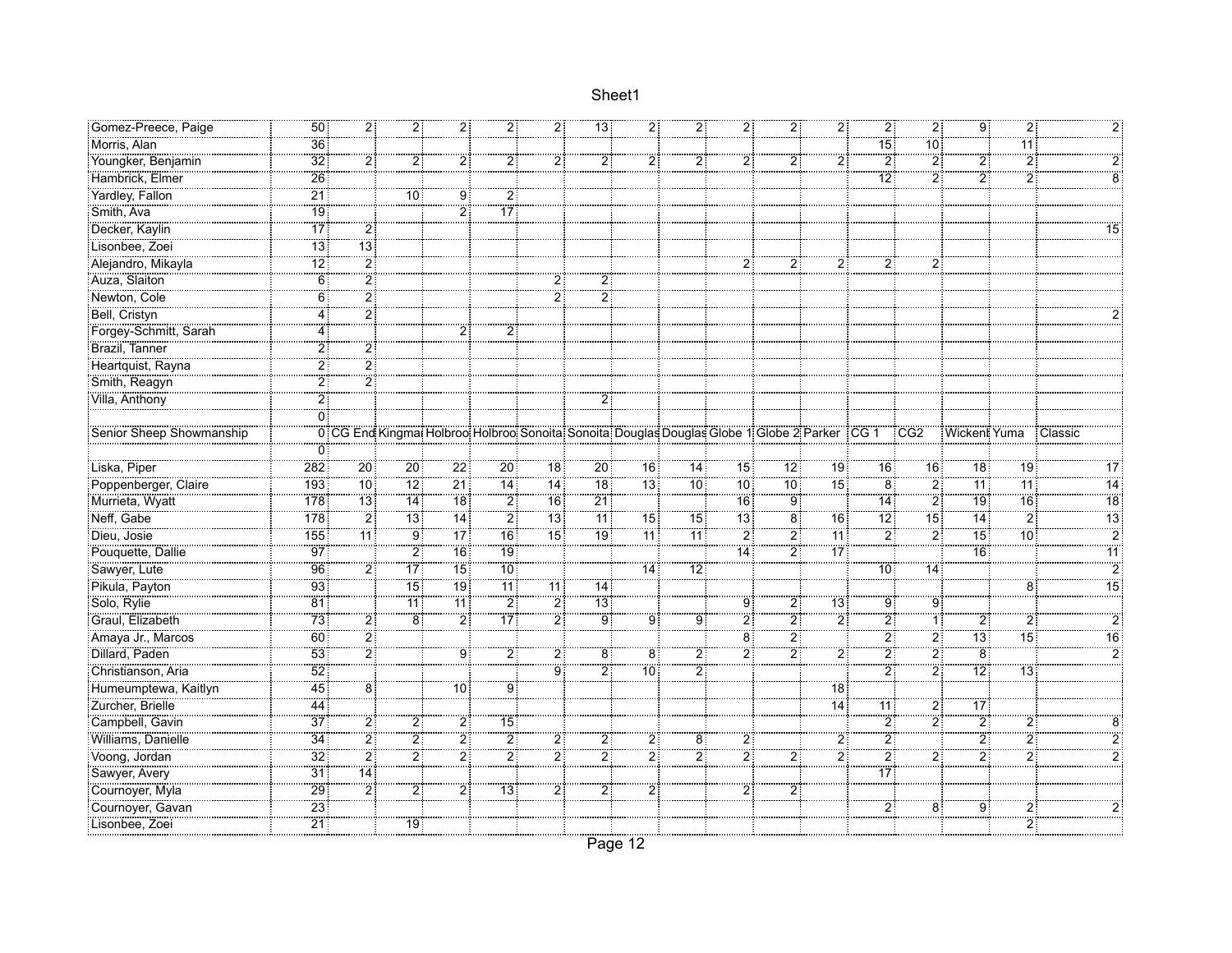| :Liska, Parker       | $\overline{20}$   | $\overline{2}$ .                           |                 |                   |                                                                                                        |                 |                    |                |                  |                    |                |                 |                   |                 |                      |                     |                           |
|----------------------|-------------------|--------------------------------------------|-----------------|-------------------|--------------------------------------------------------------------------------------------------------|-----------------|--------------------|----------------|------------------|--------------------|----------------|-----------------|-------------------|-----------------|----------------------|---------------------|---------------------------|
| Timm, Isabella       | <br>19            | $\frac{1}{19}$                             |                 |                   |                                                                                                        |                 |                    |                |                  |                    |                |                 |                   |                 |                      |                     |                           |
| Davis, Shaylie       | $\overline{18}$   | $\overline{2}$                             |                 | 2                 | 2                                                                                                      | 2 :             | $10^{\frac{1}{3}}$ |                |                  |                    |                |                 |                   |                 |                      |                     |                           |
| Lyons, Chloe         | 18 <sup>1</sup>   |                                            |                 |                   |                                                                                                        |                 |                    |                |                  |                    |                |                 | 2                 | $\ddot{2}$      | $\overline{2}$ :     |                     | 12                        |
| Owens, Hadlee        | .<br>: 18         | $\overline{18}$                            |                 |                   |                                                                                                        |                 |                    |                |                  |                    |                |                 |                   |                 |                      |                     |                           |
| Taylor, Cassidy      | $\overline{17}$   |                                            |                 |                   |                                                                                                        | 2 :             | 15 <sup>1</sup>    |                |                  |                    |                |                 |                   |                 |                      |                     |                           |
| Rakoci, Mary         | 16                |                                            |                 |                   |                                                                                                        | 2               | 2                  | 2              |                  | $\overline{2}$     |                |                 | 2                 | $\overline{2}$  |                      | 2                   |                           |
| Forchette, Penny     | <br>14            |                                            | $\overline{2}$  |                   | 21                                                                                                     | Έő              |                    |                |                  |                    |                | 21              |                   |                 |                      |                     |                           |
| Bell, Cathryn        | <br>12:           | 21                                         |                 |                   |                                                                                                        |                 |                    |                |                  |                    |                |                 |                   |                 |                      |                     | 10                        |
| Blevins, Sara        | $\overline{12}$   | $\overline{2}$ :                           |                 |                   |                                                                                                        |                 |                    |                |                  | 2                  |                | 2               |                   |                 |                      |                     |                           |
| Wood, Emily          | 12 <sup>1</sup>   | $\overline{2}$                             |                 |                   |                                                                                                        | 2!              |                    |                |                  |                    |                |                 |                   | $\overline{2}$  |                      |                     |                           |
| Coleman, Benjamin    | $6^{\frac{1}{3}}$ |                                            |                 |                   |                                                                                                        |                 |                    |                |                  | $\overline{2}$     | 2              |                 |                   |                 |                      |                     |                           |
| Riedlinger, Riley    | ő.                | 2                                          |                 |                   |                                                                                                        |                 |                    |                |                  |                    |                |                 | $2^{\frac{1}{2}}$ | 2:              |                      |                     |                           |
| Shepherd, Patrick    | 6                 | .<br>21                                    |                 |                   |                                                                                                        |                 |                    |                |                  | $\overline{c}$     | $\mathbf{2}$   |                 |                   |                 |                      |                     |                           |
| Souders, Violet      | 6                 |                                            |                 | 21                |                                                                                                        |                 |                    |                |                  |                    |                |                 | 2!                | 2:              |                      |                     |                           |
| Salgado, Josue       | 4                 |                                            |                 |                   |                                                                                                        | $\overline{2}$  | 2                  |                |                  |                    |                |                 |                   |                 |                      |                     |                           |
| Smith, Reagyn        | 4                 |                                            | ヮ               |                   |                                                                                                        |                 |                    |                |                  |                    |                |                 |                   |                 |                      |                     |                           |
| Breyfogle, Jacob     | 21                | 2                                          |                 |                   |                                                                                                        |                 |                    |                |                  |                    |                |                 |                   |                 |                      |                     |                           |
| Cortes, Marbin       | $\overline{2}$    | :ِّ 2                                      |                 |                   |                                                                                                        |                 |                    |                |                  |                    |                |                 |                   |                 |                      |                     |                           |
| Stuhr, Taylynd       | 21                | <br>2                                      |                 |                   |                                                                                                        |                 |                    |                |                  |                    |                |                 |                   |                 |                      |                     |                           |
|                      | öİ                |                                            |                 |                   |                                                                                                        |                 |                    |                |                  |                    |                |                 |                   |                 |                      |                     |                           |
|                      |                   |                                            |                 |                   |                                                                                                        |                 |                    |                |                  |                    |                |                 |                   |                 |                      |                     |                           |
| Ewes                 |                   |                                            |                 |                   | 0 CG End Kingmat Holbroot Holbroot Sonoita: Sonoita: Douglas Douglas Globe 1: Globe 2: Parker CG 1 CG2 |                 |                    |                |                  |                    |                |                 |                   |                 | : Wickent Yuma       |                     | : Classic                 |
|                      | 0                 |                                            |                 |                   |                                                                                                        |                 |                    |                |                  |                    |                |                 |                   |                 |                      |                     |                           |
| Liska, Piper         | 261               | 71                                         | <br>16          | $\overline{25}$   | 23:                                                                                                    | <br>20          | 6:                 | -22            | 18:              | $24^{\frac{1}{2}}$ | 24:            | 19:             | 72                | 15:             | $\overline{9}$       | <br>15              |                           |
| Wonnell, Wyatt       | 200               | 7                                          | <br>14          | 51                | 51                                                                                                     | $\overline{25}$ | $^{24}$            | $12$ :         | 14               | 6:                 | 6:             | 25 <sup>1</sup> | -<br>13 :         | $\overline{8}$  | $\overline{8}$       | 20                  | $\rm 8$                   |
| Murrieta, Claire     | 182               | $\overline{8}$                             | $\overline{8}$  | $6^{\frac{1}{3}}$ | $\overline{3}$                                                                                         | $\overline{8}$  | $\overline{5}$     | .<br>16        | $\overline{24}$  | .<br>! 19          | $\overline{2}$ | 7               | $\overline{16}$   | $73\frac{1}{3}$ | $\overline{15}$      | $\rm 8$             | $\overline{24}$           |
| Murrieta, Wyatt      | 104               |                                            | ‡ۊ              | 14:               | ïï"                                                                                                    | 51              | зļ                 |                |                  | $\overline{3}$     | $\overline{5}$ |                 | 5                 | $\overline{8}$  | $\overline{12}$      | 7 <sup>1</sup>      | $\overline{13}$           |
| Poppenberger, Claire | -91               | $\begin{array}{c} 7 \\ 7 \\ 5 \end{array}$ | $\overline{10}$ | <br>! 9           | $\overline{6}$                                                                                         | <br>5           | <br>6              | 4              | 4                | $\overline{6}$     | 4              | 7               | <br>5             | $\overline{6}$  | $\bar{\bar{7}}$      | 4                   | $\overline{\overline{3}}$ |
| Clausen, Mckenna     | $\overline{83}$   | $\overline{4}$ :                           | أ2"             | <br>6             | <br>4                                                                                                  | †7⊤             | $\overline{4}$     | أ7:            | $\overline{3}$   | őÎ                 | -71            | $\dddot{5}$     | -<br>8            | 7               | - 71                 | $\overline{6}$      | $\dddot{5}$               |
| Haines, Taylor       | .<br>?78          | $\overline{6}$                             | $\overline{4}$  | <br>3             | <br>5                                                                                                  | 71              | $\overline{6}$     |                |                  |                    |                |                 | ïä                | <br>9           | <br>11:              |                     | 19                        |
| Hambrick, Elmer      | 76                | <br>5                                      | 6               | ő.                | $\overline{6}$                                                                                         | ő:              | ö.                 | 6              | ö.               |                    |                | $\overline{6}$  |                   | 5               | $\overline{5}$       | 2                   | $\dddot{a}$               |
| Morris, Alan         | 72                | $\overline{10}$                            |                 |                   |                                                                                                        | 6:              | $\overline{13}$    |                |                  | 71                 |                | $\overline{5}$  | $\overline{8}$    | $\overline{4}$  |                      |                     |                           |
| Epley, Adilene       | $\overline{54}$   | $9^{\ddagger}$                             |                 |                   |                                                                                                        | 6:              | $4^{\frac{1}{2}}$  | $\overline{5}$ | 51               | $\overline{5}$     | ЗĪ             |                 | 4:                | $\overline{6}$  |                      |                     |                           |
| Perricone, Stella    | $\overline{51}$   |                                            |                 |                   |                                                                                                        | 31              | 5                  | $\overline{6}$ | $\ddot{4}$       | $\ddot{6}$         | 51             | $6^{\circ}$     | $\overline{7}$    | 7               |                      |                     |                           |
| Charmasson, Aspen    | 49                |                                            |                 |                   |                                                                                                        | 4               | 5                  | <br>4          | $\overline{5}$   | 7                  | 4              | 4               | 7                 | 7               |                      | $\overline{2}$      |                           |
| Simpson, Adele       | <br>49 :          | <br>5                                      | 5               | 71                | $\overline{18}$ :                                                                                      |                 | 5                  | $\overline{3}$ | $\overline{2}$ : |                    |                |                 |                   |                 |                      |                     |                           |
| McMillon, Lucas      | —<br>45           | $\dddot{4}$                                | 1               | <br>4             | $\overline{3}$                                                                                         |                 |                    |                |                  | $\overline{2}$     | $6^{\circ}$    | Ö.              | ЗĪ                | 5.              | $\dddot{\textbf{3}}$ | $\overline{2}$      |                           |
| Sawyer, Lute         | <br>44            | $\overline{6}$                             | <br>5           | 71                | 5                                                                                                      |                 |                    | 31             | ِ أَ2            |                    |                |                 | 6 <sup>3</sup>    | <br>5           |                      |                     |                           |
| Amaya Jr., Marcos    | $\overline{40}$   | -71                                        |                 |                   |                                                                                                        |                 |                    |                |                  | 5                  | 3              |                 | $\overline{6}$    | .<br>4          | 7                    | $\overline{5}$      |                           |
| Pikula, Payton       | 40                |                                            | 9               | 31                | 31                                                                                                     | 5 <sup>1</sup>  | 71                 |                |                  |                    |                |                 |                   |                 |                      | 7                   |                           |
| Williams, Audrey     | -39<br><br>34     | 4<br>ΤŤ                                    |                 | 21                | 4<br>21                                                                                                | 21              | $\overline{6}$     | 3              | 21               |                    | 5 <sup>1</sup> | $\overline{2}$  |                   |                 | 4<br>$\ddot{3}$      | 3<br>$\overline{6}$ |                           |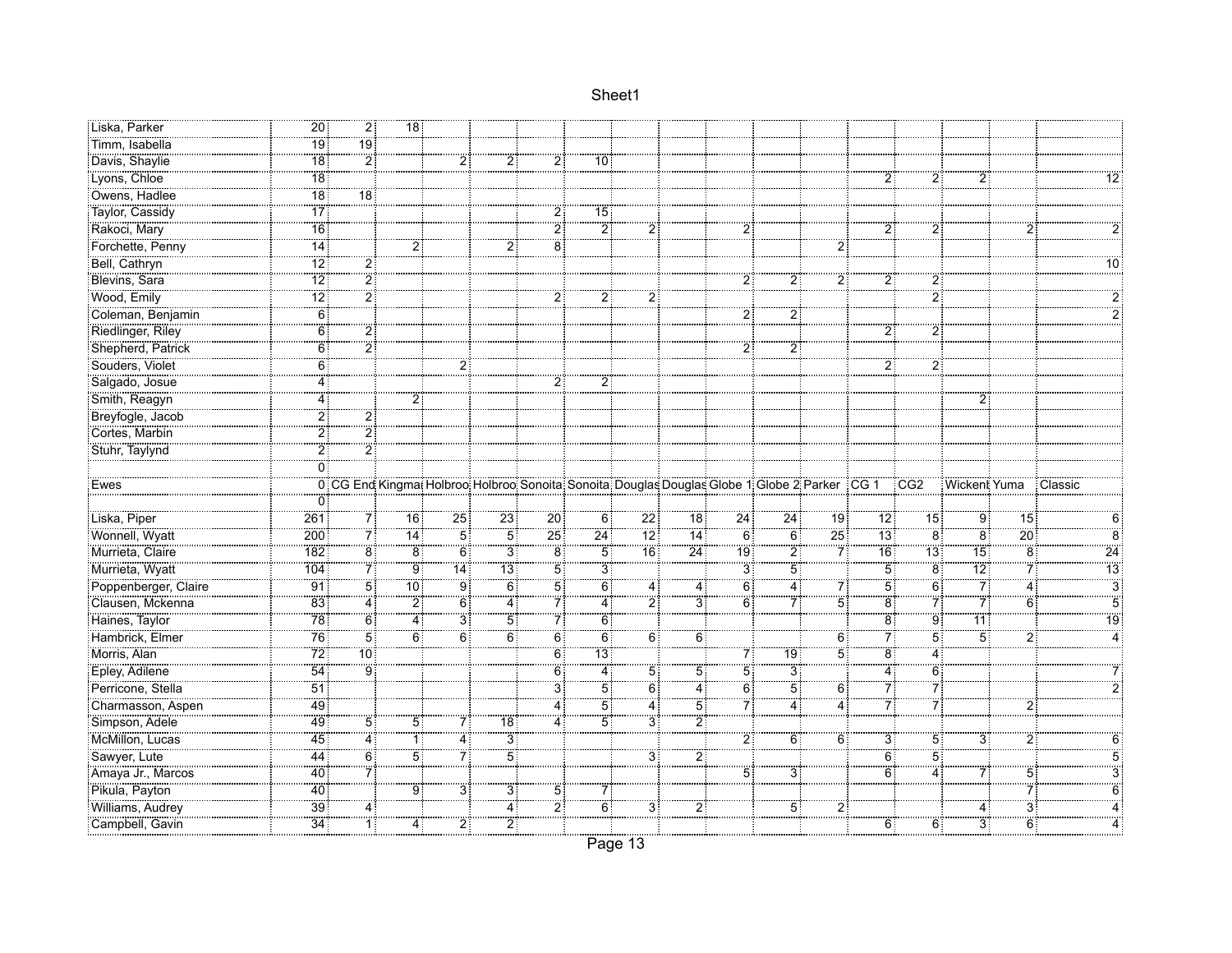| Charmasson, Colt    | $\overline{32}$ |                                                                                                  |                |                  |                |             | ΪŢ             |    |                |                  |                | $\overline{4}$ : | $6$ :          | $\overline{5}$ : | $\overline{8}$ :     | $\overline{4}$ : |   |
|---------------------|-----------------|--------------------------------------------------------------------------------------------------|----------------|------------------|----------------|-------------|----------------|----|----------------|------------------|----------------|------------------|----------------|------------------|----------------------|------------------|---|
|                     | $\overline{31}$ |                                                                                                  |                |                  |                | -11         |                |    |                |                  |                |                  | - 51           | - 61             | <br>8                | $\dddot{6}$      |   |
| Stratton, Aurelie   | 30 <sup>3</sup> |                                                                                                  |                | $\overline{20}$  | 7              |             |                |    |                |                  |                | $\overline{3}$   |                |                  |                      |                  |   |
| Finch, Zaine        | 29 <sub>1</sub> |                                                                                                  |                | -71              | $\overline{5}$ | $7^{\circ}$ | $\overline{5}$ | ЗÏ | $\overline{2}$ |                  |                |                  |                |                  |                      |                  |   |
| Williams, Danielle  | .<br>! 29       | 2                                                                                                | $\overline{6}$ | 7                |                | 1           | ٦İ             | 2  | $\overline{3}$ | 1:               |                | -1               | 1              |                  | 2:                   | 1:               |   |
| Dillard, Paden      | $\overline{26}$ | $\overline{6}$                                                                                   |                |                  |                | 21          | أ2             | 1  | $\overline{3}$ | $\overline{3}$ : | зį             |                  | 1              | 31               | $\overline{2}$       |                  |   |
| Timm, Isabella      | 26              | 26                                                                                               |                |                  |                |             |                |    |                |                  |                |                  |                |                  |                      |                  |   |
| Pouquette, Dallie   | $\overline{25}$ |                                                                                                  |                | 4:               | $\overline{2}$ |             |                |    |                | 51               | 4:             | $\overline{5}$   |                |                  | $\overline{3}$       |                  |   |
| Lyons, Chloe        | $\overline{24}$ |                                                                                                  |                |                  |                |             |                |    |                |                  |                |                  | $\overline{5}$ | 8                | $\dddot{5}$          |                  | 6 |
| Neff, Gabe          | $\frac{1}{24}$  |                                                                                                  |                |                  |                | 6:          | 6:             | 6  | ö.             |                  |                |                  |                |                  |                      |                  |   |
| Newton, Peyton      | $^{74}$         | $\overline{6}$                                                                                   |                |                  |                | 4           | ٦î             |    |                | 4                | 6              |                  |                |                  |                      |                  |   |
| Gomez-Preece, Paige | $\overline{23}$ |                                                                                                  |                |                  |                |             |                |    |                | : 1              | $\overline{2}$ | 3                | Ö.             | 2                | 51                   | 1.               |   |
| Simpson, Calli      | $\overline{23}$ | зį                                                                                               | 3:             | 5 <sup>1</sup>   | $\overline{5}$ |             |                |    |                | 4                | $\overline{3}$ |                  |                |                  |                      |                  |   |
| Owens, Hadlee       | $\overline{21}$ |                                                                                                  |                |                  |                |             |                |    |                |                  |                |                  |                |                  |                      |                  |   |
| Yardley, Fallon     | ِّ 20           |                                                                                                  | 6 :            | $\overline{8}$ : | 6:             |             |                |    |                |                  |                |                  |                |                  |                      |                  |   |
| Lisonbee, Zoei      |                 | Έö                                                                                               | ïä             |                  |                |             |                |    |                |                  |                |                  |                |                  |                      |                  |   |
| Weiss, Macie        | $\overline{15}$ | أآ                                                                                               | 5              | 6                | $\overline{2}$ |             |                |    |                |                  |                |                  |                |                  |                      |                  |   |
| Liska, Parker       | 73              | $\begin{matrix} 6 \\ 6 \end{matrix}$                                                             |                |                  |                |             |                |    |                |                  |                |                  |                |                  |                      |                  |   |
| Solo, Rylie         | $\overline{12}$ |                                                                                                  |                |                  |                |             |                |    |                |                  | 1 :            | $\overline{3}$   | 4              | 3 <sup>3</sup>   |                      |                  |   |
| Meredith, Landon    | $\overline{10}$ | $\overline{3}$                                                                                   |                | 1:               | $\mathbf{1}$   |             |                |    |                |                  |                |                  |                |                  |                      | $\overline{2}$   |   |
| Taylor, Cassidy     | †و⊤<br>!        |                                                                                                  |                |                  |                | 5:          | 4:             |    |                |                  |                |                  |                |                  |                      |                  |   |
| Wood, Emily         |                 | $\overline{9}$<br>ΠŢ                                                                             |                |                  |                | أٍ 7        | 31             |    |                |                  |                |                  |                | 2:               |                      |                  |   |
| Youngker, Grace     |                 | ۽<br>! 9                                                                                         |                |                  |                |             |                |    |                |                  |                |                  |                |                  | 4                    | 3                |   |
| Breyfogle, Ansley   |                 | $\overline{8}$                                                                                   | 3:             | $\mathbf{1}$     | 4:             |             |                |    |                |                  |                |                  |                |                  |                      |                  |   |
| Cournoyer, Myla     |                 | ïв<br>71                                                                                         | ٦.             |                  |                |             |                |    |                |                  |                |                  |                |                  |                      |                  |   |
| <br>Dieu, Josie     | $\overline{8}$  | $\overline{2}$                                                                                   |                | $\overline{5}$   |                |             |                |    |                |                  |                |                  |                |                  |                      |                  |   |
| Alejandro, Mikayla  |                 | $\vec{1}$<br>7                                                                                   |                |                  |                |             |                |    |                |                  |                | 11               | 3:             |                  |                      |                  |   |
| Cournoyer, Nellie   |                 | $7^\circ$                                                                                        | 4              |                  |                |             |                |    |                |                  |                | :<br>3           |                |                  |                      |                  |   |
| Sawyer, Avery       |                 | <br>6                                                                                            |                |                  |                |             |                |    |                |                  |                |                  | $\ddot{6}$     |                  |                      |                  |   |
| Souders, Violet     |                 | <br>6                                                                                            |                | <br>4            |                |             |                |    |                |                  |                |                  | 1              | 1                |                      |                  |   |
| Blevins, Sara       |                 | $\overline{5}$<br>$\overline{3}$                                                                 |                |                  |                |             |                |    |                | 2                |                |                  |                |                  |                      |                  |   |
| Cournoyer, Gavan    |                 | $5^{\circ}$                                                                                      | $5^{\circ}$    |                  |                |             |                |    |                |                  |                |                  |                |                  |                      |                  |   |
| Smith, Ava          |                 | 4:                                                                                               |                | 21               | 21             |             |                |    |                |                  |                |                  |                |                  |                      |                  |   |
| Smith, Caleb        | 4               |                                                                                                  |                | ٦İ               | $\overline{3}$ |             |                |    |                |                  |                |                  |                |                  |                      |                  |   |
| Voong, Jordan       | 4               |                                                                                                  | 2              | 1                | 1:             |             |                |    |                |                  |                |                  |                |                  |                      |                  |   |
| Cournoyer, Emmett   |                 | ِ أَ3                                                                                            | $\overline{3}$ |                  |                |             |                |    |                |                  |                |                  |                |                  |                      |                  |   |
| Epley, Karson       |                 | $\overline{3}$                                                                                   |                |                  |                |             |                |    |                | 2                | 1 :            |                  |                |                  |                      |                  |   |
| Shepherd, Patrick   |                 | <br>3                                                                                            |                |                  |                |             |                |    |                | ïï               | :ّ 2           |                  |                |                  |                      |                  |   |
| Rakoci, Mary        |                 | $\vec{1}$                                                                                        |                |                  |                |             |                |    |                |                  |                |                  |                |                  |                      |                  |   |
|                     |                 | $\overline{0}$ :                                                                                 |                |                  |                |             |                |    |                |                  |                |                  |                |                  |                      |                  |   |
|                     |                 | ÖÏ                                                                                               |                |                  |                |             |                |    |                |                  |                |                  |                |                  |                      |                  |   |
| Market Lambs        |                 | 0 CG End Kingmat Holbroo Holbroo Sonoita Sonoita Douglas Douglas Globe 1 Globe 2 Parker CG 1 CG2 |                |                  |                |             |                |    |                |                  |                |                  |                |                  | Wicken! Yuma Classic |                  |   |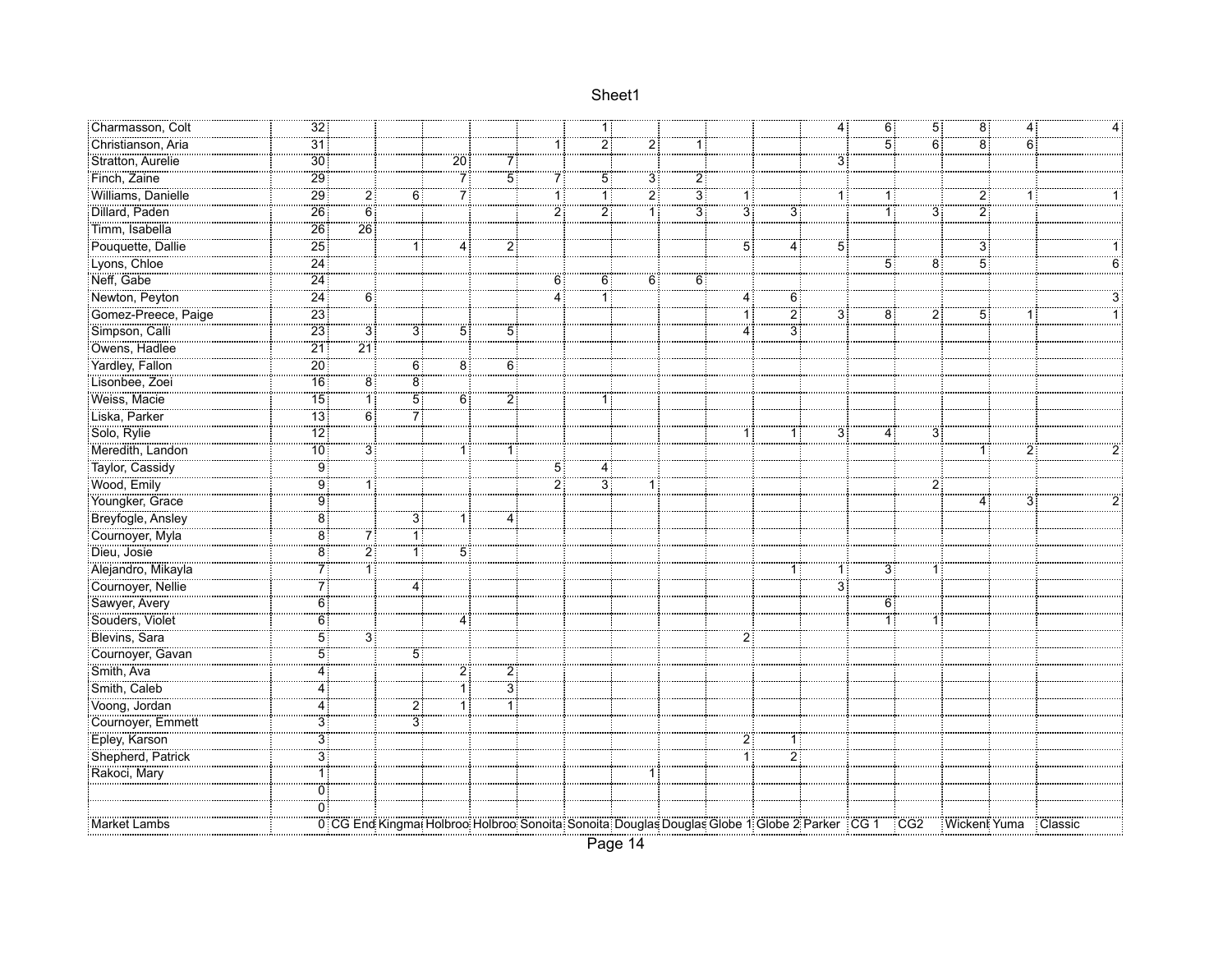|                      | $\overline{0}$   |                             |                   |                    |                    |                |                   |                   |                  |                 |                |                     |                   |                   |                      |                   |                 |
|----------------------|------------------|-----------------------------|-------------------|--------------------|--------------------|----------------|-------------------|-------------------|------------------|-----------------|----------------|---------------------|-------------------|-------------------|----------------------|-------------------|-----------------|
| Liska, Piper         | $\overline{281}$ | <br>11                      | 79                | <br>22             | $\overline{20}$    | <br>17         | 5                 | <br>18            | $78^{\circ}$     | <br>20          | <br>20         | <br>19              | <br>18            | $\overline{19}$   | <br>17               | 19                | <br>19          |
| Wonnell, Wyatt       | 232              | $\overline{9}$              | <br>18            | <br>19 :           | $\overline{17}$    | 16.            | <br>19            | $\overline{15}$ : | $\overline{7}$ : | $\overline{14}$ | :ّة⊺           | $\overline{15}$     | <br>19            | $\overline{11}$   | $\ddot{9}$           | $\overline{20}$   | $\overline{11}$ |
| Haines, Taylor       | 192              | $\overline{11}$             | 7                 | 7                  | 6 <sup>1</sup>     | 9:             | $\overline{8}$    | 12:               | $\overline{14}$  | $\overline{8}$  | .<br>17 أ      | $\overline{8}$      | $\overline{11}$   | 15 <sub>1</sub>   | 20:                  | $\overline{17}$   | $\overline{22}$ |
| Simpson, Adele       | 134              | $\overline{8}$              | $\overline{5}$    | $\overline{8}$     | .<br>14 آ          | $\overline{6}$ | <br>4             | $\overline{5}$    | .<br>14:         | 7               | 7              | ژق                  | <br>11:           | $\overline{12}$   | $\overline{7}$       | $\overline{7}$    | $\overline{10}$ |
| Perricone, Stella    | $\overline{121}$ | $\overline{5}$              | ÷                 |                    |                    | $\overline{5}$ | 4                 | $\overline{16}$   | $-6$             | -<br>81         | $\overline{6}$ | $\overline{7}$      | ÷ ق               | $\ddot{8}$        | $\overline{16}$      | $\overline{13}$ : |                 |
| Morris, Alan         | 716              | ้19 !                       |                   |                    |                    | <br>20         | 16:               |                   |                  | <br>14          | Έõ             | $\overline{16}$     | ë.                | 71                |                      | $\overline{8}$    |                 |
| Poppenberger, Claire | -                | .<br>71                     |                   | 11:                | Ï9                 |                | 5                 | 4                 | $\overline{5}$   | †ۊ              | 71             | 71                  | 71                | $\overline{9}$    | $\overline{8}$       | 71                | $\overline{10}$ |
| Murrieta, Claire     | 109              | : 10°                       | 6                 | ő.                 | $\overline{8}$     | 71             | 7                 | ЗÏ                | $\overline{6}$   | 4               | 4              | ë:                  | 6:                | 71                | 14:                  | <br>4             | Ö.              |
| Murrieta, Wyatt      | 102              | $\overline{\phantom{a}8}^1$ | 51                | <br>19             | $\overline{17}$    | <br>8          | $\overline{4}$    |                   |                  | $\ddot{3}$      | 3              |                     | $\ddot{6}$        | <br>11:           | $\overline{5}$       | 5                 | $\dddot{8}$     |
| Clausen, Mckenna     | $\overline{94}$  | : 9                         | $\overline{4}$    | $\overline{8}$     | -71                | $\overline{4}$ | 4                 | 2                 | $\overline{3}$ : | $7^{\circ}$     |                | $\overline{4}$      | $7^{\circ}$       | $\overline{8}$    | $\ddot{8}$           | $\overline{5}$    | $\overline{14}$ |
| Neff, Gabe           | $\overline{94}$  | $\overline{3}$              | 41                | Ï9                 | $\overline{7}$     | 5              | $5^{\frac{2}{3}}$ | 3                 | $\overline{3}$   | 2               | 3              | $\overline{5}$      | 16 <sup>1</sup>   | $\overline{8}$    | $\ddot{6}$           | $\overline{6}$    | $\ddot{9}$      |
| Meredith, Landon     | $\overline{88}$  |                             |                   | $10^{\frac{1}{3}}$ | $\overline{8}$     | 71             | 8 <sup>3</sup>    |                   |                  | $\overline{6}$  | 7              | 5                   | 71                | ÷ة                | $\overline{6}$       | $\overline{5}$ :  | g               |
| Sawyer, Lute         | $\overline{86}$  | ïä                          | 71                | 11:                | أو                 |                |                   | 6                 | $\overline{6}$   |                 |                |                     | $\overline{13}$ : | 18 <sup>1</sup>   |                      |                   |                 |
| Simpson, Calli       | $\overline{86}$  | ë.                          | <br>1             | -<br>10 :          | أ7"                | 4:             | 4                 | 51                | <br>5            | 4               | 6:             | 51                  | $\overline{4}$ :  | зi                | 71                   | 9:                |                 |
| Dieu, Josie          | <br>84           | <br>5                       | <br>5             | 4                  |                    | .<br>: 10      | $\ddot{\text{2}}$ | 3.                | $\overline{5}$ : | <br>4           | $\overline{6}$ | $\ddot{6}$          | $\overset{}{8}$   | 7                 | $\ddot{6}$           | $\overline{9}$    |                 |
| Cournoyer, Nellie    | $\overline{72}$  | ٦İ                          | 51                | 51                 | $\overline{2}$     | ؛ ق            | 7                 | ő.                | $\overline{5}$   | $\ddot{3}$      | 5              | $\ddot{\mathbf{2}}$ | ï.,               | $\ddot{6}$        | $\overline{5}$       | 5                 |                 |
| Gomez-Preece, Paige  | 72               | $\overline{6}$              | $\overline{2}$    | 4 i                | $\overline{2}$     | $\overline{2}$ | ЗĪ                | 6                 | $\overline{6}$   | 4               | ЗÎ             |                     | 5:                | $\overline{8}$    | 6 <sup>3</sup>       | $\overline{8}$    |                 |
| Cournoyer, Gavan     | $\overline{71}$  | $\overline{4}$              | $\overline{3}$    |                    | $\overline{5}$     | $\overline{5}$ | $\overline{6}$    | $\overline{2}$ :  | $\overline{2}$ : | $\overline{6}$  | $\overline{6}$ |                     | 4                 | $\overline{8}$    | $\overline{7}$       | $\overline{3}$    |                 |
| Charmasson, Aspen    | $\overline{70}$  | $\overline{6}$              | 4                 | 4:                 | <br>3              | <br>3          | 5                 | 4 :               | $\overline{5}$ : | 7               | 7              | 4                   | зį                | зi                | $\overline{5}$       | :ّ 2              | 5               |
| Amaya Jr., Marcos    | $\overline{65}$  | $\overline{10}$ :           |                   |                    |                    |                |                   |                   |                  | 71              | <br>5          |                     | $7^{\ddagger}$    | $\overline{10}$ : | $7^{\ddagger}$       | <br>9             | 10              |
| Voong, Jordan        | $\overline{61}$  | <br>3                       | 1:                | ∱"                 | <br>4              | тİ             | 2)                | 21                | $\overline{2}$ : | <br>4           | <br>5          | $\overline{4}$      | 71                | 7.                | $\ddot{\phantom{0}}$ | <br>3             | 5               |
| Epley, Adilene       | 59               | $\overline{8}$              |                   |                    |                    | 6              | $\overline{6}$    | $\overline{6}$    | 7Ì               | 5               | <br>4          |                     | 6                 | <br>5             |                      |                   | 6               |
| Dillard, Paden       | <br>56           | .<br>! g                    |                   | 4                  | 5                  | ΪÎ             | 2                 | ٦İ                | $\overline{2}$ : | :<br>5          | 31             | 7                   | $\overline{6}$    | зİ                | 4                    | 1:                | $\dddot{3}$     |
| Cournoyer, Emmett    | 55               | ٦î                          | 21                | 1:                 | 4                  | ٦ī             | 2                 | 21                | $\overline{5}$ : | $\overline{5}$  | $\overline{8}$ | Ϊİ                  | $\overline{2}$    | 71                | $\overline{4}$ :     | $\overline{3}$    | $\dddot{7}$     |
| Graul, Elizabeth     | $\overline{54}$  | $\overline{5}$              | $4^{\frac{1}{2}}$ | gị                 | $10^{\frac{1}{3}}$ | $\overline{6}$ | 5                 | $\overline{3}$    | $\overline{3}$   | ï,              |                | $\overline{2}$      | ïİ                | ï                 | ÏĪ.                  | ï.                |                 |
| Youngker, Grace      | 53               | 4                           | 21                | 71                 | $\overline{5}$     | 4              | 2                 | 2                 | $\overline{2}$ : | $\overline{5}$  |                | $\overline{2}$      | 3Ī                | $\ddot{2}$        | $\ddot{3}$           | 4:                | Ï,              |
| Hambrick, Elmer      | $\overline{52}$  |                             | $\overline{6}$    | $\vec{6}$          | ة<br>: 6           | $\overline{6}$ |                   |                   |                  |                 |                | 7                   |                   |                   | $\dddot{5}$          | 5                 | 11              |
| Pikula, Payton       | <br>50           |                             | <br>6             | <br>6              | <br>6              | 7              | őÎ                |                   |                  |                 |                |                     |                   |                   |                      | : ق               | <br>10          |
| Finch, Zaine         | 49               |                             |                   | ïë                 | $\overline{14}$    | ïä             | 7                 | 51                | őÎ               |                 |                |                     |                   |                   |                      |                   |                 |
| Williams, Audrey     | 49               | 4                           |                   | 21                 | <br>3              | $\overline{4}$ | 3                 | 4                 | <br>4            |                 | 51             | 2                   |                   |                   | $\overline{5}$       | 4                 | 8               |
| McMillon, Lucas      | $-48$            |                             |                   |                    |                    | Έ              | $\overline{5}$    |                   |                  |                 |                | $\overline{6}$      | 4                 | 70                | $\overline{3}$       | 5                 | ö               |
| Christianson, Aria   | 44               |                             |                   |                    |                    | $\overline{2}$ | 71                | 4                 | 4:               |                 |                |                     | 6                 | 6:                | $7^{\circ}$          | $\overline{8}$    |                 |
| Russell, Paisley     | $\frac{1}{44}$   |                             |                   |                    |                    | $\overline{8}$ | Ï9                |                   |                  |                 |                |                     | з.                | 10:               | $\ddot{9}$           |                   |                 |
| Breyfogle, Ansley    | <br>41           | <br>9                       |                   |                    |                    | أ?             | $\overline{4}$    | 5 <sup>1</sup>    | 21               | $\overline{2}$  | 4              | 3                   | آآ                | $\ddot{3}$        | $\ddot{\textbf{3}}$  | 1:                |                 |
| Coates, Roxanne      | $\overline{39}$  | $\overline{6}$              |                   |                    |                    |                |                   |                   |                  |                 |                |                     | 6                 | $\overline{21}$   |                      |                   |                 |
| Zurcher, Brielle     | <br>34           |                             |                   |                    |                    |                |                   |                   |                  |                 |                | $\overline{8}$      | $\overline{10}$   | $\overline{10}$ : | $\overline{6}$       |                   |                 |
| Epley, Karson        | <br>32 :         |                             |                   |                    |                    | 4              | 4                 | 4                 | $\overline{4}$   | $\overline{3}$  | أ2             |                     | - 71              | <br>4             |                      |                   |                 |
| Newton, Peyton       | $\overline{30}$  | $\overline{6}$              |                   |                    |                    | 5              | $\overline{3}$    |                   |                  | <br>4           | 7              |                     |                   |                   |                      |                   |                 |
| Youngker, Benjamin   | $\overline{29}$  | ï.                          | 3:                | $\overline{5}$ :   | 1 :                | ï,             | 1                 | 1 :               | 2.               | 1 :             | ŦŦ             | $\ddot{2}$          | 2:                | 3:                | 1:                   |                   |                 |
| Lyons, Chloe         | $\overline{27}$  |                             |                   |                    |                    |                |                   |                   |                  |                 |                |                     | $\ddot{8}$        | $\ddot{9}$        | $\ddot{3}$           |                   |                 |
| Weiss, Macie         | $\overline{26}$  |                             | 2 <sup>1</sup>    |                    |                    | 3 <sup>1</sup> | 1                 | 1                 | 1 :              | 3 <sup>1</sup>  | 21             | 2                   |                   |                   | 5                    | 2.                |                 |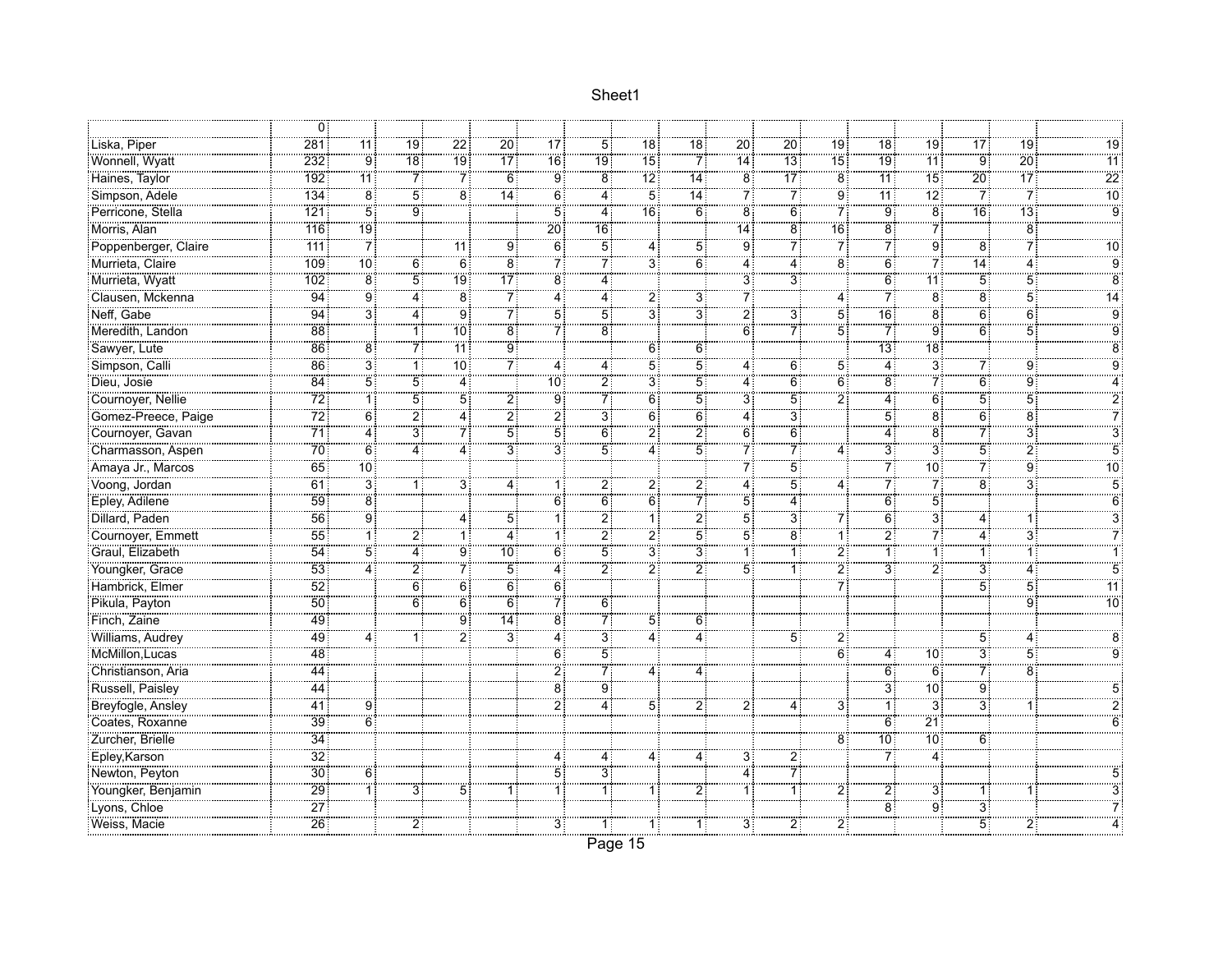| Williams, Danielle                                  | $\frac{1}{25}$    | $\overline{3}$ :                                  | 31             | $\overline{2}$ .  | 21             | ЗĪ             | ΠŢ               | $\overline{2}$ : | $\overline{2}$ : | 11               | 1:  | 1:                        |                |                  | 1:             | 11             |    |
|-----------------------------------------------------|-------------------|---------------------------------------------------|----------------|-------------------|----------------|----------------|------------------|------------------|------------------|------------------|-----|---------------------------|----------------|------------------|----------------|----------------|----|
| Cournoyer, Myla                                     | $\overline{24}$   | $\begin{array}{c}\n7 \\ 7\n\end{array}$           | .<br>1:        | $\overline{2}$ :  | ----<br>3      | зi             | ٦Î               |                  | .<br>1!          | $\overline{3}$ : | зi  |                           |                |                  |                |                |    |
| Yardley, Fallon                                     | $\frac{1}{24}$    |                                                   | $\overline{4}$ | $\overline{12}$   | $\overline{8}$ |                |                  |                  |                  |                  |     |                           |                |                  |                |                |    |
| Davis, Shaylie                                      | $\overline{22}$   | $7^{\circ}$                                       |                | $9^{\frac{1}{2}}$ | 3:             | $\overline{2}$ | $\overline{1}$   |                  |                  |                  |     |                           |                |                  |                |                |    |
| Timm, Isabella                                      | $\overline{22}$   | $\overline{22}$                                   |                |                   |                |                |                  |                  |                  |                  |     |                           |                |                  |                |                |    |
| Owens, Hadlee                                       | $\overline{21}$   | $\frac{1}{21}$                                    |                |                   |                |                |                  |                  |                  |                  |     |                           |                |                  |                |                |    |
| Stratton, Cora                                      | $\frac{1}{21}$    |                                                   | 7              |                   |                |                |                  |                  |                  |                  |     | $\overline{5}$            |                |                  | $\overline{9}$ |                |    |
| Decker, Kaylin                                      |                   | $\overline{4}$                                    |                |                   |                |                |                  |                  |                  |                  |     |                           |                |                  |                |                | 16 |
| Stratton, Aurelie                                   | : 20              |                                                   | ïä             |                   |                |                |                  |                  |                  |                  |     | $\overline{8}$            |                |                  | 4              |                |    |
| :<br>: Alejandro, Mikayla<br>: Humeumptewa, Kaitlyn | .<br>19‡          |                                                   |                |                   |                |                |                  |                  |                  | $\overline{2}$   | 3   | 4:                        | 4              | 6:               |                |                |    |
|                                                     | $\overline{18}$   | أ: 9                                              |                | $6^{\degree}$     |                |                |                  |                  |                  |                  |     | $\overline{\overline{3}}$ |                |                  |                |                |    |
| Newton, Cole                                        | $\overline{17}$   | $\overline{8}$                                    |                |                   |                | ЗĪ             | 6                |                  |                  |                  |     |                           |                |                  |                |                |    |
| Solo, Rylie                                         | $\overline{17}$   |                                                   | $\overline{8}$ | $\overline{2}$    | 1              | ЗÏ             | зţ               |                  |                  |                  |     |                           |                |                  |                |                |    |
| Blevins, Sara                                       | <br>16:           | $\begin{array}{c} 2 \\ 2 \\ \hline 8 \end{array}$ |                |                   |                |                |                  |                  |                  | 1                | 2:  | 3:                        | 4              | 4:               |                |                |    |
| Lisonbee, Zoei                                      | <br>16:           |                                                   | 7)             |                   |                |                |                  |                  |                  |                  |     |                           |                |                  |                | 1:             |    |
| Dillard, Rebecca                                    | <br>15            |                                                   |                |                   |                |                |                  |                  |                  |                  | 1 : |                           | 5              | ΈÎ               | $\overline{4}$ |                |    |
| Bell, Cathryn                                       | $\overline{14}$   | $6^{\circ}$                                       |                |                   |                |                |                  |                  |                  |                  |     |                           |                |                  |                |                |    |
| Campbell, Gavin                                     | 74                |                                                   |                |                   |                |                |                  |                  |                  |                  |     |                           |                |                  | 6              |                |    |
| Charmasson, Colt                                    | .<br>! 14         | $\mathbb{I}$                                      |                |                   |                |                |                  |                  |                  |                  |     | 4                         |                |                  |                | $\overline{5}$ |    |
| Rakoci, Mary                                        | $\overline{14}$   |                                                   |                |                   |                | 11             | 11               |                  |                  | 5 <sup>1</sup>   |     |                           |                | $\overline{3}$ : |                | 1:             |    |
| Forchette, Penny                                    | $\overline{13}$ : |                                                   | 4:             | 4                 |                | 4              |                  |                  |                  |                  |     |                           |                |                  |                |                |    |
| Sawyer, Avery                                       | $\overline{12}$ : | ä‡                                                |                |                   |                |                |                  |                  |                  |                  |     |                           |                |                  |                |                |    |
| Bell, Cristyn                                       | .<br>11:          | $\frac{1}{5}$                                     |                |                   |                |                |                  |                  |                  |                  |     |                           |                |                  |                |                |    |
| Smith, Reagyn                                       | <br>11            | †3                                                | -11            |                   |                |                |                  |                  |                  |                  |     |                           |                |                  |                |                |    |
| Finch, Audie                                        | $\overline{10}$   |                                                   |                | $\overline{4}$ :  | 2              | 2              | $\overline{2}$   |                  |                  |                  |     |                           |                |                  |                |                |    |
| Auza, Slaiton                                       | $\overline{9}$    | $\overline{6}$                                    |                |                   |                |                | $\overline{3}$   |                  |                  |                  |     |                           |                |                  |                |                |    |
| Riedlinger, Riley                                   | ïë,               | $\overline{2}$                                    |                |                   |                |                |                  |                  |                  |                  |     |                           | 3 <sup>3</sup> | 4:               |                |                |    |
| Taylor, Cassidy                                     | ÷<br>! 9          |                                                   |                |                   |                | 5:             | 4                |                  |                  |                  |     |                           |                |                  |                |                |    |
| Wood, Emily                                         | 9:                | ٦ļ                                                |                |                   |                | 1:             | ŦI               | 21               |                  |                  |     |                           |                | 1:               |                |                |    |
| Auza, Shyla                                         | 7                 |                                                   |                |                   |                | <br>4          | 3                |                  |                  |                  |     |                           |                |                  |                |                |    |
| Liska, Parker                                       | 71                |                                                   | 7              |                   |                |                |                  |                  |                  |                  |     |                           |                |                  |                |                |    |
| Stanley, Kellan                                     |                   |                                                   |                | ЗŤ                | 4              |                |                  |                  |                  |                  |     |                           |                |                  |                |                |    |
| Stuhr, Taylynd                                      | 71                | $\overline{7}$                                    |                |                   |                |                |                  |                  |                  |                  |     |                           |                |                  |                |                |    |
| Pouquette, Dallie                                   | $\overline{6}$    |                                                   |                | 21                | $\overline{4}$ |                |                  |                  |                  |                  |     |                           |                |                  |                |                |    |
| Coker, Sarah                                        | $\overline{5}$    | 51                                                |                |                   |                |                |                  |                  |                  |                  |     |                           |                |                  |                |                |    |
| Cortes, Marbin                                      | 5                 | $\overline{5}$                                    |                |                   |                |                |                  |                  |                  |                  |     |                           |                |                  |                |                |    |
| Heartquist, Rayna                                   | 51                | <br>5                                             |                |                   |                |                |                  |                  |                  |                  |     |                           |                |                  |                |                |    |
| Breyfogle, Jacob                                    | 4                 | <br>4                                             |                |                   |                |                |                  |                  |                  |                  |     |                           |                |                  |                |                |    |
| Salgado, Josue                                      | $\overline{4}$    |                                                   |                |                   |                | 1:             | ЗĪ               |                  |                  |                  |     |                           |                |                  |                |                |    |
| Villa, Anthony                                      | 4                 |                                                   |                |                   |                |                | $\overline{3}$ : |                  |                  |                  |     |                           |                |                  |                |                |    |
| Shepherd, Patrick                                   | 31                | ΪŢ                                                |                |                   |                |                |                  |                  |                  | 1                | 1 : |                           |                |                  |                |                |    |
| Forgey-Schmitt, Sarah                               | $\overline{2}$    |                                                   |                | ΠŢ                | 11             |                |                  |                  |                  |                  |     |                           |                |                  |                |                |    |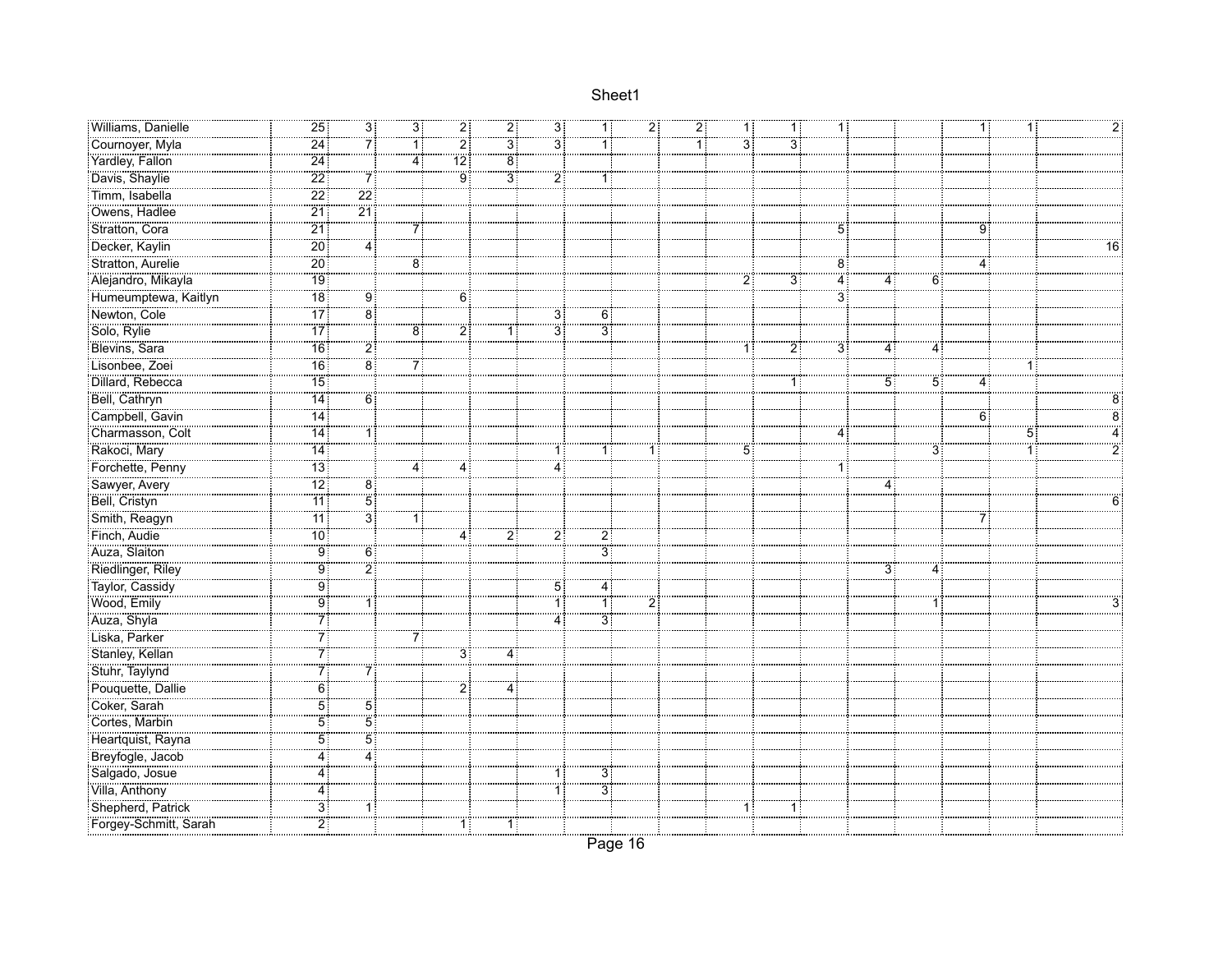| Heartquist, Amara     | ΪÏ.              | 21              |                 |                 |                 |                 |                |                 |                   |                |                                                                                                    |                   |                   |                 |                   |                   |                 |
|-----------------------|------------------|-----------------|-----------------|-----------------|-----------------|-----------------|----------------|-----------------|-------------------|----------------|----------------------------------------------------------------------------------------------------|-------------------|-------------------|-----------------|-------------------|-------------------|-----------------|
| Smith, Brielle        | 21               |                 |                 | 1 :             | 1 :             |                 |                |                 |                   |                |                                                                                                    |                   |                   |                 |                   |                   |                 |
| Brazil, Tanner        |                  | ŦŦ              |                 |                 |                 |                 |                |                 |                   |                |                                                                                                    |                   |                   |                 |                   |                   |                 |
| Coleman, Benjamin     |                  |                 |                 |                 |                 |                 |                |                 |                   |                |                                                                                                    |                   |                   |                 |                   |                   |                 |
| Heartquist, Lyla      |                  | 1               |                 |                 |                 |                 |                |                 |                   |                |                                                                                                    |                   |                   |                 |                   |                   |                 |
|                       |                  |                 |                 |                 |                 |                 |                |                 |                   |                |                                                                                                    |                   |                   |                 |                   |                   |                 |
| Jr. Goat Showmanship  |                  |                 |                 |                 |                 |                 |                |                 |                   |                | 0 CG End Kingmat Holbroot Holbroot Sonoita Sonoita: Douglas Douglas Globe 1 Globe 2 Parker CG 1    |                   |                   | TCG2            | Wickent Yuma      |                   | : Classic       |
|                       |                  |                 |                 |                 |                 |                 |                |                 |                   |                |                                                                                                    |                   |                   |                 |                   |                   |                 |
| McMillon, Lucas       | 141              | 11:             | 2:              | $10$ :          | 11 :            | 7:              | $\mathbf{7}$   |                 |                   | $\overline{8}$ | ۊۊ                                                                                                 | 18:               | 17 <sup>3</sup>   | 10:             | 14                |                   | $\overline{17}$ |
| Hambrick, Elmer       | <br>89           | 70:             | .<br>14:        | -12‡            | <br>13:         | $\overline{8}$  | $\overline{8}$ | 4               | 4:                |                |                                                                                                    | <br>16            |                   |                 |                   |                   |                 |
| Trump, Mason          | $80^{\circ}$     | $\overline{2}$  | .<br>12:        |                 |                 |                 |                | $\overline{3}$  | $\overline{3}$    |                | $\overline{8}$                                                                                     | أق                |                   | $\overline{8}$  | $\overline{8}$    | .<br>10           | $\overline{10}$ |
| Bradley, Emma         | 66               |                 |                 |                 |                 |                 |                |                 |                   |                |                                                                                                    | $\overline{8}$    | 10 <sup>3</sup>   | 2               | 76                | $\overline{14}$   | 16              |
| Stratton, Aurelie     | 66               |                 | 13 <sub>1</sub> | 11:             | 14 <sup>3</sup> |                 |                |                 |                   |                |                                                                                                    | 11                |                   |                 | $\overline{17}$   |                   |                 |
| McMillon, Callahan    | 45               | 21              | 21              |                 |                 |                 |                |                 |                   | 6 <sup>3</sup> | 7                                                                                                  | أ2∄               |                   |                 |                   | 16:               |                 |
| McGuire, Makaylee     | <br>38           |                 | ÷<br>! 9        | ‴ä              | .<br>: 10       |                 |                |                 |                   |                |                                                                                                    | $\overline{2}$    |                   |                 |                   |                   |                 |
| Corbitt, Morrighan    | 29               | 21              | <br>10          |                 |                 | 5               |                |                 |                   |                |                                                                                                    | $\overline{2}$ :  | 2                 | 2!              | $\overline{2}$    |                   |                 |
| Nelson, Ellie         | $\overline{28}$  |                 | $\overline{2}$  |                 |                 | .               |                |                 |                   |                |                                                                                                    | $\overline{17}$   |                   |                 |                   |                   |                 |
| Auza, Shyla           | 24               | $\overline{12}$ |                 |                 |                 | 6 <sup>1</sup>  | 6 <sup>3</sup> |                 |                   |                |                                                                                                    |                   |                   |                 |                   |                   |                 |
| Crafton, Courtney     | $\overline{18}$  |                 |                 | 2               | $\overline{3}$  |                 |                |                 |                   | 5              | $6^{\circ}$                                                                                        |                   |                   |                 |                   |                   |                 |
| Nelson, Jordy         | <br>15           |                 | 8:              |                 | 7               |                 |                |                 |                   |                |                                                                                                    |                   |                   |                 |                   |                   |                 |
| Howell, Lacey         | 11:              | ۽<br>آ          |                 |                 |                 |                 |                |                 |                   |                |                                                                                                    |                   | 2                 |                 |                   |                   |                 |
| Ibarra, Priscilla     | .<br>∶10         |                 |                 |                 |                 |                 |                |                 |                   |                |                                                                                                    | $\ddot{\text{2}}$ | 21                |                 | $\overline{2}$ :  | 21                |                 |
| DeFries, Chyles       | 6 <sup>1</sup>   |                 |                 |                 |                 |                 |                |                 |                   |                |                                                                                                    | $\overline{2}$    | $\ddot{\text{2}}$ |                 |                   | $\overline{2}$    |                 |
| Stratton, Cora        | 6                |                 | $\overline{2}$  |                 |                 |                 |                |                 |                   |                |                                                                                                    | 2                 |                   |                 | $2^{\frac{1}{2}}$ |                   |                 |
| Kahla, Carson         | 5!               |                 |                 |                 |                 |                 | 5              |                 |                   |                |                                                                                                    |                   |                   |                 |                   |                   |                 |
| Jensen, Jade          | $\overline{2}$ : |                 |                 |                 |                 |                 |                |                 |                   |                |                                                                                                    | 2                 |                   |                 |                   |                   |                 |
|                       | 0                |                 |                 |                 |                 |                 |                |                 |                   |                |                                                                                                    |                   |                   |                 |                   |                   |                 |
| Int. Goat Showmanship |                  |                 |                 |                 |                 |                 |                |                 |                   |                | 0 CG End Kingmai Holbroo: Holbroo: Sonoita: Sonoita: Douglas Douglas Globe 1: Globe 2: Parker CG 1 |                   |                   | TCG2            | Wickent Yuma      |                   | : Classic       |
|                       | 0                |                 |                 |                 |                 |                 |                |                 |                   |                |                                                                                                    |                   |                   |                 |                   |                   |                 |
|                       | ö                |                 |                 |                 |                 |                 |                |                 |                   |                |                                                                                                    |                   |                   |                 |                   |                   |                 |
| Rogers, Raegan        | 216              | 14:             | $\overline{12}$ | 14              | $\overline{13}$ | $\overline{15}$ | 14             | 10 <sub>1</sub> | 10 <sup>1</sup>   | 14             | 13 <sup>1</sup>                                                                                    | 16:               | $\overline{13}$   | $\overline{14}$ | 14                | $\overline{15}$   | $\overline{15}$ |
| Rogers, Kiera         | 212              | 11:             | 71              | 76              | $\overline{11}$ | 14:             | 12             | 71              | $9^{\frac{1}{2}}$ | ⊺11⊺           | 14:                                                                                                | .<br>17!          | 74                | 75              | $\overline{16}$   | <br>17            | 13              |
| White, Sophia         | 196              | .<br>10 أ       | $\overline{8}$  | 73              | $\overline{16}$ | -13             | -<br>10 :      | $\overline{8}$  | -<br>11 :         | <br>10 :       | $12$ :                                                                                             | -<br>15           | $\overline{15}$   | $\overline{12}$ | $-13$             | $\overline{16}$   | 14              |
| Murrieta, Claire      | 172              | ِّ 12ً          | ٠ö.             | : 11            | $10^{\circ}$    | :ّ ق            | ้ 13           | .<br>: 9        | $\overline{8}$    | .<br>13:       | -11                                                                                                | -8                | <br>11:           | -131            | 75:               | <br>11:           | <br>و           |
| Contessa, Christopher | 121              |                 |                 | ïä              | :<br>! 9        | <br>10          | -<br>11        | 71              | <br>4             | $\overline{8}$ | Ï9                                                                                                 | $\overline{12}$ : | <br>10            | $\dddot{8}$     |                   | $\overline{12}$ : | $\overline{2}$  |
| Meredith, Landon      | <br>111          | $\overline{2}$  | 21              | -<br>10 :       | 14              | 11:             | $\overline{8}$ |                 |                   | Ï9             | ë:                                                                                                 | -<br>13           | 21                | Ï9              | "9"               | $\overline{2}$    | $\overline{12}$ |
| Hambrick, Elmer       | $\overline{57}$  |                 |                 |                 |                 |                 |                |                 |                   |                |                                                                                                    |                   | $\overline{12}$ : | 11              | .<br>: 10         | $\overline{14}$   | $\overline{10}$ |
| Corbitt, Kaelyn       | <br>50           | أ2              | <br>10          |                 |                 |                 | <br>ا          |                 |                   |                |                                                                                                    |                   | $\overline{2}$    | :ّ 2            | $\overline{2}$ :  |                   |                 |
| Pierce, Alyssa        | $\overline{37}$  |                 |                 |                 |                 |                 |                |                 |                   | $\overline{2}$ | 4 :                                                                                                | : ق               | $\overline{2}$    | $\overline{2}$  | $\overline{8}$    | 2                 | $\overline{8}$  |
| Mays, Bella           | 33:              |                 | 2               | 91              |                 |                 |                |                 |                   |                |                                                                                                    | <br>10            | $\overline{2}$    |                 |                   | <br>10            |                 |
| Yardley, Fallon       | $\overline{26}$  |                 | $\overline{2}$  | 72 <sub>1</sub> | $\overline{12}$ |                 |                |                 |                   |                |                                                                                                    |                   |                   |                 |                   |                   |                 |
| Schroder, Braedyn     |                  | <br>9           |                 |                 |                 |                 |                |                 |                   |                |                                                                                                    |                   | 2                 | 2               |                   |                   |                 |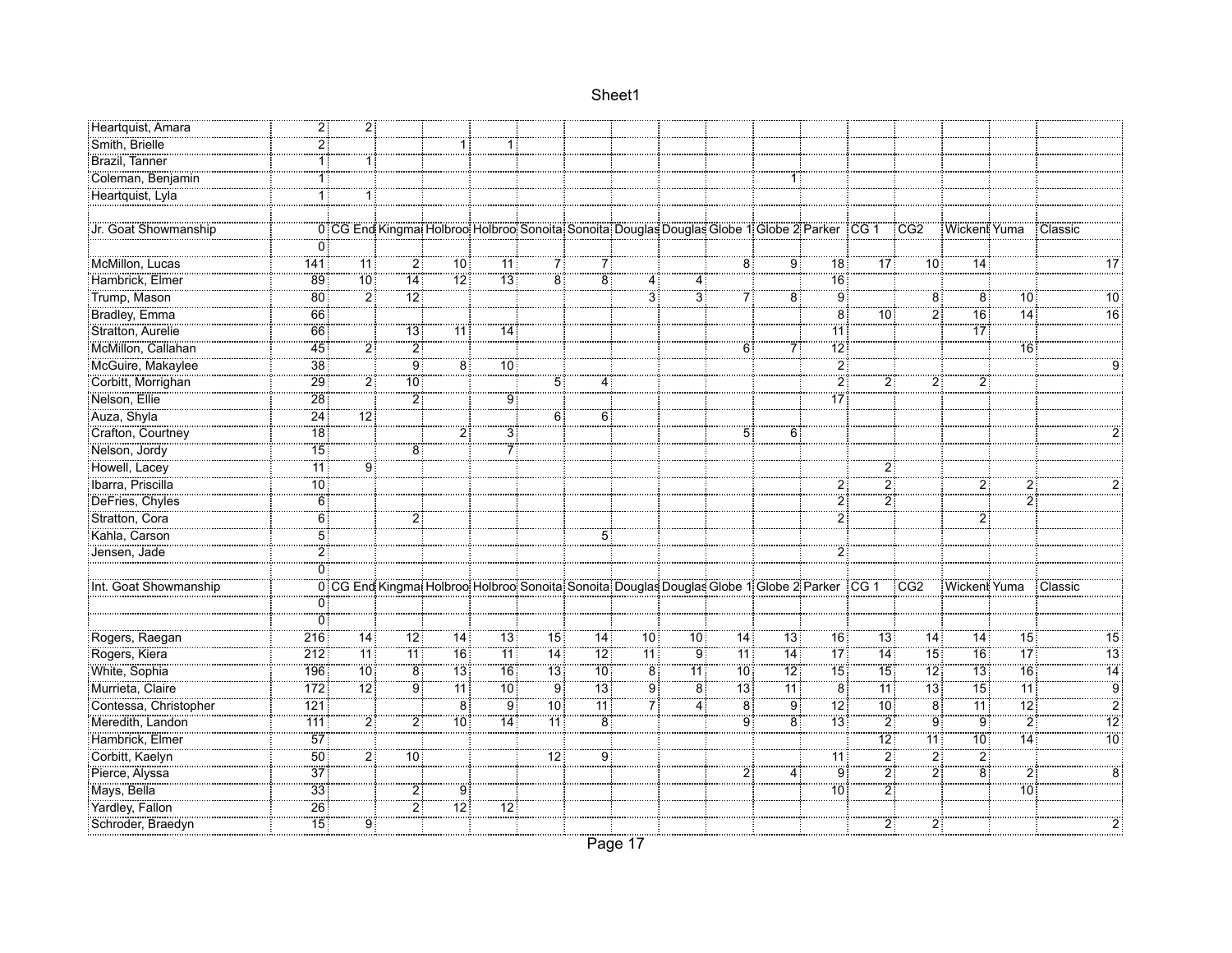| Hanson, Michelle        | 10 <sup>1</sup> |                  | 2.                                                                                                       |                 |                     | 21                | 21             |                 |                |                 |                |                                 | 2                | 21                |                    |                   |                     |
|-------------------------|-----------------|------------------|----------------------------------------------------------------------------------------------------------|-----------------|---------------------|-------------------|----------------|-----------------|----------------|-----------------|----------------|---------------------------------|------------------|-------------------|--------------------|-------------------|---------------------|
| Cornwell, Paige         | .<br>! 9        |                  |                                                                                                          |                 |                     |                   |                |                 |                | $\overline{2}$  |                |                                 |                  |                   |                    |                   |                     |
| Forgey-Schmitt, Sarah   | $\overline{4}$  |                  |                                                                                                          | 2               | $\overline{2}$      |                   |                |                 |                |                 |                |                                 |                  |                   |                    |                   |                     |
| Daily, Blyth            | $\overline{2}$  | 2                |                                                                                                          |                 |                     |                   |                |                 |                |                 |                |                                 |                  |                   |                    |                   |                     |
| Garcia, Magdalena       | 2               |                  | $\overline{2}$                                                                                           |                 |                     |                   |                |                 |                |                 |                |                                 |                  |                   |                    |                   |                     |
| Lisonbee, Zoei          | 2               | 21               |                                                                                                          |                 |                     |                   |                |                 |                |                 |                |                                 |                  |                   |                    |                   |                     |
| Noble, Shelby           | 2               |                  | 2                                                                                                        |                 |                     |                   |                |                 |                |                 |                |                                 |                  |                   |                    |                   |                     |
|                         | ΰŤ              |                  |                                                                                                          |                 |                     |                   |                |                 |                |                 |                |                                 |                  |                   |                    |                   |                     |
| Senior Goat Showmanship |                 |                  | 0 CG End Kingmat Holbroot Holbroot Sonoita: Sonoita: Douglas Douglas Globe 1: Globe 2: Parker : CG 1 CG2 |                 |                     |                   |                |                 |                |                 |                |                                 |                  |                   | Wickent Yuma       |                   | Classic             |
|                         | 0               |                  |                                                                                                          |                 |                     |                   |                |                 |                |                 |                |                                 |                  |                   |                    |                   |                     |
| Liska, Piper            | 250             | : 19             | $\overline{14}$                                                                                          | 15 <sup>1</sup> | ์ 18:               | 16                | .<br>: 14      | -14             | ⊺ق⊺            | .<br>! 14       | ∶ّ?⊺           | $\overline{16}$                 | 16 <sup>3</sup>  | 16                | 21                 | ة: 19             | 17                  |
| Clausen, Kiana          | 181             | $\overline{9}$   | .<br>13:                                                                                                 | $\overline{14}$ | $\overline{5}$      | $\overline{2}$    | $\overline{9}$ | $\overline{11}$ | $\overline{8}$ | $\overline{13}$ | .<br>: 10      | $\overline{14}$                 | $\overline{13}$  | 12 <sup>1</sup>   | $\overline{18}$    | $\overline{14}$   | 16                  |
| Stevens, Hunter         | 162             | .<br>! 14        |                                                                                                          | $\overline{16}$ | -<br>11             | $\overline{15}$   | -<br>12 :      | $\overline{12}$ | 7              |                 |                | -<br>15                         | 21               | 71                | <del>: 1</del> 9   | <br>18            | $\overline{10}$     |
| Zurcher, Brielle        | 718             | 2                |                                                                                                          |                 |                     | 13 <sup>1</sup>   | -<br>10 :      |                 |                |                 |                | $\overline{12}$                 | $\overline{15}$  | 15 <sup>1</sup>   | $\overline{20}$ :  |                   | $\overline{14}$     |
| Groat, Megan            | -------<br>116  | <br>13 :         | 71                                                                                                       | -13             | $\overline{16}$     | ڹ<br>! g          | $\frac{1}{2}$  | .<br>10         | 70.7           | $\overline{2}$  | 2              | $\overline{\phantom{a}8}^5$<br> | .<br>12:         | $\overline{2}$ :  | $\frac{3}{2}$<br>. | $\frac{1}{2}$     | $\overline{2}$      |
| Murrieta, Wyatt         | <br>112 :       | -<br>8           | :ِّ 2                                                                                                    | $\overline{8}$  | .<br>: 4            | $\overline{12}$ : | <br>11 :       |                 |                | .<br>12:        | <br>11 :       |                                 |                  | $\overline{14}$ : |                    | $\overline{16}$   | $\overline{12}$     |
| Bowen, Ashley           | 93.             | -21              | 2                                                                                                        | 2               | $\ddot{\texttt{8}}$ | -<br>8            | $\overline{2}$ | 8               | 5              | $\overline{2}$  | $\ddot{9}$     | $\overline{10}$                 | $\overline{2}$   | $\ddot{2}$        | $\overline{17}$    | $\overline{12}$ : | $\overline{2}$      |
| Kempf, Elaina           | $\overline{80}$ | $\overline{2}$   | 12 <sub>1</sub>                                                                                          | 71              | $\overline{6}$      | $\overline{2}$    | $\overline{2}$ | $\overline{9}$  | $\overline{6}$ | :10°            | $\overline{2}$ | $\overline{2}$                  | $\overline{8}$   | $\overline{2}$    | $\overline{2}$     | $\overline{2}$    | $\overline{2}$      |
| Campbell, Gavin         | $-69$           | $\overline{11}$  | أو                                                                                                       | ≑ّ?1            | $\overline{14}$     |                   |                |                 |                |                 |                |                                 | .<br>: 10        | 2:                |                    | $\overline{9}$    | $\overline{2}$      |
| Sawyer, Lute            | 60              | $\overline{2}$   | $\overline{2}$                                                                                           | 10:             | - 7                 |                   |                | 13              | 11:            |                 |                |                                 | $\overline{2}$   | $\overline{2}$ :  |                    |                   | 11                  |
| Scarbrough, Keylee      | 58              | $\overline{2}$ : |                                                                                                          |                 |                     | $11$ :            | $\overline{2}$ |                 |                |                 |                |                                 | $\overline{2}$ : | ïë.               | $\overline{16}$    | 8 <sup>1</sup>    | - 8                 |
| Utz, Gaby               | -<br>50         | <br>18:          | 10 <sup>1</sup>                                                                                          |                 |                     | $\overline{14}$   | ö,             |                 |                |                 |                |                                 |                  |                   |                    |                   |                     |
| Sanger, Solana          | -<br>49         | 2                |                                                                                                          |                 | $\overline{12}$     | 2                 | <br>21         |                 |                | $\overline{2}$  | 2              | $\overline{2}$                  | 2.               | $\overline{8}$    | <br>11             | 21                | $\ddot{\mathbf{2}}$ |
| Daniels, Mikah          | $-41$           |                  |                                                                                                          | 21              | .<br>10 آ           |                   |                |                 |                | $\overline{2}$  |                |                                 | .<br>2           | $\overline{13}$   | $\overline{8}$     | <br>2             | $\overline{2}$      |
| Richards, Mattie        | $-40$           | 2.               | 21                                                                                                       | أ?              | $\frac{1}{3}$       | 2.                | 2:             | 2:              | 31             | ïв              | 2:             | $\overline{2}$                  | 2                | $\overline{2}$    | $\overline{2}$     | :ّ 2              |                     |
| Rolfe, Shelbee          | 36              |                  |                                                                                                          |                 | $\overline{17}$     |                   |                |                 |                |                 |                |                                 | .<br>و           | 10 <sup>1</sup>   |                    |                   |                     |
| Fitzpatrick, Madison    | $\overline{29}$ | $\overline{2}$   |                                                                                                          |                 |                     |                   |                |                 |                |                 |                | 11                              | 2                | 2                 | 12                 |                   |                     |
| DeSpain, Channing       | <br>28 أ        |                  |                                                                                                          | 9               | <br>19              |                   |                |                 |                |                 |                |                                 |                  |                   |                    |                   |                     |
| Humeumptewa, Kaitlyn    | <br>28          |                  |                                                                                                          | <br>21          | <br>13              |                   |                |                 |                |                 |                | .<br>: 13                       |                  |                   |                    |                   |                     |
| Sawyer, Avery           | $\overline{23}$ | 12:              |                                                                                                          |                 |                     |                   |                |                 |                |                 |                |                                 | 11               |                   |                    |                   |                     |
| Dieu, Josie             | <br>19          | 2                |                                                                                                          |                 | <br>15              | 21                |                |                 |                |                 |                |                                 |                  |                   |                    |                   |                     |
| Owens, Hadlee           | 16 <sup>3</sup> | $76^{\circ}$     |                                                                                                          |                 |                     |                   |                |                 |                |                 |                |                                 |                  |                   |                    |                   |                     |
| Liska, Parker           | 4               | أٍ2              | 2                                                                                                        |                 |                     |                   |                |                 |                |                 |                |                                 |                  |                   |                    |                   |                     |
| Lisonbee, Zoei          | 4               |                  |                                                                                                          |                 |                     | 2                 | 2              |                 |                |                 |                |                                 |                  |                   |                    |                   |                     |
| Shippee, Conner         | 4:              | 2                |                                                                                                          |                 |                     |                   |                |                 |                |                 |                |                                 |                  |                   |                    |                   |                     |
| Cortes, Marbin          | 2               | 2                |                                                                                                          |                 |                     |                   |                |                 |                |                 |                |                                 |                  |                   |                    |                   |                     |
| Groat, Taylor           | .<br>2          | $\overline{2}$   |                                                                                                          |                 |                     |                   |                |                 |                |                 |                |                                 |                  |                   |                    |                   |                     |
| Stuhr, Taytum           | :ّ 2            | $\overline{2}$   |                                                                                                          |                 |                     |                   |                |                 |                |                 |                |                                 |                  |                   |                    |                   |                     |
|                         |                 |                  |                                                                                                          |                 |                     |                   |                |                 |                |                 |                |                                 |                  |                   |                    |                   |                     |
|                         |                 |                  |                                                                                                          |                 |                     |                   |                |                 |                |                 |                |                                 |                  |                   |                    |                   |                     |
|                         | 0               |                  |                                                                                                          |                 |                     |                   |                |                 |                |                 |                |                                 |                  |                   |                    |                   |                     |
| Does                    |                 |                  | 0 CG End Kingmat Holbroo Holbroo Sonoita Sonoita Douglas Douglas Globe 1 Globe 2 Parker CG 1 CG2         |                 |                     |                   |                |                 |                |                 |                |                                 |                  |                   | Wickent Yuma       |                   | Classic             |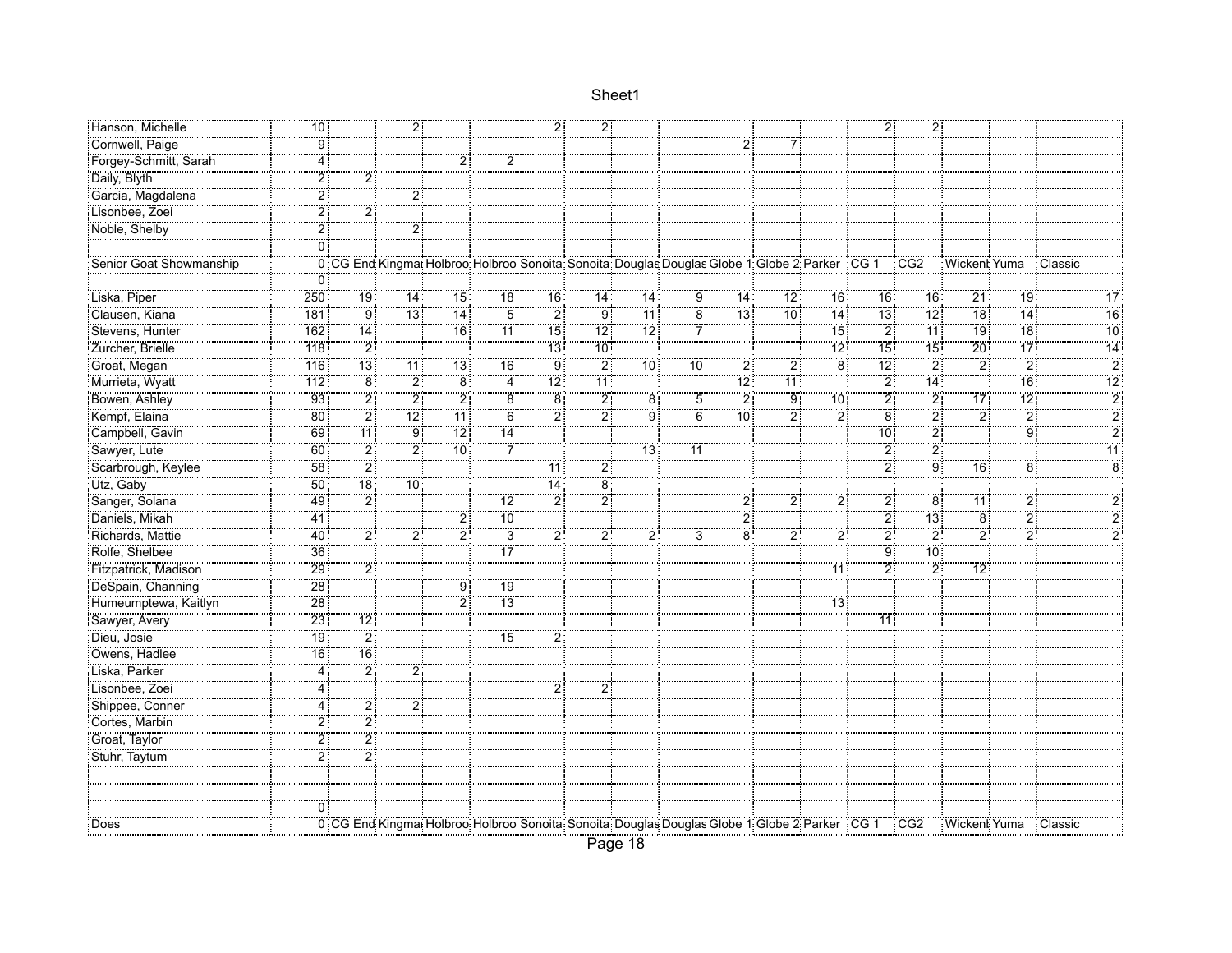|                       | ΪÖ                 |                   |                |                    |                 |                   |                |                   |                       |                     |                |                  |                   |                  |                |                  |                 |
|-----------------------|--------------------|-------------------|----------------|--------------------|-----------------|-------------------|----------------|-------------------|-----------------------|---------------------|----------------|------------------|-------------------|------------------|----------------|------------------|-----------------|
| Rogers, Raegan        | 178                | 7                 |                | $15^{\frac{1}{3}}$ | -<br>15         | 12 <sup>1</sup>   | <br>10         | Ϊ8                | <br>11                |                     | .<br>: 10      | $\overline{12}$  | 5 <sup>1</sup>    | 16               | <br>10         | Ï.               |                 |
| Rogers, Kiera         | 169                | $\overline{6}$    | $\overline{6}$ | $\overline{10}$ :  | $\overline{10}$ | $\overline{5}$    | $\overline{8}$ | $\overline{12}$ : | $\overline{4}$        | $\overline{13}$     | 74             | $\overline{14}$  | $\overline{12}$ : | $\overline{18}$  | .<br>12:       | $\overline{14}$  | $\overline{11}$ |
| Liska, Piper          | 140                | $\overline{13}$ : | 7              | 8:                 | 13              | $6^{\frac{1}{2}}$ | 7              | $\overline{6}$    | 9:                    | 6 <sup>1</sup>      | 72             | 9:               | 10 <sub>1</sub>   | $\overline{13}$  | - 71           | $\overline{8}$   | $\overline{6}$  |
| Clausen, Kiana        | $\overline{97}$    | $\overline{7}$    | 7              | $\overline{3}$     | 7               | 5                 | 7              | 3                 | $\overline{3}$        | $\overline{5}$      | 7              | $\overline{6}$   | $\overline{6}$    | $70^{\circ}$     | $\ddot{4}$     | $\overline{8}$   | Ö               |
| Hambrick, Elmer       | <br>90             | $\overline{6}$    | -<br>61        | $\overline{6}$     | :<br>! 9        | $\overline{6}$    | $\overline{5}$ | 4                 | $\overline{6}$        |                     |                | $\overline{7}$   | -<br>8            | 9 <sub>i</sub>   | $\dddot{5}$    | $\overline{7}$   |                 |
| Murrieta, Claire      | 72                 | <br>5             | зį             | őİ                 | <br>3           | -<br>4            | 5              | <br>4             | <br>5                 | 4:                  | ő.             |                  | $\dddot{5}$       | $\overline{8}$   | $\overline{5}$ | 5                |                 |
| White, Sophia         |                    |                   | Έő             | 71                 | $\overset{}{8}$ | зŤ                | <br>4          | 21                | $\overline{2}$ :      | $\overline{5}$      | <br>4          | 71               | 21                | $\overline{8}$   | ЗŢ             | <br>4            |                 |
| Stevens, Hunter       |                    | 6                 |                | $\overline{5}$     | 4               | <br>4             | 6 <sup>1</sup> | 51                | $\dddot{3}^{\dot{1}}$ |                     |                | $\overline{3}$   | 6:                | 4:               | $\ddot{6}$     | 71               |                 |
| McMillon, Lucas       | <br>45             | $\overline{3}$    | 31             | <br>4              | $\overline{2}$  | $\ddot{3}$ :      | 4              |                   |                       |                     |                | $\overline{5}$   | :<br>3            | 3:               | $\overline{2}$ | $\ddot{4}$       |                 |
| Kempf, Elaina         | $\overline{44}$    |                   | ٦İ             | 4:                 | $\overline{3}$  | $\overline{3}$    | $\overline{2}$ | 3                 | $\overline{3}$        | $\ddot{\textbf{3}}$ | $\overline{5}$ | $\overline{4}$   | 4                 | $\overline{5}$   | $\overline{1}$ | $\overline{2}$   |                 |
| Trump, Mason          | $\overline{27}$    | 2,                | Ŧ              |                    |                 |                   |                | ï,                | $\overline{4}$        | $\overline{2}$      | $\overline{2}$ | ٦Î               |                   | 7                | $\overline{2}$ | $\ddot{3}$       |                 |
| Groat, Megan          | $\overline{26}$    |                   |                |                    |                 |                   |                |                   |                       | 1 :                 | 51             | $\overline{2}$ : | 3:                | $\overline{6}$   | $\overline{3}$ | $\overline{3}$ : |                 |
| Scarbrough, Keylee    | $\overline{22}$ :  |                   |                |                    |                 | 6                 | 7              |                   |                       |                     |                |                  | <br>3             | 6:               |                |                  |                 |
| Campbell, Gavin       | .<br>20 ق          | $\overline{4}$    |                |                    |                 |                   |                |                   |                       |                     |                |                  | <br>3             | $\overline{5}$ : |                | 5:               |                 |
| Corbitt, Morrighan    | $\overline{20}$    |                   | 2              |                    |                 | 3!                | 3              |                   |                       |                     |                | $\overline{2}$   | <br>3             | $5^{\circ}$      | 1              |                  |                 |
| Hanson, Michelle      | <br>18             |                   | 51             |                    |                 | 2.                | $\overline{2}$ |                   |                       |                     |                |                  | ЗÎ                | $\overline{6}$   |                |                  |                 |
| Sanger, Solana        | 77                 | 3                 |                |                    | 3               | $\overline{2}$    | $\overline{3}$ |                   |                       |                     |                |                  |                   |                  |                | 3                |                 |
| Meredith, Landon      | $\overline{16}$    | ŦÎ                | 4              | 31                 | ٦İ              | <br>4             | зŧ             |                   |                       |                     |                |                  |                   |                  |                |                  |                 |
| Rolfe, Shelbee        | $\overline{16}$    |                   |                |                    | $\overline{5}$  |                   |                |                   |                       |                     |                |                  | 4 :               | 71               |                |                  |                 |
| Schroder, Braedyn     | $\overline{16}$    | 51                |                |                    |                 |                   |                |                   |                       |                     |                |                  | :ّ 2              | $\overline{5}$ : |                |                  |                 |
| Yardley, Fallon       | $\overline{16}$    |                   | 4              | $\overline{6}$     | ö               |                   |                |                   |                       |                     |                |                  |                   |                  |                |                  |                 |
| Owens, Hadlee         | <br>! 14           | 14                |                |                    |                 |                   |                |                   |                       |                     |                |                  |                   |                  |                |                  |                 |
| McMillon, Callahan    | $\overline{12}$    | $\overline{2}$    | 21             |                    |                 |                   |                |                   |                       | $\overline{2}$      | 31             | 3                |                   |                  |                |                  |                 |
| Crafton, Courtney     | $\overline{10}$    |                   |                | $\overline{3}$ :   | $\overline{2}$  |                   |                |                   |                       | $\overline{2}$      | 21             |                  |                   |                  | 1:             |                  |                 |
| DeSpain, Channing     | $10^{\frac{1}{3}}$ |                   |                | $\overline{5}$     | 5               |                   |                |                   |                       |                     |                |                  |                   |                  |                |                  |                 |
| Nelson, Ellie         | $10^{\circ}$       |                   | 4              |                    | $\overline{5}$  |                   |                |                   |                       |                     |                |                  |                   |                  |                |                  |                 |
| Zurcher, Brielle      | $\overline{10}$    |                   |                |                    |                 | 4                 | 6              |                   |                       |                     |                |                  |                   |                  |                |                  |                 |
| <br>:Liska, Parker    | 9                  | 4 :               | 51             |                    |                 |                   |                |                   |                       |                     |                |                  |                   |                  |                |                  |                 |
| Daniels, Mikah        | $\overline{8}$     |                   |                |                    |                 |                   |                |                   |                       |                     |                |                  | 2                 |                  |                | 2                |                 |
| Fitzpatrick, Madison  | $\overline{8}$     |                   |                |                    |                 |                   |                |                   |                       |                     |                |                  | 1 <sup>1</sup>    | 4                | $\overline{3}$ |                  |                 |
| Lisonbee, Zoei        | ë†                 | 4:                |                |                    |                 |                   | 3!             |                   |                       |                     |                |                  |                   |                  |                |                  |                 |
| Bowen, Ashley         | 6:                 |                   |                |                    |                 |                   |                |                   |                       |                     |                | 2:               | 2:                | 2 <sup>1</sup>   |                |                  |                 |
| Dieu, Josie           | 6                  | 3                 |                |                    | $\overline{2}$  |                   |                |                   |                       |                     |                |                  |                   |                  |                |                  |                 |
| Forgey-Schmitt, Sarah | $\overline{6}$     |                   |                | $\overline{2}$ :   | 4               |                   |                |                   |                       |                     |                |                  |                   |                  |                |                  |                 |
| Johnson, Skyla        | 6                  |                   | 6              |                    |                 |                   |                |                   |                       |                     |                |                  |                   |                  |                |                  |                 |
| Stratton, Cora        | 6                  |                   | <br>3          |                    |                 |                   |                |                   |                       |                     |                | $\overline{3}$   |                   |                  |                |                  |                 |
| Stuhr, Taytum         | 6                  | $\overline{6}$    |                |                    |                 |                   |                |                   |                       |                     |                |                  |                   |                  |                |                  |                 |
| Sawyer, Lute          | $\overline{5}$     | أ1                | 2              |                    |                 |                   |                |                   |                       |                     |                |                  |                   |                  |                |                  |                 |
| McGuire, Makaylee     | <br>4              |                   |                | $\overline{2}$ :   | $\overline{2}$  |                   |                |                   |                       |                     |                |                  |                   |                  |                |                  |                 |
| Howell, Lacey         | 31                 | $\overline{2}$    |                |                    |                 |                   |                |                   |                       |                     |                |                  | 11                |                  |                |                  |                 |
| Murrieta, Wyatt       | <br>3              |                   | 3 <sup>1</sup> |                    |                 |                   |                |                   |                       |                     |                |                  |                   |                  |                |                  |                 |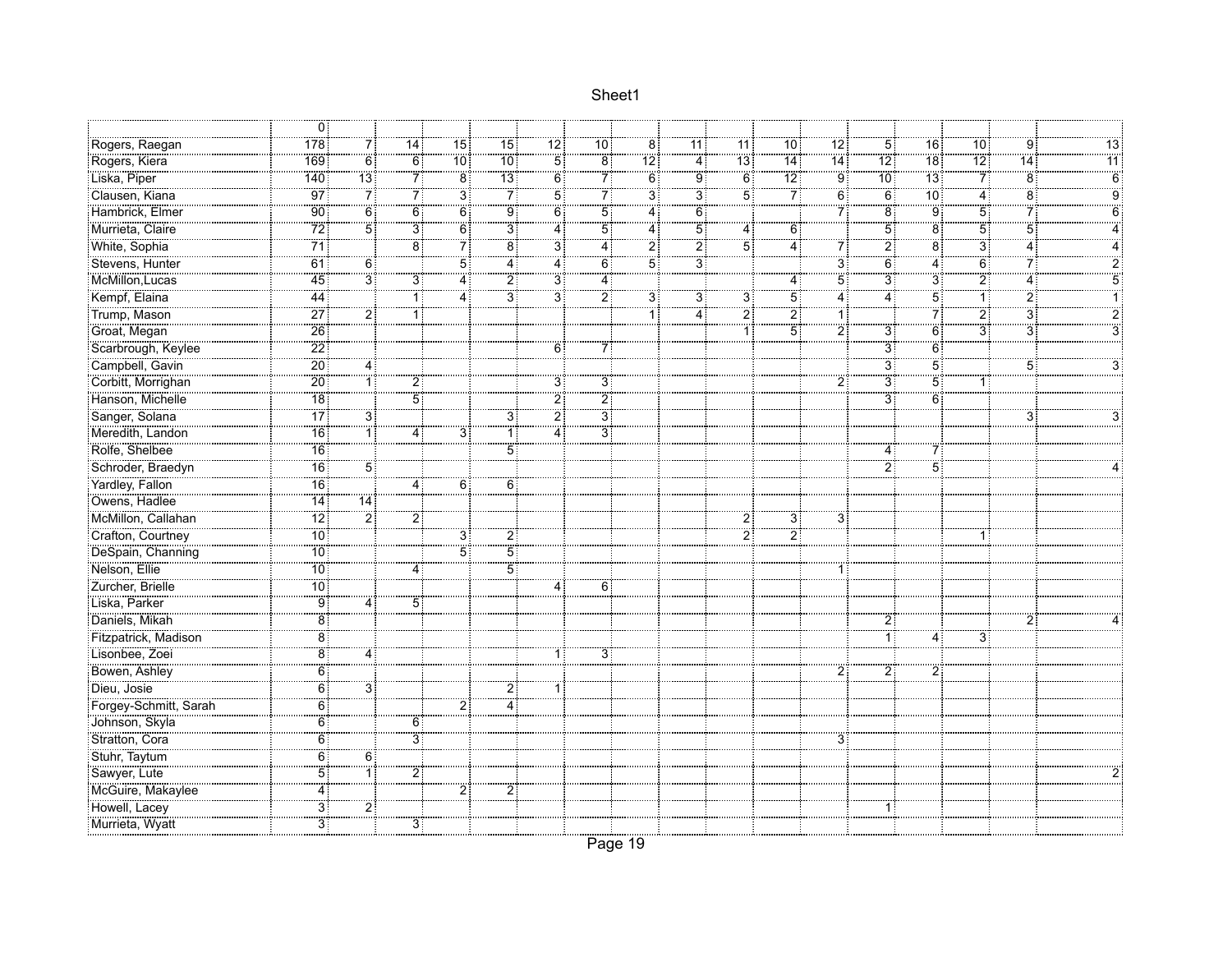| Stratton, Aurelie                      | ЗŢ                |                                              |                 |                 |                     |                  |                 |                |                   |                 |                                                                                                      |                       |                   |                  | 3:                 |                 |                 |
|----------------------------------------|-------------------|----------------------------------------------|-----------------|-----------------|---------------------|------------------|-----------------|----------------|-------------------|-----------------|------------------------------------------------------------------------------------------------------|-----------------------|-------------------|------------------|--------------------|-----------------|-----------------|
| Bradley, Emma                          |                   |                                              |                 |                 |                     |                  |                 |                |                   |                 |                                                                                                      |                       |                   |                  |                    |                 |                 |
| Jensen, Jade                           | $\overline{2}$    |                                              |                 |                 |                     |                  |                 |                |                   |                 |                                                                                                      | 1                     |                   |                  |                    |                 |                 |
| Sanders, Jesus                         | 2                 |                                              |                 |                 |                     | 21               |                 |                |                   |                 |                                                                                                      |                       |                   |                  |                    |                 |                 |
| Corbitt, Kaelyn                        | ٦İ                | 1 :                                          |                 |                 |                     |                  |                 |                |                   |                 |                                                                                                      |                       |                   |                  |                    |                 |                 |
| Garcia, Magdalena                      |                   |                                              |                 |                 |                     |                  |                 |                |                   |                 |                                                                                                      |                       |                   |                  |                    |                 |                 |
| -----------------------<br>Mays, Bella |                   |                                              |                 | $\overline{1}$  |                     |                  |                 |                |                   |                 |                                                                                                      |                       |                   |                  |                    |                 |                 |
|                                        | ΰŤ                |                                              |                 |                 |                     |                  |                 |                |                   |                 |                                                                                                      |                       |                   |                  |                    |                 |                 |
| Market Goats                           |                   |                                              |                 |                 |                     |                  |                 |                |                   |                 | 0 CG End Kingmat Holbroo: Holbroo: Sonoita: Sonoita: Douglas Douglas Globe 1: Globe 2: Parker : CG 1 |                       |                   | TCG2             | Wickent Yuma       |                 | Classic         |
|                                        |                   |                                              |                 |                 |                     |                  |                 |                |                   |                 |                                                                                                      |                       |                   |                  |                    |                 |                 |
| Liska, Piper                           | 256               | ∶ً 21                                        | ้า7:            | $\overline{20}$ | $\overline{8}$      | <br>16           | ∶ّ?⊺            | .<br>: 14      | ำ51               | ີ16:            | ີ16:                                                                                                 | ີ18:                  |                   | .<br>17          | ๊18 ∶ี             | 16 <sup>1</sup> | 14              |
| WHite, Sophia                          | 154               | -71                                          | $\overline{6}$  | ≑ّة.            | $\overline{16}$     | $\overline{9}$   | $\overline{6}$  | $\overline{6}$ | $-4$              | $\overline{10}$ | .<br>10:                                                                                             | $\overline{6}$        | -<br>15           | $\overline{13}$  | $\overline{13}$    | 79              | $\overline{5}$  |
| Clausen, Kiana                         | 151               | <br>3                                        | 7               | 71              | 13 <sub>1</sub>     | 4                | 2               | 77             | $\overline{12}$   | 71              | 13:                                                                                                  | 4:                    | 14 <sub>1</sub>   | ⊤ق⊺              | -<br>12            | 9:              | $\overline{18}$ |
| Stevens, Hunter                        | 711               | $\frac{1}{16}$                               |                 | ÷               | ۽<br>آو             | .<br>19          | <br>6           | <br>5          | $\overline{5}$    |                 |                                                                                                      | 11:                   | 6:                | 71               | $\overline{5}$     | $\overline{9}$  |                 |
| Zurcher, Brielle                       | <br>96            |                                              |                 |                 |                     |                  |                 |                |                   |                 |                                                                                                      | <br>18                | <br>18            | .<br>19          | <br>19             | ÷<br>:8         | 6               |
| Murrieta, Claire                       | $\overline{91}$   | <br>5                                        | 6 <sup>3</sup>  | $\overline{8}$  | 5                   | 6                | 4               | 6 <sup>3</sup> | ِّ آڌَ            | 12              | 7                                                                                                    |                       | $\overline{6}$    | -71              | 5:                 | $\overline{4}$  |                 |
| Bowen, Ashley                          | <br>90            | <br>3                                        | 21              | 4.              | 4                   | ЗÎ               | ЗÏ              | Έő             | $\overline{8}$    | : 12            | $\overline{5}$                                                                                       | 7                     | 5.                | 7                | $\ddot{6}$         | $\overline{10}$ | 3               |
| Scarbrough, Keylee                     | 76                | $\overline{5}$                               |                 |                 |                     | 13 <sup>1</sup>  | $\overline{13}$ |                |                   |                 |                                                                                                      |                       | 71                | 30°              | 4                  | $\overline{8}$  | 6               |
| Sanger, Solana                         | $\overline{75}$   | <br>3                                        |                 |                 | $\overline{6}$      | $\overline{5}$   | $\overline{4}$  |                |                   | $\overline{6}$  | 6:                                                                                                   | 8 <sup>7</sup>        | 7İ                | $7^{\circ}$      | $\overline{4}$     | $\overline{5}$  | 14              |
| McMillon, Lucas                        | $\overline{73}$   |                                              | 2               | 21              | $\overline{4}$      | 16               | 4               |                |                   | $\dddot{6}$     | 4                                                                                                    | $\overline{6}$        | $\overline{6}$    | $\overline{7}$ : | $\ddot{3}$         | $\overline{8}$  | 5               |
| Contessa, Christopher                  | $\overline{72}$   |                                              |                 | $\overline{6}$  | :ّ2                 | $\overline{2}$ : | <br>5           | 21             | ЗŤ                | 5               | 5                                                                                                    | 7                     | $\overline{11}$ : | $\overline{6}$   | $\overline{6}$     | 7               |                 |
| Murrieta, Wyatt                        | <br>59            | 4 :                                          | $\overline{3}$  | <br>6           | $\dddot{5}$         | 51               | 5               |                |                   | Ϊ5              | ő.                                                                                                   |                       | 4                 | 71               |                    | $\overset{}{8}$ |                 |
| Groat, Megan                           | <br>58            | <br>8                                        | 4               | 2               | 2                   | $\overline{6}$   | <br>5           | 4:             | 41                | <br>4           | <br>4                                                                                                | 31                    | 21                | ïİ               | 1:                 | 4               |                 |
| Pierce, Alyssa                         | $-51$             |                                              |                 |                 |                     |                  |                 |                |                   | 4               | зî                                                                                                   | ïä                    | ö                 | $\ddot{8}$       | $\overline{\bf 8}$ | $\ddot{9}$      |                 |
| Meredith, Landon                       | $\overline{48}$   | 2                                            | 4               | $\overline{6}$  | $\overline{3}$      |                  | $\overline{2}$  |                |                   | $\ddot{3}$      | 4:                                                                                                   | $\overline{2}$        | 2                 | $\overline{6}$   | $\overline{4}$     | $\overline{5}$  | Δ               |
| Sawyer, Lute                           | 46                | $5^{\ddagger}$                               | 4               | 4               | 3                   |                  |                 | 5.             | $4^{\frac{1}{2}}$ |                 |                                                                                                      |                       | 4                 | $\overline{5}$   |                    |                 | $\overline{12}$ |
| Daniels, Mikah                         | 45 <sub>1</sub>   |                                              |                 | 7Ţ              | 7                   |                  |                 |                |                   | 6               |                                                                                                      |                       | 6:                | $\overline{5}$   | 2 <sub>1</sub>     | 6               | $\dddot{6}$     |
| Kempf, Elaina                          | 45                | .<br>21                                      | $\overline{5}$  | <br>31          | <br>3               | 5 <sup>1</sup>   | 4:              | $\overline{3}$ | $\overline{2}$ :  | $\overline{3}$  | 21                                                                                                   | 4:                    | 21                |                  | 11                 | $\ddot{4}$      |                 |
| Rogers, Kiera                          | -<br>45           |                                              | $\overline{6}$  |                 |                     |                  |                 |                |                   | <br>18          |                                                                                                      | $\dddot{4}$           |                   |                  |                    |                 |                 |
| Rolfe, Shelbee                         | <br>41            |                                              |                 |                 | .<br>15أ            |                  |                 |                |                   |                 |                                                                                                      |                       | .<br>12:          | <br>14           |                    |                 |                 |
| Stratton, Aurelie                      | 41                |                                              | $\overline{18}$ | 4 :             | 4                   |                  |                 |                |                   |                 |                                                                                                      |                       |                   |                  | .<br>15            |                 |                 |
| Hambrick, Elmer                        | $\overline{37}$   | 31                                           | $\overline{5}$  |                 |                     | 7                | 7               | <u>111</u>     | 4                 |                 |                                                                                                      |                       |                   |                  |                    |                 |                 |
| Richards, Mattie                       | $\overline{37}$   | ٦İ                                           | $\overline{3}$  | ïï              | $\overline{2}$      | $7^{\circ}$      | ï,              | $\overline{3}$ | $\overline{2}$ :  | 2               | 21                                                                                                   | $\overline{3}$        | 21                | $\overline{2}$   | $\overline{2}$     | Зi              |                 |
| Utz, Gaby                              | $\overline{34}$   | $\overline{10}$ :                            | 51              |                 |                     | $\overline{13}$  | $\overline{6}$  |                |                   |                 |                                                                                                      |                       |                   |                  |                    |                 |                 |
| Fitzpatrick, Madison                   | $\overline{30}$   | -<br>6                                       |                 |                 |                     |                  |                 |                |                   |                 |                                                                                                      | $\overline{6}$        | 6                 | 5.               | $\dddot{7}$        |                 |                 |
| Corbitt, Kaelyn                        | 26                | ׇ֓֘֕֓֕֩֕֩֩֕׆ֺֺֺ֓<br>֧ׅׅׅׅ֪ׅׅׅׅ֘֘֘֘֩֘֩֘֩֩֩֩׀֞ | 4               |                 |                     | $\overline{4}$   | $\overline{3}$  |                |                   |                 |                                                                                                      | 2                     | 5.                | 4                | $\dddot{\vec{3}}$  |                 |                 |
| Bradley, Emma                          | $\frac{25}{3}$    |                                              |                 |                 |                     |                  |                 |                |                   |                 |                                                                                                      | ïï                    | ЗĪ                | $\overline{4}$ : | $\overline{6}$     | 6               |                 |
| <b>Auza, Shyla</b>                     | $\overline{23}$   | -<br>18                                      |                 |                 |                     | ЗĪ               | 2               |                |                   |                 |                                                                                                      |                       |                   |                  |                    |                 |                 |
| Humeumptewa, Kaitlyn                   | $\overline{19}$   |                                              |                 | ë.              | 6                   |                  |                 |                |                   |                 |                                                                                                      | $\overline{5}$<br>. 9 |                   |                  |                    |                 |                 |
| Ibarra, Priscilla                      | $\overline{18}$ : |                                              |                 |                 |                     |                  |                 |                |                   |                 |                                                                                                      |                       | 4                 |                  | $\dddot{7}$        | $\overline{2}$  |                 |
| McGuire, Makaylee                      | $\overline{18}$   |                                              | 3               | 31              | $\overline{2}$<br>. |                  |                 |                |                   |                 |                                                                                                      | $\overline{4}$        |                   |                  |                    |                 |                 |
| Corbitt, Morrighan                     | <br>15 :          |                                              | أ7              |                 |                     | 21               | 1 :             |                |                   |                 |                                                                                                      | $\overline{3}$        | зī                | ЗÎ               | 1 :                |                 |                 |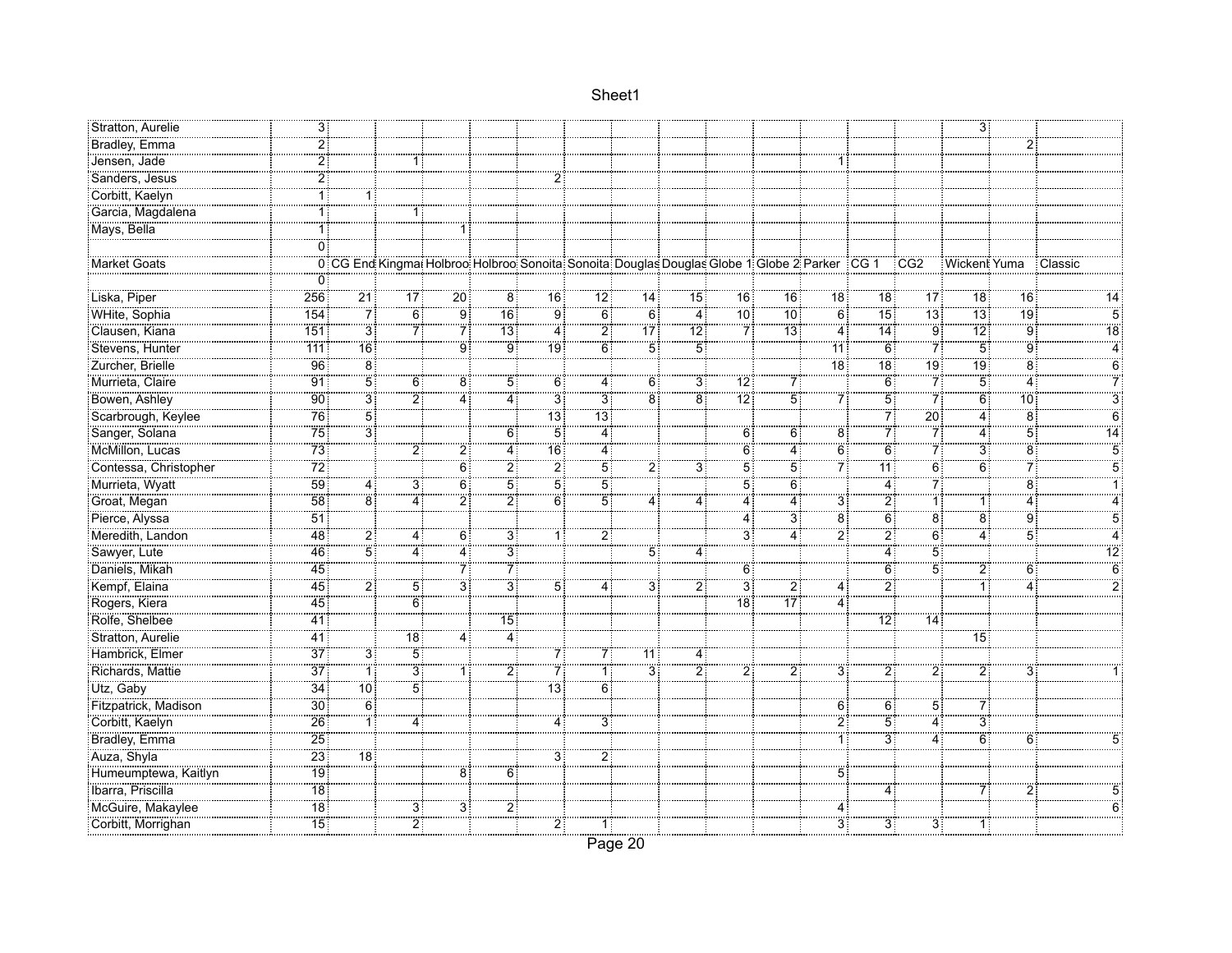| Hanson, Michelle      | -<br>15:        |                 | ΪÏ              |                           |                            |                   | 1:               |                                                                                                  |                |                 |                |                | 5.                | 5 <sup>1</sup>   |                |                 |                 |
|-----------------------|-----------------|-----------------|-----------------|---------------------------|----------------------------|-------------------|------------------|--------------------------------------------------------------------------------------------------|----------------|-----------------|----------------|----------------|-------------------|------------------|----------------|-----------------|-----------------|
| Nelson, Ellie         | $\overline{14}$ |                 | $\overline{6}$  |                           | --------                   |                   |                  |                                                                                                  |                |                 |                | $\overline{5}$ |                   |                  |                |                 |                 |
| Sawyer, Avery         | $\overline{13}$ | $\overline{6}$  |                 |                           |                            |                   |                  |                                                                                                  |                |                 |                |                | 7                 |                  |                |                 |                 |
| Campbell, Gavin       | $\overline{12}$ | $\overline{2}$  | 4 :             | 21                        | 4                          |                   |                  |                                                                                                  |                |                 |                |                |                   |                  |                |                 |                 |
| Mays, Bella           | .<br>12 أ       |                 | 1               |                           |                            |                   |                  |                                                                                                  |                |                 |                | 3:             | 3 <sub>1</sub>    |                  |                | 5:              |                 |
| Trump, Mason          | $\overline{12}$ |                 |                 |                           |                            |                   |                  | 1:                                                                                               | 2:             | 2               | 2.             |                |                   |                  |                | $\overline{2}$  |                 |
| Rogers, Raegan        | 11:             |                 | 11:             |                           |                            |                   |                  |                                                                                                  |                |                 |                |                |                   |                  |                |                 |                 |
| Cortes, Marbin        | <br>10          | <br>10 :        |                 |                           |                            |                   |                  |                                                                                                  |                |                 |                |                |                   |                  |                |                 |                 |
| Daily, Blyth          | 9 <sub>i</sub>  | : g             |                 |                           |                            |                   |                  |                                                                                                  |                |                 |                |                |                   |                  |                |                 |                 |
| Schroder, Braedyn     | $\overline{9}$  |                 |                 |                           |                            |                   |                  |                                                                                                  |                |                 |                |                | $3^{\frac{1}{2}}$ | $\overline{3}$ : |                |                 |                 |
| Shippee, Conner       | $\overline{8}$  | 4               |                 |                           |                            |                   |                  |                                                                                                  |                |                 |                |                |                   |                  |                |                 |                 |
| Stratton, Cora        | $\overline{6}$  |                 |                 |                           |                            |                   |                  |                                                                                                  |                |                 |                |                |                   |                  | 6              |                 |                 |
| Groat, Taylor         | $\overline{5}$  | $\overline{5}$  |                 |                           |                            |                   |                  |                                                                                                  |                |                 |                |                |                   |                  |                |                 |                 |
| Yardley, Fallon       | <br>5           |                 | 5 :             |                           |                            |                   |                  |                                                                                                  |                |                 |                |                |                   |                  |                |                 |                 |
| Crafton, Courtney     | 4               |                 |                 |                           |                            |                   |                  |                                                                                                  |                |                 |                |                |                   |                  | 3              |                 |                 |
| Forgey-Schmitt, Sarah | $\overline{4}$  |                 |                 | <br>2                     | 2                          |                   |                  |                                                                                                  |                |                 |                |                |                   |                  |                |                 |                 |
| Johnson, Skyla        | 31              |                 | 31              |                           |                            |                   |                  |                                                                                                  |                |                 |                |                |                   |                  |                |                 |                 |
| Nelson, Jordy         | 31              |                 | $\overline{2}$  |                           | 1:                         |                   |                  |                                                                                                  |                |                 |                |                |                   |                  |                |                 |                 |
| Noble, Shelby         | 31              |                 | 31              |                           |                            |                   |                  |                                                                                                  |                |                 |                |                |                   |                  |                |                 |                 |
| Cornwell, Paige       | 2 :             |                 |                 |                           |                            |                   |                  |                                                                                                  |                | 11              |                |                |                   |                  |                |                 |                 |
| DeFries, Chyles       | ڑ7              |                 |                 |                           |                            |                   |                  |                                                                                                  |                |                 |                |                | 1                 |                  |                | 1:              |                 |
| Kahla, Carson         | ΤÎ              |                 |                 |                           |                            |                   |                  |                                                                                                  |                |                 |                |                |                   |                  |                |                 |                 |
|                       | ΰÎ              |                 |                 |                           |                            |                   |                  |                                                                                                  |                |                 |                |                |                   |                  |                |                 |                 |
| Jr. Beef Showmanship  |                 |                 |                 |                           |                            |                   |                  | 0 CG End Kingmat Holbroot Holbroot Sonoita: Sonoita: Douglas Douglas Globe 1 Globe 2 Parker CG 1 |                |                 |                |                |                   | <b>CG2</b>       | Wickent Yuma   |                 | : Classic       |
|                       | 0:              |                 |                 |                           |                            |                   |                  |                                                                                                  |                |                 |                |                |                   |                  |                |                 |                 |
| Stough, Baylee        | 216             | 12 <sub>1</sub> | 77              | 14                        | $\overline{13}$            |                   | ⊺14              | 13:                                                                                              | -<br>12 :      | $\overline{12}$ | :10°           | 11:            | 76                | $\overline{16}$  | 72             |                 | 16              |
| Stough, Kinley        | 201             | ้ 11 !ิ์        | $\overline{16}$ | 13                        |                            | 16 <sup>3</sup>   | $\overline{12}$  | ِّ 14ً                                                                                           | "13∫           | ‴ïï :̃          | 11:            |                |                   | 11:              | ¨13 :̇̃        | $\overline{15}$ | $\overline{15}$ |
| Desmith, Belle        | 717             | أٍ2             | : 2             | <br>11:                   | $\overline{\phantom{a}}^8$ | :ّ2               | :ّ 2             | : 2                                                                                              | .<br>: 10      | $\overline{2}$  | $\overline{8}$ | $\frac{1}{2}$  | $\overline{14}$   | -<br>13          | .<br>11:       | $\frac{1}{8}$   | $\overline{10}$ |
| Larson, Zane          | 712             | <br>14 آ        |                 | أ2                        | .<br>: 10                  | <br>8             | :<br>! 9         | $\overline{9}$                                                                                   | ÷ۊ             | $\overline{2}$  | $\ddot{2}$     | .<br>: 10      | - 2               | .<br>21          | $\overline{8}$ | $\overline{11}$ | $\overline{14}$ |
| Larson, Alexandra     | 107             | أ2              |                 | $\overline{\phantom{a}8}$ | :<br>! ق                   | ÷                 | أِرْ آ           | .<br>: 10                                                                                        | .<br>21        | .<br>2:         | ÷              | .<br>! ق       | <br>11            | $\overline{2}$   | ۽<br>آق        | .<br>12:        | $\overline{11}$ |
| Hulsey, Tinlee        | 96              |                 |                 | ้า5:                      | ⊺11⊺                       | .<br>! 17         | 71               |                                                                                                  |                | <br>10          |                |                | .<br>15           | 15.              |                |                 | $\overline{2}$  |
| Hanger, Graeme        | $\overline{80}$ | $\overline{13}$ |                 |                           |                            | $\overline{13}$ : | $\overline{2}$   |                                                                                                  |                | $\ddot{9}$      | 2              |                | $\overline{10}$   | $\overline{10}$  |                | $\overline{9}$  | $\overline{12}$ |
| Roberts, Paige        | 63              | $\overline{10}$ | 2:              | <br>10 :                  | :ّ 2                       |                   |                  | 8                                                                                                | $\overline{8}$ | $\overline{8}$  | $\overline{2}$ |                | $\overline{9}$    | $\overline{2}$   |                |                 | $\overline{2}$  |
| Campa, Bronson        | $\overline{57}$ |                 |                 |                           |                            | 1:                | $\overline{2}$ : | .<br>12:                                                                                         | .<br>11 آ      |                 |                | $\overline{2}$ | أ8∶               | ؛ ق              | $70^{\circ}$   |                 | $\overline{2}$  |
| Quiroz, Amira         | $-48$           |                 | $\overline{12}$ |                           |                            | 2                 | $\overline{8}$   |                                                                                                  |                |                 |                |                | 12.               | .<br>14:         |                |                 |                 |
| Allen, Cash           | 45 <sup>1</sup> | 21              | 71              |                           |                            | $\overline{15}$   | 13 <sub>1</sub>  |                                                                                                  | $\overline{2}$ |                 |                |                | $\overline{2}$    |                  |                |                 |                 |
| Burruel, Aubri        | $-43$           |                 | <br>! ق         | 21                        | 2                          | أ2                | $\overline{2}$   | 2                                                                                                | أ2             | $\overline{2}$  | 2              | $\overline{8}$ | 21                | 21               | $\overline{2}$ | 2.              |                 |
| Jarquin, Bentley      | $\overline{34}$ | 21              | 2               |                           |                            | 10 <sup>1</sup>   | .<br>10 آ        |                                                                                                  |                |                 |                |                |                   |                  |                | <br>10          |                 |
| Nicoll, Paden         | $\overline{32}$ |                 | $\overline{2}$  | ⊺ق"                       |                            |                   |                  |                                                                                                  |                |                 |                |                | <br>13            | $\overline{8}$   |                |                 |                 |
| Dalmolin, Hadley      | $\overline{18}$ |                 |                 | 12 <sup>1</sup>           | $\overline{2}$             |                   |                  |                                                                                                  |                | $\overline{2}$  | $\overline{2}$ |                |                   |                  |                |                 |                 |
| Stanley, Kellan       | $\overline{13}$ | $9^{\circ}$     |                 | $\overline{2}$            | $\overline{2}$             |                   |                  |                                                                                                  |                |                 |                |                |                   |                  |                |                 |                 |
| Rogers, Landon        | $\overline{12}$ | أ2              | 21              | :أ2                       | $\overline{2}$             |                   |                  |                                                                                                  |                |                 |                |                | $\overline{2}$    | 2!               |                |                 |                 |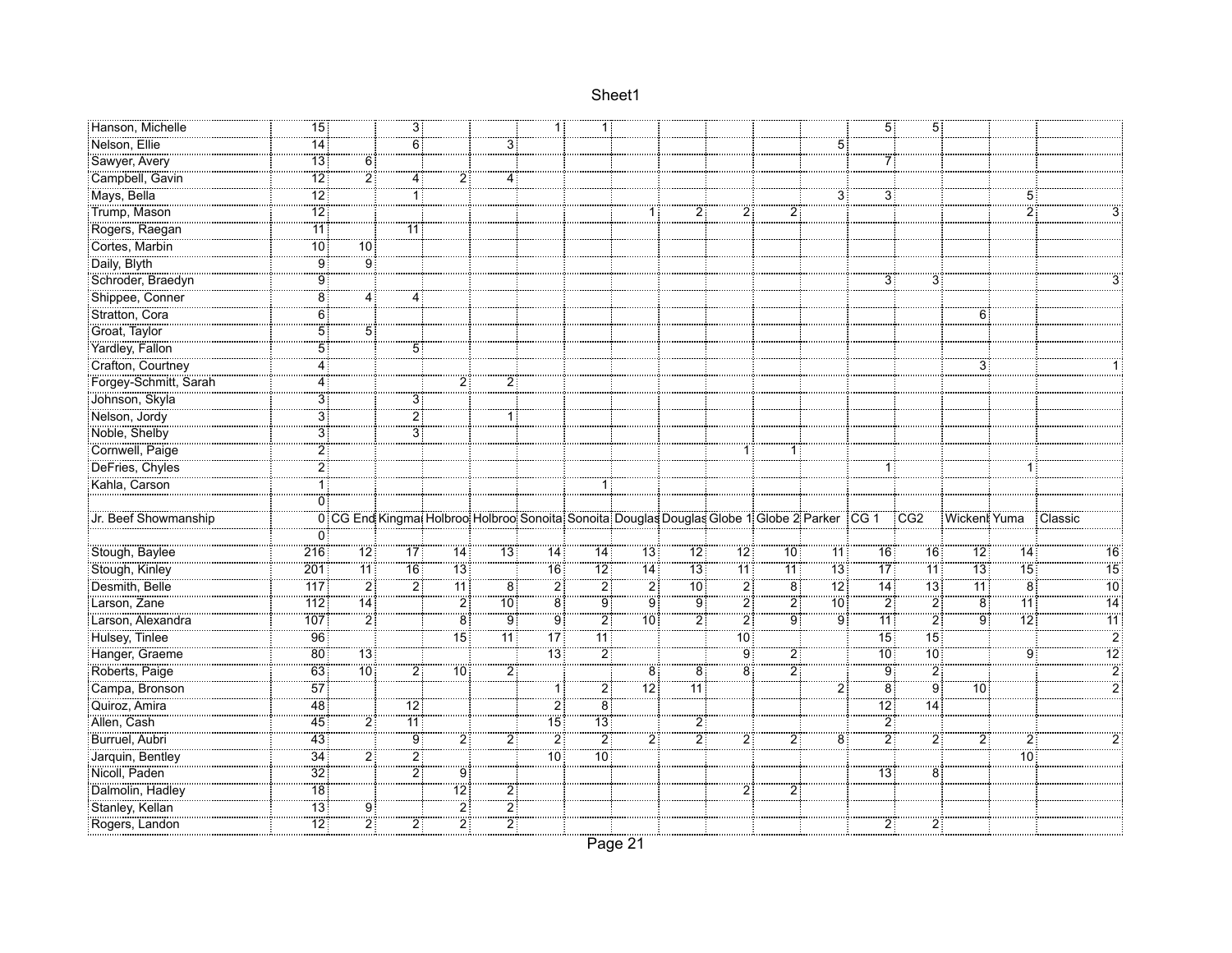|                       |                      |                   | 21              |                    |                  |                   |                   |                                                                                                    |                   |                 |                   |                 | 2                  | 21              |                   |                  |                  |
|-----------------------|----------------------|-------------------|-----------------|--------------------|------------------|-------------------|-------------------|----------------------------------------------------------------------------------------------------|-------------------|-----------------|-------------------|-----------------|--------------------|-----------------|-------------------|------------------|------------------|
| Nicoll, Marlee        | 6                    |                   |                 |                    |                  |                   |                   |                                                                                                    |                   |                 |                   | :ّ2             |                    |                 |                   | $\overline{2}$   |                  |
| :Hancock, Jessi       | 4                    |                   |                 |                    |                  |                   |                   |                                                                                                    |                   |                 |                   | $\overline{2}$  |                    |                 |                   | $\ddot{2}$       |                  |
| Hancock, Jett         | 4:<br>$\overline{2}$ |                   |                 |                    |                  |                   |                   |                                                                                                    |                   |                 |                   |                 |                    |                 |                   |                  |                  |
| Wade, Rhett           | ö                    |                   | $\overline{2}$  |                    |                  |                   |                   |                                                                                                    |                   |                 |                   |                 |                    |                 |                   |                  |                  |
|                       |                      |                   |                 |                    |                  |                   |                   |                                                                                                    |                   |                 |                   |                 |                    |                 |                   |                  |                  |
| Int. Beef Showmanship |                      |                   |                 |                    |                  |                   |                   | 0 CG End Kingmat Holbroo Holbroo Sonoita Sonoita Douglas Douglas Globe 1 Globe 2 Parker CG 1 CG2   |                   |                 |                   |                 |                    |                 | Wicken! Yuma      |                  | : Classic        |
|                       | 0                    |                   |                 |                    |                  |                   |                   |                                                                                                    |                   |                 |                   |                 |                    |                 |                   |                  |                  |
| Campa, Faith          | 240                  | $\overline{14}$   | 79              |                    | <br>14           | $\frac{1}{23}$    | 2                 | $\overline{16}$                                                                                    | <br>15            | -<br>17         | $\overline{13}$ : | $\overline{16}$ | <br>13             | $\overline{15}$ | $\overline{15}$   | -<br>15          | $\overline{16}$  |
| Hartman, Thomas       | 209                  | .<br>12 أ         | -<br>18         | $\overline{14}$    | :ّ8              |                   | ۊۊ                | :ّة                                                                                                | <br>10 :          | : 11            | $74^{\circ}$      | -<br>15         |                    |                 |                   | <br>16           | $\overline{11}$  |
| Groseta, Peter        | 149:                 | $\overline{8}$    | .<br>: 10       | 11:                | .<br>13:         | $\overline{22}$   | .<br>14:          | <br>15:                                                                                            | <br>16:           | -<br>15 :       | .<br>12:          | -<br>13         |                    |                 |                   |                  |                  |
| Bird, Ellissa         | 140:                 | $\overline{2}$    | ้า3:            | ำ3∶้               | "ั11 :้          | :ً 12             | $\overline{8}$    | $13$ :                                                                                             | أ?                | :ّ0⊺            | $\overline{2}$    | -<br>10         | g:                 | ∃ً2⊺            | $\overline{8}$    | $\overline{2}$   | 13               |
| Landroche, Logan      | 137                  |                   | $\overline{8}$  | .<br>12:           | $\overline{10}$  | $\overline{10}$   | $\overline{12}$   | $\overline{10}$                                                                                    | $\overline{13}$ : | $\overline{12}$ | $\overline{2}$    | $\overline{11}$ | $\overline{2}$     | $\overline{2}$  | $\overline{11}$   | $\ddot{8}$       | $\overline{14}$  |
| Roepke, Kashlyn       | 108                  |                   | 2               |                    |                  | $\overline{2}$    | <br>2             | 11:                                                                                                | $\overline{12}$ : | Έë              | 71                |                 | $10^{\frac{1}{2}}$ | 10 <sup>1</sup> | 14 <sup>3</sup>   | 14               | $\overline{12}$  |
| Roberts, Alexia       | 94                   | 11                | 16:             | 16:                | .<br>9           |                   |                   | .<br>14 آ                                                                                          | ÷ۊ                | $\overline{2}$  | <br>8             | ÷ن<br>! 9       |                    |                 |                   |                  |                  |
| Allen, Ivy            | -93                  | -<br>13 :         |                 |                    |                  | <br>20 :          | -<br>13 :         |                                                                                                    | <br>14:           |                 |                   |                 | 14:                |                 |                   | $\overline{2}$ : | $\overline{2}$   |
| Mellon, Lorelei       | <br>81               |                   | $\overline{17}$ |                    |                  |                   |                   |                                                                                                    |                   |                 | Ï9                |                 | <br>16             | 13.             |                   | <br>13           |                  |
| Hulsey, Bailee        | 79.                  |                   |                 | $10^{\frac{1}{2}}$ | 'ّ[2]            | ์ 19 ∶ี           | -<br>10           |                                                                                                    |                   | 2               |                   |                 | $\overline{8}$     | <br>16:         |                   |                  | $\overline{2}$   |
| Chorley, Joslyn       | $\overline{72}$      | $9^{\frac{1}{3}}$ |                 |                    |                  | 76                | 71                | 2                                                                                                  | $\overline{2}$    | 74              | $70^{\circ}$      | $\overline{8}$  |                    |                 |                   |                  |                  |
| Heskin, Parker        | $-69$                |                   |                 |                    | $\overline{2}$   | <br>18            | أ2                | $\overline{12}$                                                                                    | أٍ2               | 2               | 2                 | .<br>14أ        |                    |                 | g.                | $\overline{2}$   | $\overline{2}$   |
| Roberts, Colton       | $\overline{56}$      | 2                 | 2               | $\overline{\bf 8}$ | $\overline{2}$   |                   |                   | 8                                                                                                  | <br>11 :          | $\overline{2}$  | $\overline{2}$ :  |                 | $\overline{2}$     | 2               |                   |                  | 15               |
| Mulkey, Levi          | $\overline{45}$      | $\overline{2}$    | :ّ2             | څ<br>!             | $\overline{2}$   | <br>21            | -21               |                                                                                                    |                   | $\overline{2}$  | .<br>21           | <br>12:         | 2                  | $\ddot{2}$      | $\overline{2}$    | 2                | $\overline{2}$ . |
| Gray, Makinzie        | $\overline{42}$ :    |                   |                 |                    |                  | <br>9             | 21                |                                                                                                    |                   | <br>9           | 2.                |                 |                    |                 |                   |                  | <br>و            |
| Tomlinson, Addison    | <br>28               |                   |                 |                    |                  | $\overline{13}$ : | <br>15:           |                                                                                                    |                   |                 |                   |                 |                    |                 |                   |                  |                  |
| Garcia, Magdalena     | $\overline{23}$ :    | 2                 |                 |                    |                  |                   |                   |                                                                                                    |                   |                 |                   |                 | $2^{\frac{1}{2}}$  | 8               |                   | <br>9            | $\dddot{2}$      |
| Critz, Clayton        | :<br>! 14            |                   | 14:             |                    |                  |                   |                   |                                                                                                    |                   |                 |                   |                 |                    |                 |                   |                  |                  |
| Allen, Cash           | $\overline{14}$      |                   |                 |                    |                  |                   |                   |                                                                                                    |                   |                 |                   |                 |                    |                 |                   | $\overline{12}$  | $\overline{2}$   |
| Purviance, Shiloh     | 10 <sup>1</sup>      |                   |                 |                    |                  |                   |                   |                                                                                                    |                   | 2:              | 2                 |                 | $2^{\frac{1}{2}}$  | 2፧              |                   |                  | $\overline{2}$   |
| Critz, Landon         | ⊺9                   |                   | 9 <sup>1</sup>  |                    |                  |                   |                   |                                                                                                    |                   |                 |                   |                 |                    |                 |                   |                  |                  |
| Forsse, Gracie        | $\overline{8}$ :     |                   |                 |                    |                  | 2                 | 21                |                                                                                                    |                   |                 |                   |                 |                    |                 | 2                 |                  | $\overline{2}$   |
| McGibbon, Tessa       | $\overline{8}$ :     |                   | $\overline{2}$  |                    |                  | 2                 | $\overline{2}$    |                                                                                                    |                   |                 |                   |                 | 2                  |                 |                   |                  |                  |
| Wade, Rhett           | ïв                   |                   |                 |                    |                  | 2                 | 21                | 2                                                                                                  | 2:                |                 |                   |                 |                    |                 |                   |                  |                  |
| Sigley, Kylie         | $\overline{6}$       |                   |                 |                    |                  |                   |                   |                                                                                                    |                   |                 |                   |                 |                    |                 |                   |                  |                  |
| Daily, Blyth          | 2                    |                   | 2               |                    |                  |                   |                   |                                                                                                    |                   |                 |                   |                 |                    |                 |                   |                  |                  |
|                       | öİ                   |                   |                 |                    |                  |                   |                   |                                                                                                    |                   |                 |                   |                 |                    |                 |                   |                  |                  |
| Sr. Beef Showmanship  |                      |                   |                 |                    |                  |                   |                   | 0 CG End Kingmat Holbroot Holbroot Sonoita Sonoita Douglas Douglas Globe 1 Globe 2 Parker CG 1 CG2 |                   |                 |                   |                 |                    |                 | Wickent Yuma      |                  | Classic          |
|                       | 0:                   |                   |                 |                    |                  |                   |                   |                                                                                                    |                   |                 |                   |                 |                    |                 |                   |                  |                  |
|                       | ΰŤ                   |                   |                 |                    |                  |                   |                   |                                                                                                    |                   |                 |                   |                 |                    |                 |                   |                  |                  |
| Dickinson, Carissa    | 227                  | 15 <sup>1</sup>   | 13 <sup>1</sup> | 21                 | <br>12           | 22                | <br>15            |                                                                                                    |                   | $\overline{15}$ | <br>19            | 18 <sup>1</sup> | $\frac{3}{25}$     | 75              | .<br>17           | 19 <sup>3</sup>  | $\overline{20}$  |
| Norris, Mason         | 211                  | <br>18            |                 | :ّ 2               | $\overline{2}$ : | -<br>15           | <br>14            | 73.                                                                                                | <br>13 :          | 9:              |                   | <br>15          | 23:                | $17^{\circ}$    | .<br>: 16         | :20              | $\overline{16}$  |
| Hesche, Katherine     | 200                  | $\overline{2}$    | $\overline{14}$ | 2.                 | $\overline{21}$  | $\overline{28}$   | -21               | 12 <sup>1</sup>                                                                                    | ำ"ี               | $\overline{15}$ | 12:               | <br>10          | $\overline{21}$    | $\overline{2}$  | أ?1               | -18:             | 14               |
| Pouquette, Tyler      | 195                  | $\overline{21}$   | 2               | $\overline{20}$    | <br>19           | $\overline{27}$   | <br>16:           |                                                                                                    |                   | $\overline{2}$  | $\overline{16}$   | 14              | <br>14             | $\overline{2}$  | $\overline{13}$   | $\overline{14}$  | $\overline{15}$  |
| Groseta, Grace        | 192                  | $\overline{22}$ : | $\overline{2}$  | $\overline{10}$ :  | -<br>81          | -<br>19           | $\overline{12}$ : | $15^{\circ}$                                                                                       | 71 <sup>1</sup>   | $\overline{2}$  |                   | $\overline{2}$  | $\overline{17}$    | $\overline{2}$  | $\overline{14}$ : | $\overline{22}$  | $\overline{21}$  |
|                       |                      |                   |                 |                    |                  |                   |                   |                                                                                                    |                   |                 |                   |                 |                    |                 |                   |                  |                  |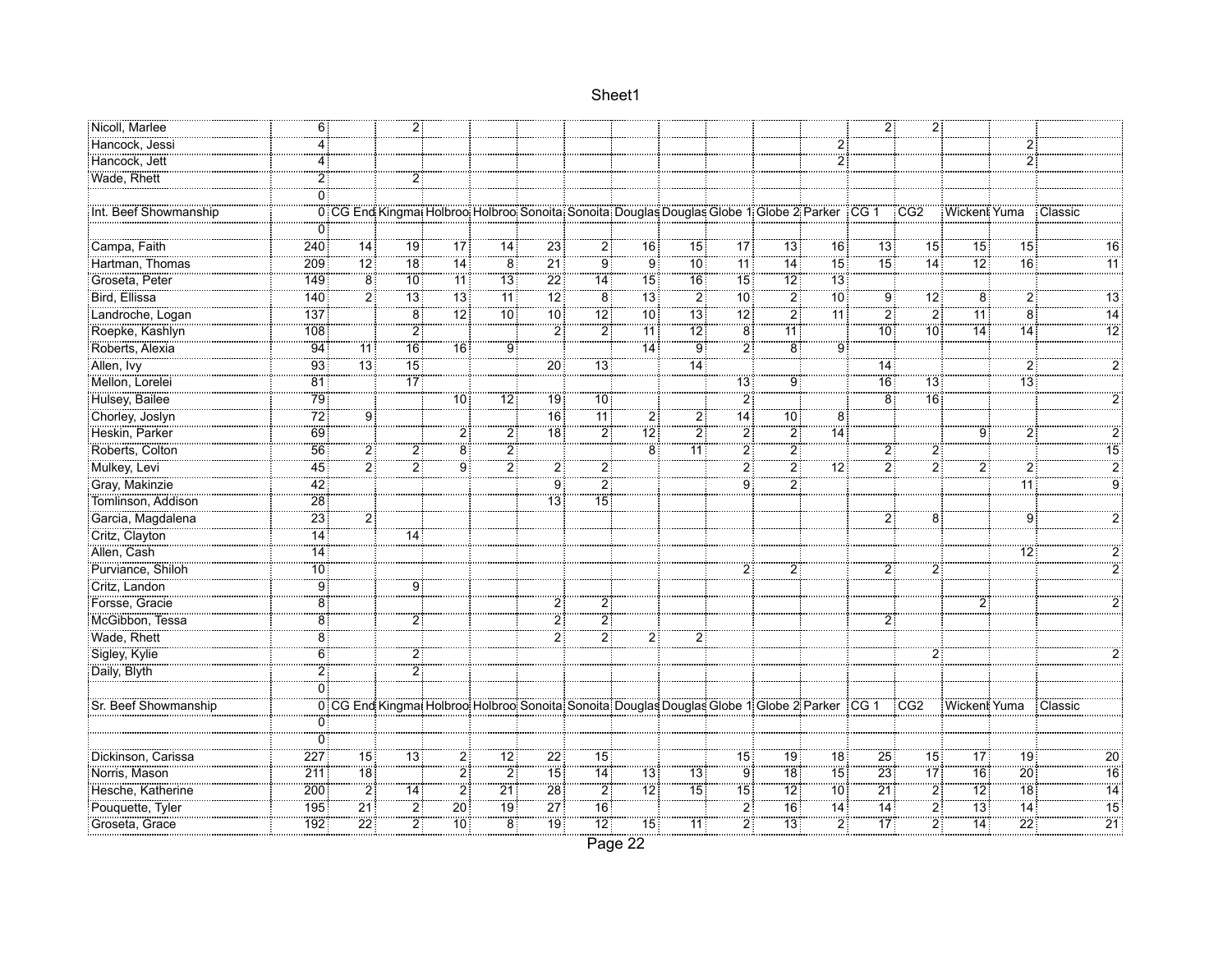| Dugan, Kloey             | 190             | $\frac{24}{3}$                                                                  |                    |                   |                   | 26              | $\overline{17}$  | $\overline{2}$   | 14              | -8 I             | ⊤"⊺<br>17         | 16              | 24:              | $\overline{2}$   |                   | 23:               |                     |
|--------------------------|-----------------|---------------------------------------------------------------------------------|--------------------|-------------------|-------------------|-----------------|------------------|------------------|-----------------|------------------|-------------------|-----------------|------------------|------------------|-------------------|-------------------|---------------------|
| Bingham, Madden          | 154             | -<br>17                                                                         |                    |                   | $\overline{17}$   | $\overline{23}$ | ÷ق               | - 8†             | : ق.            |                  | $\overline{14}$ : | .<br>21         | <br>'9           | $76^{\circ}$     | : ق               | - 2               |                     |
| Tatge, Lainey            | 144             | 19 <sup>1</sup>                                                                 |                    | $\overline{18}$   | $\overline{11}$   | .<br>: 16       | 2.               | $\overline{16}$  | 12 <sub>1</sub> | <br>11:          | ÷ّة:              | $\overline{2}$  | $\overline{2}$   | $\ddot{2}$       | :10               | $\ddot{2}$        | 12                  |
| DeSpain, Channing        | 127             | 10 <sub>1</sub>                                                                 | $\overline{12}$ :  | 20:               | $\overline{20}$   | 24              | $\overline{2}$   |                  |                 |                  |                   |                 | <br>19 :         | 18 <sup>1</sup>  |                   |                   | $\overline{2}$      |
| Burruel, Grace           | 106             | $\overline{2}$                                                                  |                    | أ2                | $\overline{16}$   | 2               | $\overline{2}$   | $\overline{2}$ : | .<br>: 10       | $\overline{12}$  | 10 <sub>1</sub>   | $\ddot{9}$      | .<br>13:         | .<br>14 آ        | $\overline{2}$    | $\overline{8}$    |                     |
| Tatge, Keeli             | 106             | $\overline{2}$ :                                                                |                    | $-16$             | $\overline{2}$ :  | ÷ ق             | .<br>: 10        | ۽<br>آ           | $\overline{8}$  | .<br>: 10        | 71                | $\overline{2}$  | .<br>11:         | $\overline{2}$ : | $\overline{2}$    | .<br>: 10         |                     |
| :Eloyd, Aimee            | $\overline{82}$ | :<br>2:                                                                         |                    |                   | $\overline{2}$ :  | -12]            | 2                | $\overline{14}$  | 2.              | $\overline{2}$ : |                   | $\overline{2}$  | 2                | $\overline{8}$   |                   |                   | ゔ                   |
| Andazola, Chandra        | 75              | $\overline{16}$                                                                 |                    |                   |                   | <br>20          | 21               |                  |                 | 21               | 21                |                 | <br>18           | $\overline{2}$ : |                   | "11 !             | 2                   |
| Dyer, Julia              | 72.             | أ2                                                                              | $10^{\frac{1}{3}}$ | 11:               | $\overline{2}$ :  | 21              | $\dddot{8}$      |                  |                 | $\overline{2}$   | 21                | $\overline{8}$  | $\overline{8}$   | <br>11           | $\overline{2}$    | $\ddot{2}$        | 2                   |
| Williams, Annabelle      | $\overline{64}$ | $\frac{1}{2}$<br>.                                                              |                    |                   |                   | $\overline{21}$ | $\overline{2}$   |                  |                 | $\overline{13}$  | $\ddot{\text{2}}$ |                 | $\overline{2}$   | $\ddot{2}$       |                   | $\ddot{2}$        | $\overline{18}$     |
| Stuhr, Taylynd           | 63              |                                                                                 | g:                 | $\overline{12}$ : | $\overline{2}$    |                 |                  | $\overline{11}$  | $\overline{2}$  | $\overline{2}$   | 2                 | $\overline{2}$  |                  |                  |                   | $\overline{12}$ : | $\ddot{\textrm{g}}$ |
| Tatge, Alyssa            | 63              | $\overline{14}$                                                                 |                    | $\overline{2}$    | $\overline{2}$    | 21              | $\overline{2}$   | .<br>!10         | $\overline{2}$  | $\overline{2}$   | 2                 | $\overline{2}$  | ้า5:             | 2                | $\overline{2}$    | $\overline{2}$    | $\overline{2}$      |
| Larkin, Tanner           | $\overline{62}$ |                                                                                 |                    |                   | $\overline{10}$ : | $10^{11}$       | 21               |                  |                 |                  |                   |                 | 12 <sub>1</sub>  | 2.               |                   | $\overline{16}$   | 10                  |
| Humeumptewa, Kaitlyn     | <br>! 50        | $\overline{13}$ :                                                               |                    | 2ļ                | <br>18 :          |                 |                  |                  |                 |                  |                   | 17:             |                  |                  |                   |                   |                     |
| Stuhr, Taytum            | <br>: 49        |                                                                                 | $\overline{8}$     | ∵ä                | ۽<br>39           | <br>2           | 2.               | 2:               | 2.              | 2:               | ä.                | : 2             |                  |                  |                   | 2:                |                     |
| Amavisca Fraser, Lanie   | -<br>46         | 20:                                                                             |                    |                   |                   |                 |                  |                  |                 |                  |                   | $\overline{11}$ |                  |                  |                   | <br>15:           |                     |
| Childers-Holliday, Halle | $\overline{46}$ |                                                                                 |                    |                   |                   | 2               | 2                | 2,               | 2               | 2                | 2                 | $\overline{13}$ | 2.               | 2.               | $\overline{2}$    | $\overline{2}$    | <br>13              |
| Bair, Heather            | 43 <sup>3</sup> | $\overline{2}$                                                                  |                    | 2                 | $\overline{13}$   |                 |                  | 2                | $\overline{2}$  | 2                | 2:                | $\overline{2}$  | $\overline{2}$   | 10 <sup>1</sup>  |                   | $\overline{2}$    | $\overline{2}$      |
| Groseta, Peter           | ____<br>43      |                                                                                 |                    |                   |                   |                 |                  |                  |                 |                  |                   |                 | $\overline{2}$ : | : ۋ              | $\overline{11}$   | $\overline{2}$    | 19                  |
| Utz, Gaby                | 39              | $\overline{2}$ :                                                                | $\overline{11}$    |                   |                   | 11              | 13:              |                  |                 |                  |                   |                 |                  |                  |                   |                   | $\overline{2}$      |
| Allore, Hannah           | $\overline{38}$ | .<br>11:                                                                        |                    |                   |                   | $\overline{25}$ | $\overline{2}$   |                  |                 |                  |                   |                 |                  |                  |                   |                   |                     |
| Askey, Mikayla           | <br>38          | $\begin{array}{c} \n \overrightarrow{12} \\  \overrightarrow{12}\n \end{array}$ |                    | 21                | 2ļ                | 14:             | $\overline{2}$   |                  |                 |                  |                   |                 | 2                | 2:               |                   |                   |                     |
| Roberts, Alexia          | <br>35          |                                                                                 |                    |                   |                   |                 |                  |                  |                 |                  |                   |                 | $\overline{20}$  | <br>13:          |                   |                   |                     |
| Keil, Hollie             | <br>30 :        | 2                                                                               |                    | 14:               | 74                |                 |                  |                  |                 |                  |                   |                 |                  |                  |                   |                   |                     |
| Solo, Rylie              | $\overline{27}$ | $\overline{2}$ :                                                                | 21                 | $\overline{2}$    | $\overline{15}$   |                 |                  |                  |                 |                  |                   |                 |                  |                  | 2                 | $\overline{2}$    |                     |
| Mellon, Emmaline         | $\overline{25}$ | $25^{\frac{1}{3}}$                                                              |                    |                   |                   |                 |                  |                  |                 |                  |                   |                 |                  |                  |                   |                   |                     |
| Quiroz, Nevaeh           | $\overline{24}$ | $\overline{8}$                                                                  |                    | 2                 | $\overline{2}$    | 2:              | 2                |                  |                 |                  |                   |                 | 2:               | 21               |                   | $2^{\frac{1}{2}}$ |                     |
| Shaw, Emma               | .<br>24 ق       |                                                                                 |                    |                   |                   | :ّ 2            | $\overline{2}$ : |                  | 21              | 2                | 2                 | 2               | أ2               | : 2              | 2                 | $\overline{2}$    |                     |
| Stoltz, Lindsay          | $\frac{1}{24}$  |                                                                                 |                    |                   |                   | <br>8           | $\overline{2}$   |                  |                 |                  |                   | $\ddot{2}$      | <br>2            | $\overline{2}$ : | $\overline{8}$    |                   |                     |
| Rockwell, Ethan          | <br>23          | $23^{\frac{1}{3}}$                                                              |                    |                   |                   |                 |                  |                  |                 |                  |                   |                 |                  |                  |                   |                   |                     |
| Forsse, Brooke           | $\overline{22}$ | $\overline{2}$ :                                                                | 2:                 | 2 <sup>1</sup>    | 2.                | 2               | 21               |                  |                 |                  |                   | 2               | 2:               | 2.               | $2^{\frac{1}{2}}$ | 2:                |                     |
| Prenovost, Shelby        | $\overline{21}$ | $\overline{2}$                                                                  |                    |                   |                   | -<br>17         | $\overline{2}$ : |                  |                 |                  |                   |                 |                  |                  |                   |                   |                     |
| Chorley, Joslyn          | $\overline{20}$ |                                                                                 |                    |                   |                   |                 |                  |                  |                 |                  |                   |                 | 16 <sup>3</sup>  | 2                |                   |                   |                     |
| Campbell, Gavin          | $\overline{14}$ | أ2                                                                              | 2                  |                   |                   |                 |                  |                  |                 |                  |                   |                 | $\overline{2}$   | $\overline{2}$ : | 2                 | $\ddot{2}$        |                     |
| Ferris, Monica           | $\overline{13}$ |                                                                                 |                    |                   |                   |                 |                  |                  |                 |                  |                   |                 | - 21             |                  |                   | .<br>: 9          |                     |
| Watson, Kevin            | .<br>: 10       |                                                                                 |                    |                   |                   |                 |                  |                  |                 | 21               | 2                 |                 | $\overline{2}$ : | 2.               |                   |                   |                     |
| McGibbon, Cora           | $\dddot{8}$     | 2<br>                                                                           |                    |                   |                   | 2               | $\overline{2}$   |                  |                 |                  |                   |                 | $\overline{2}$   |                  |                   |                   |                     |
| Newman, Samantha         | $\overline{8}$  |                                                                                 | 21                 |                   |                   |                 |                  |                  |                 |                  |                   |                 | : 2              | أ2               |                   |                   |                     |
| Ewig, Cadance            | $\overline{6}$  | 2                                                                               |                    |                   |                   |                 |                  |                  |                 |                  |                   |                 |                  |                  |                   | $\overline{2}$    |                     |
| Ewig, Jamison            | $\overline{6}$  | $\overline{2}$                                                                  |                    |                   |                   |                 |                  |                  |                 |                  |                   |                 |                  |                  |                   | $2^{\frac{1}{2}}$ |                     |
| Sehnert, Mallory         | ö.              | $\overline{2}$                                                                  |                    |                   |                   |                 |                  |                  |                 |                  |                   |                 |                  |                  |                   | $\ddot{2}$        |                     |
| Cortesio, Dylan          | <br>4           |                                                                                 | 21                 |                   |                   |                 |                  | 2 <sup>1</sup>   |                 |                  |                   |                 |                  |                  |                   |                   |                     |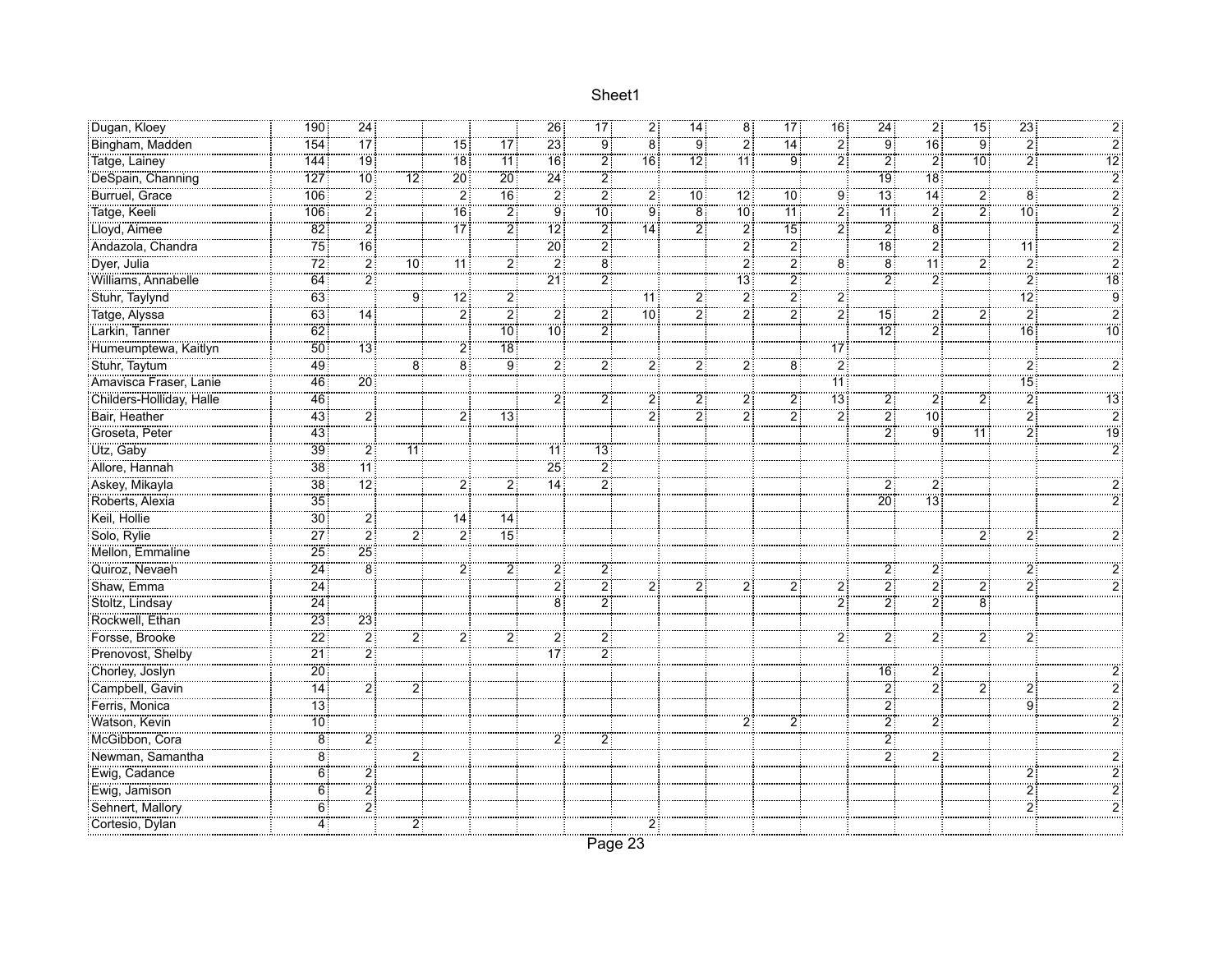| Crosby, John       | 4:                         |                    |                 |                                                                                                      |                   |                |                    |                 |                  | $\overline{2}$ :  | 2               |                    |                   |                   |                      |                              |                 |
|--------------------|----------------------------|--------------------|-----------------|------------------------------------------------------------------------------------------------------|-------------------|----------------|--------------------|-----------------|------------------|-------------------|-----------------|--------------------|-------------------|-------------------|----------------------|------------------------------|-----------------|
| LaRue, Evan        | 4                          |                    |                 |                                                                                                      |                   | 21             | 2                  |                 |                  |                   |                 |                    |                   |                   |                      |                              |                 |
| Critz, Clayton     | $\overline{2}$             |                    |                 |                                                                                                      |                   |                |                    |                 |                  |                   |                 |                    |                   |                   |                      | $\mathbf{2}$                 |                 |
| Critz, Landon      | $\overline{2}$             |                    |                 |                                                                                                      |                   |                |                    |                 |                  |                   |                 |                    |                   |                   |                      | $\overline{2}$               |                 |
| Johnson, Emily     | 2                          | 2                  |                 |                                                                                                      |                   |                |                    |                 |                  |                   |                 |                    |                   |                   |                      |                              |                 |
| Prenovost, Colby   | 21                         | <br>2              |                 |                                                                                                      |                   |                |                    |                 |                  |                   |                 |                    |                   |                   |                      |                              |                 |
|                    | ΰĪ                         |                    |                 |                                                                                                      |                   |                |                    |                 |                  |                   |                 |                    |                   |                   |                      |                              |                 |
| Heifers            |                            |                    |                 | 0 CG End Kingmat Holbroot Holbroot Sonoita: Sonoita: Douglas Douglas Globe 1 Globe 2 Parker CG 1 CG2 |                   |                |                    |                 |                  |                   |                 |                    |                   |                   | Wickent Yuma Classic |                              |                 |
|                    | 0 :                        |                    |                 |                                                                                                      |                   |                |                    |                 |                  |                   |                 |                    |                   |                   |                      |                              |                 |
| Norris, Mason      | 194                        | 6:                 |                 | $\overline{5}$                                                                                       | $\overline{13}$ : | -<br>17        | $\overline{6}$     | .<br>14 آ       | <br>10 :         | -<br>15           | $\overline{17}$ | <br>12:            |                   | $\overline{21}$   | $\overline{20}$      | $\overline{11}$              | $\overline{20}$ |
| Dickinson, Carissa | 145                        | $10^{\frac{1}{3}}$ | : 19            | $4^{\frac{1}{2}}$                                                                                    | $\overline{6}$    | 8 <sup>1</sup> | $16^{\frac{1}{3}}$ |                 |                  | $\overline{13}$   | ïg:ّ            | $20^{\frac{1}{3}}$ | $\overline{5}$    | $\overline{14}$   | $\overline{1}$       | 5                            | - 5             |
| Hesche, Katherine  | 139                        | : 9                | $5^{\circ}$     | $\overline{8}$                                                                                       | $\overline{8}$    | $\frac{1}{20}$ | $\overline{13}$    | $\overline{4}$  | 71               | $6^{\frac{1}{3}}$ | $\overline{6}$  | $6^{\frac{1}{3}}$  | $6^{\frac{2}{3}}$ | $6^{\frac{1}{3}}$ | $\overline{6}$       | $\overline{16}$              | $\overline{13}$ |
| Campa, Faith       | 135                        | <br>15             | 12 <sub>1</sub> | ΠŢ                                                                                                   | 13 <sup>3</sup>   | ЗĪ             | $\overline{6}$     | 20 <sup>3</sup> | $\overline{16}$  | $\overline{5}$    | 5               | 71                 | 71                | $\overline{6}$    | $\overline{6}$       | 7                            | $\ddot{\bf 6}$  |
| Allen, Ivy         | 111:                       | .<br>21 -          | <br>15          |                                                                                                      |                   | 14:            | .<br>! 19          |                 | ÷<br>18          |                   |                 |                    | $\overline{12}$ : |                   |                      | $\overline{6}$               | $\dddot{6}$     |
| Groseta, Grace     | .<br>71:                   |                    |                 |                                                                                                      |                   |                |                    |                 |                  |                   |                 |                    | .<br>: 10         | 71                | -<br>16:             | $\overline{2}\overline{2}$ : | <br>16          |
| Hanger, Graeme     | $\overline{63}$            | 4:                 |                 |                                                                                                      |                   | 11             | 2                  |                 |                  | .<br>20:          | $\overline{8}$  |                    | $-\tilde{1}$      | $\overline{16}$   |                      | 1 :                          |                 |
| Dugan, Kloey       | $-51$                      |                    |                 |                                                                                                      |                   | -81            | : 10°              | 1!              | ŦĬ               | ٦I                | ΠÎ              | 11                 |                   | : 1               | 4                    | ï                            |                 |
| Stuhr, Taytum      | 47                         |                    | ö.              | 78                                                                                                   | $\overline{18}$   |                |                    |                 |                  |                   |                 |                    |                   |                   |                      | $\overline{5}$               |                 |
| Bair, Heather      | 46                         |                    |                 | 71                                                                                                   | $\overline{6}$    |                |                    | 21              | $\overline{2}$   | 31                | 21              | 6:                 | 6:                | $6^{\frac{1}{3}}$ |                      | 3                            |                 |
| DeSpain, Channing  | 42                         | 6:                 | $\overline{6}$  | $\overline{12}$ :                                                                                    | $\overline{6}$    | 6:             | 6:                 |                 |                  |                   |                 |                    |                   |                   |                      |                              |                 |
|                    | -<br>40                    | $\overline{6}$     |                 | $\overline{6}$                                                                                       | $\overline{6}$    | $\overline{6}$ | $\overline{6}$     |                 |                  |                   |                 |                    | ΪĨ                | $\ddot{3}$        |                      |                              |                 |
| Chorley, Joslyn    | $\overline{37}$            |                    |                 |                                                                                                      |                   | <br>5          | 51                 | 7¦              | $\overline{5}$ : | 4                 | 4               | 51                 | 1 :               | ï                 |                      |                              |                 |
| Pouquette, Tyler   |                            |                    |                 |                                                                                                      |                   | <br>4          | ïä                 |                 |                  | $\overline{3}$ :  | 51              | ïΪ                 | 21                | $\overline{3}$ :  | 1 <sup>1</sup>       | 4                            |                 |
| Dyer, Julia        | <br>31:                    | ΠŢ                 | 2               |                                                                                                      |                   | <br>4          | <br>4              |                 |                  |                   | ï٦              | -<br>5             | ٦İ                | ïİ                | $\overline{5}$       | 3                            |                 |
| Larson, Alexandra  | $\overline{27}$            |                    |                 |                                                                                                      |                   |                |                    |                 |                  | 4:                | ä.              | 71                 | أ7                | $\overline{2}$ :  | $\overline{5}$       | : 2                          | 2               |
| Roepke, Kashlyn    | $\overline{27}$            |                    |                 |                                                                                                      |                   |                |                    |                 |                  |                   |                 |                    |                   |                   | -13                  | $\vec{7}$                    |                 |
| Hartman, Thomas    | $\overline{26}$            | 19 <sup>1</sup>    | 7               |                                                                                                      |                   |                |                    |                 |                  |                   |                 |                    |                   |                   |                      |                              |                 |
| Wade, Rhett        | $\overline{26}$            | Τİ                 |                 |                                                                                                      |                   | 4              | $\overline{4}$     | -<br>13         | $\overline{4}$   |                   |                 |                    |                   |                   |                      |                              |                 |
| Desmith, Belle     | $\overline{23}$            | ŦÌ                 | 21              |                                                                                                      |                   |                | 1                  | 71              | ِ<br>أ1          | 1:                | ïΪ              | 31                 | 2                 | 1:                | 2                    | 31                           |                 |
| Groseta, Peter     | $\overline{2}\overline{2}$ |                    |                 |                                                                                                      |                   |                |                    |                 |                  |                   |                 |                    | ä.                | 2                 | ЗÎ                   | .<br>! 9                     |                 |
| Allen, Cash        | $\overline{21}$            |                    |                 |                                                                                                      |                   |                |                    |                 | <br> 4           |                   |                 |                    | -<br>17           |                   |                      |                              |                 |
| Crosby, John       | $\overline{20}$            |                    |                 |                                                                                                      |                   |                |                    |                 |                  | 7                 | $\overline{13}$ |                    |                   |                   |                      |                              |                 |
| Shaw, Emma         | $\overline{20}$            |                    |                 |                                                                                                      |                   | 11             | 1:                 | 3               | ٦İ               | 1:                | $\overline{1}$  | $\overline{2}$ :   | 11                | 6:                | 1:                   | 1 :                          |                 |
| Bird, Ellissa      | $\overline{18}$            | 1                  | 1:              | $\overline{2}$ :                                                                                     | $\overline{5}$    |                |                    | 6:              | $\overline{2}$   |                   |                 |                    |                   |                   |                      |                              |                 |
| Stough, Kinley     | <br>18                     |                    |                 |                                                                                                      |                   |                |                    |                 |                  |                   |                 |                    |                   |                   | 8 <sup>1</sup>       | 4:                           |                 |
| Stuhr, Taylynd     | -<br>18                    |                    | 4               | 6                                                                                                    | $\overline{4}$    |                |                    |                 |                  |                   |                 |                    |                   |                   |                      | 4                            |                 |
| Hulsey, Bailee     | $\overline{16}$            |                    |                 | <br>5                                                                                                | <br>6             | 21             | 31                 |                 |                  |                   |                 |                    |                   |                   |                      |                              |                 |
| Tatge, Keeli       | 16:                        | 4                  |                 |                                                                                                      |                   |                |                    | 6:              | 6:               |                   |                 |                    |                   |                   |                      |                              |                 |
| Hulsey, Tinlee     | $\overline{15}$            |                    |                 |                                                                                                      |                   |                |                    |                 |                  | ő.                |                 |                    | 5                 | 31                |                      |                              |                 |
| Larson, Zane       | $\overline{14}$            |                    |                 | 1 :                                                                                                  | 1 :               | 2:             | $\overline{2}$     | 31              | 5 <sup>1</sup>   |                   |                 |                    |                   |                   |                      |                              |                 |
| Campa, Bronson     | $\overline{12}$            |                    |                 |                                                                                                      |                   |                |                    |                 |                  |                   |                 |                    |                   |                   |                      |                              |                 |
| Keil, Hollie       | $\overline{12}$ :          | 2.                 |                 | $\overline{5}$                                                                                       | - 5               |                |                    |                 |                  |                   |                 |                    |                   |                   |                      |                              |                 |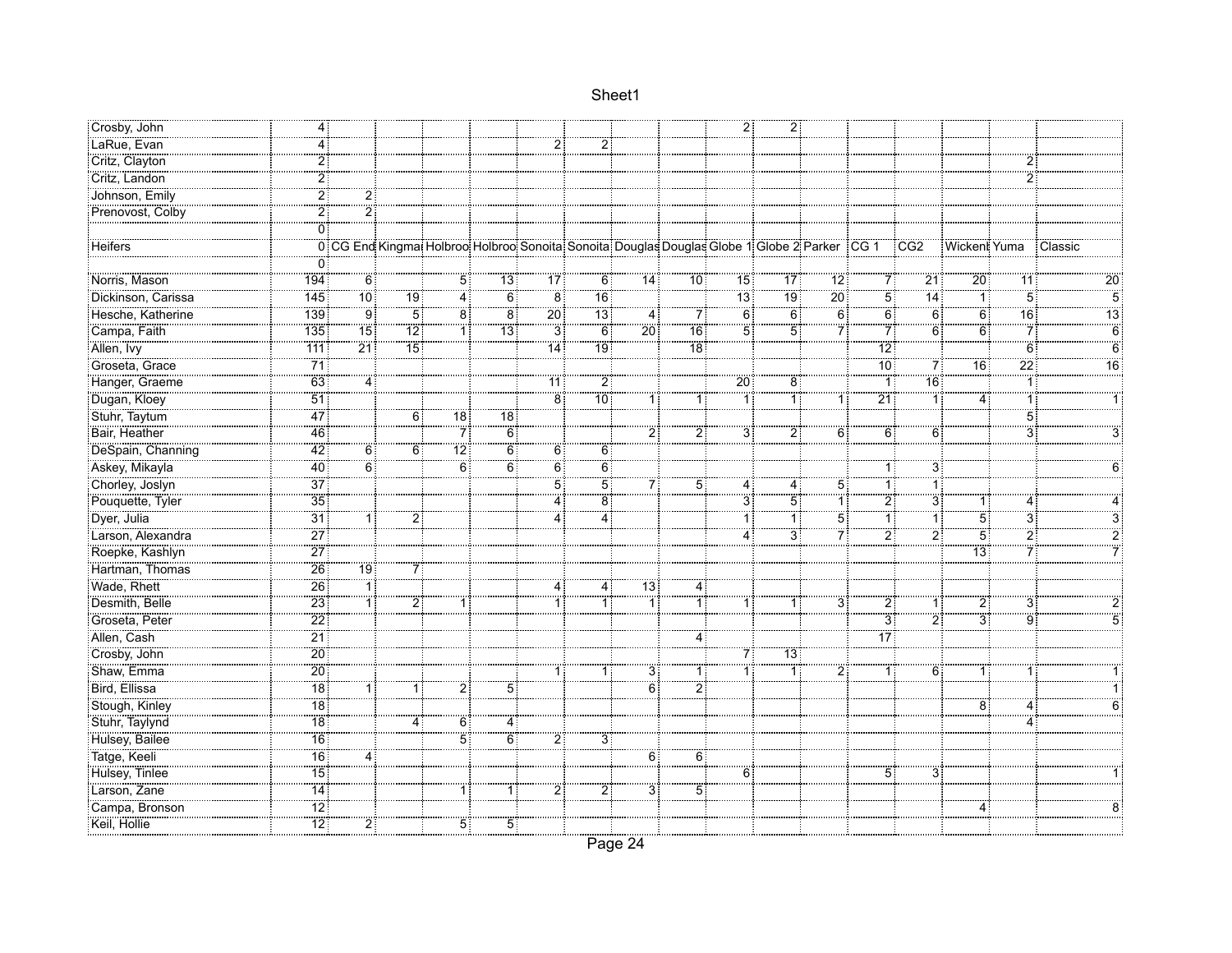| McGibbon, Tessa               | 12 <sub>1</sub>       |                 |                 |                    |                 | 6 :                 | 6:                        |                                                                                                    |                 |                 |                                  |                   |                 |                 |                  |                   |                                   |
|-------------------------------|-----------------------|-----------------|-----------------|--------------------|-----------------|---------------------|---------------------------|----------------------------------------------------------------------------------------------------|-----------------|-----------------|----------------------------------|-------------------|-----------------|-----------------|------------------|-------------------|-----------------------------------|
| Burruel, Grace                |                       | 1 :             |                 |                    |                 |                     |                           |                                                                                                    |                 |                 |                                  |                   |                 |                 | 31               | 6:                |                                   |
| Nicoll, Marlee                | $\overline{11}$       | 7               |                 |                    |                 |                     |                           |                                                                                                    |                 |                 |                                  |                   | $\overline{2}$  | 2               |                  |                   |                                   |
| Nicoll, Paden                 | 11                    | $\overline{4}$  |                 |                    |                 |                     |                           |                                                                                                    |                 |                 |                                  |                   |                 | 6               |                  |                   |                                   |
| Solo, Rylie                   | $\overline{\bf 8}$    |                 | 5:              |                    | 1:              |                     |                           |                                                                                                    |                 |                 |                                  |                   |                 |                 |                  |                   |                                   |
| Jarquin, Bentley              | 7                     | 4               |                 |                    |                 | 1                   | 1 :                       |                                                                                                    |                 |                 |                                  |                   |                 |                 |                  |                   |                                   |
| Smith, Riley                  | $\overline{7}$        | 7               |                 |                    |                 |                     |                           |                                                                                                    |                 |                 |                                  |                   |                 |                 |                  |                   |                                   |
| Tatge, Alyssa                 | 71                    |                 |                 |                    |                 |                     |                           |                                                                                                    |                 |                 |                                  |                   |                 |                 |                  | 4 :               |                                   |
| Allore, Hannah                | 6:                    |                 |                 |                    |                 | 3 :                 | 31                        |                                                                                                    |                 |                 |                                  |                   |                 |                 |                  |                   |                                   |
| Andazola, Chandra             | $\overline{6}$        | Ö.              |                 |                    |                 |                     |                           |                                                                                                    |                 |                 |                                  |                   |                 |                 |                  |                   |                                   |
| McGibbon, Cora                | 6                     | 6               |                 |                    |                 |                     |                           |                                                                                                    |                 |                 |                                  |                   |                 |                 |                  |                   |                                   |
| Mulkey, Levi                  | $\overline{6}$        |                 |                 |                    |                 |                     |                           |                                                                                                    |                 |                 |                                  |                   |                 | 1!              | 1:               |                   |                                   |
| Newman, Samantha              | $\overline{6}$        |                 |                 |                    |                 |                     |                           |                                                                                                    |                 |                 |                                  |                   | $\overline{2}$  | 2               |                  |                   |                                   |
| Rockwell, Ethan               | 6 <sup>1</sup>        | 6               |                 |                    |                 |                     |                           |                                                                                                    |                 |                 |                                  |                   |                 |                 |                  |                   |                                   |
| Rogers, Landon                | 6:                    | <br>3           | 1 :             | 1:                 | 1:              |                     |                           |                                                                                                    |                 |                 |                                  |                   |                 |                 |                  |                   |                                   |
| Prenovost, Shelby             | 51                    | <br>5           |                 |                    |                 |                     |                           |                                                                                                    |                 |                 |                                  |                   |                 |                 |                  |                   |                                   |
| Tomlinson, Addison            | $\overline{4}$        |                 |                 |                    |                 | 2                   | $2^{\frac{1}{2}}$         |                                                                                                    |                 |                 |                                  |                   |                 |                 |                  |                   |                                   |
| Johnson, Emily                | $\overline{3}$        | $\overline{3}$  |                 |                    |                 |                     |                           |                                                                                                    |                 |                 |                                  |                   |                 |                 |                  |                   |                                   |
| Landroche, Logan              | 31                    | 31              |                 |                    |                 |                     |                           |                                                                                                    |                 |                 |                                  |                   |                 |                 |                  |                   |                                   |
| Cortesio, Dylan               | 1                     |                 |                 |                    |                 |                     |                           | 1 :                                                                                                |                 |                 |                                  |                   |                 |                 |                  |                   |                                   |
| Quiroz, Amira                 | خ<br>11               | 11              |                 |                    |                 |                     |                           |                                                                                                    |                 |                 |                                  |                   |                 |                 |                  |                   |                                   |
|                               |                       |                 |                 |                    |                 |                     |                           |                                                                                                    |                 |                 |                                  |                   |                 |                 |                  |                   |                                   |
|                               | 0                     |                 |                 |                    |                 |                     |                           |                                                                                                    |                 |                 |                                  |                   |                 |                 |                  |                   |                                   |
| Steers                        |                       |                 |                 |                    |                 |                     |                           | 0 CG End Kingmat Holbroot Holbroot Sonoita Sonoita Douglas Douglas Globe 1 Globe 2 Parker CG 1 CG2 |                 |                 |                                  |                   |                 |                 | Wickent Yuma     |                   | :Classic                          |
|                               | 0                     |                 |                 |                    |                 |                     |                           |                                                                                                    |                 |                 |                                  |                   |                 |                 |                  |                   |                                   |
| Dugan, Kloey                  | 192                   | 6               |                 |                    |                 | 17:                 | ∃3⊺                       | $\overline{12}$                                                                                    | 15:             | 74              | 13:                              | $\overline{15}$   | $\overline{18}$ | $\overline{17}$ | 17               | ∃18               | 17 <sup>5</sup>                   |
| Campa, Faith                  | 180                   | <br>12:         | 73              | 16 <sub>3</sub>    | 16              | $\overline{8}$      | $\overline{3}$            | 3 <sup>1</sup>                                                                                     | $\overline{3}$  | 76              | Ïg                               | 14                | :10             | 15 <sup>1</sup> | $\overline{17}$  | $\overline{13}$   | 12                                |
| Groseta, Grace                | 167:                  | 15 <sup>1</sup> | 17:             | 12 <sub>1</sub>    | 11:             | 6                   | 4:                        | 9                                                                                                  | 12 <sup>1</sup> | 17 <sub>1</sub> | 16:                              | 6:                | 7               | 71              | $\overline{3}$   | 19 <sub>1</sub>   | $\overline{6}$                    |
| Norris, Mason                 | 158                   |                 |                 | أة                 | : ق             | .<br>19             | -<br>16                   | -<br>17                                                                                            | -<br>17         | - 71            | .<br>41                          | $\overline{12}$ : | -71             | $\overline{14}$ | -<br>5           | $\overline{5}$    |                                   |
| Stough, Baylee                | $\overline{145}$      | <br>3           | 6:              | ö.                 | $\overline{15}$ | 13 <sup>1</sup>     | ő.                        | .<br>11:                                                                                           | <br>14          | <br>14          | <br>5                            | <br>4             | 7               | $\overline{6}$  | <br>14           | $\dddot{\bar{8}}$ | $\overline{4}$<br>$\overline{11}$ |
| Stough, Kinley                | 140                   | <br>6           | 51              | ЗÎ                 | .<br>! 9        | .<br>! 9            | 31                        | .<br>! 14                                                                                          | <br>11:         | ö.              | -<br>10                          | -<br>10           | .<br>! 12       | <br>18          | 51               | $\overline{5}$    | $\overline{14}$                   |
| Hartman, Thomas               | 132.                  | <br>3           |                 | 15 <sup>1</sup>    | ้า5 :           | $\overline{15}$     | 6 <sup>3</sup>            | 4                                                                                                  | <br>3           | Ï5              | 73                               | -<br>17           | 6 <sup>1</sup>  | 51              | ⊺11⊺             | $\overline{6}$    | $\overline{7}$                    |
| Landroche, Logan              | $\overline{117}$      | 7ļ              | $\overline{16}$ | $72^{\frac{1}{2}}$ | $\overline{11}$ | $\overline{4}$      | $\overline{12}$           | 5                                                                                                  | 7ļ              | $\overline{6}$  | $\overline{5}$                   | $\overline{4}$    | 4:              | 5               | $\overline{4}$   | $\overline{8}$    | $\overline{7}$                    |
| Allen, Cash                   | 105                   | $\overline{7}$  | $\overline{16}$ |                    | .               | $\overline{14}$     | $\overline{16}$ :         |                                                                                                    |                 |                 |                                  |                   | $\overline{18}$ |                 |                  | $\overline{16}$   | $\overline{18}$                   |
| Groseta, Peter                | 104                   | 6:              | :<br>! 5        | 31                 | $\overline{3}$  | <br>11:             | -51                       | 4                                                                                                  | $\overline{3}$  | <br>12:         |                                  | $\overline{5}$    | $\overline{5}$  | 12 <sup>1</sup> | Зi               | $\ddot{9}$        | $\overline{7}$                    |
| Bingham, Madden               | $\overline{95}$       | $\overline{6}$  |                 | <br>4              | 31              | 51                  |                           | 15:                                                                                                | ۽<br>! 9        | ЗÎ              | ۊ.                               | 7                 | 4               | <br>5           | 21               | $\overline{6}$    | $\overline{7}$                    |
| Dickinson, Carissa            | 85                    | 7               | 9               | 4                  | <br>3           | 7                   | 11                        |                                                                                                    |                 |                 |                                  |                   | 16              | 14              | $\overline{12}$  | 71                | $\overline{5}$                    |
| DeSpain, Channing             | $\overline{81}$       | .<br>! 12       | 4 :             | 6:                 | <br>3           | $\overline{6}$      | $\overline{5}$            |                                                                                                    |                 |                 |                                  |                   | .<br>13         |                 |                  |                   | $\overline{15}$                   |
| Hesche, Katherine             | $-81$                 | <br>4           | 51              | 4:                 | ڙ ڇ             | <br>6               | 51                        | 5:                                                                                                 | $\overline{5}$  | 3:              | 21                               | $\overline{2}$    | $\overline{4}$  | 21              | 4:               | 16:               | 11                                |
| Burruel, Grace                | -79                   | 51              |                 | 31                 | ٦Τ              | $\overline{6}$      | $\overline{15}$           | 51                                                                                                 | Ϊő.             | -<br>11 :       | ЗŤ                               | $\overline{5}$    | 4               | 5               | $\overline{3}$ : | зi                | $\overline{4}$                    |
| Andazola, Chandra             | 61                    | آآ              |                 |                    |                 | 13 <sup>1</sup>     | $\overline{4}$            |                                                                                                    |                 | 51              | 4 :                              |                   | 15:             | $\overline{7}$  |                  | $6^{\circ}$       | 6                                 |
| Tatge, Lainey<br>Tatge, Keeli | 59<br>$\overline{57}$ | 5<br>.<br>!5    |                 | 3,<br>أ2           | $\overline{3}$  | 4<br>$\overline{2}$ | $\overline{3}$<br>.<br>!5 | 4<br>$\overline{5}$ :                                                                              | 3:              | $\overline{3}$  | $\overline{2}$<br>$\overline{3}$ | $\overline{5}$    | -51             | 6:<br>-51       | ЗÏ               | $\overline{5}$    | $\ddot{3}$                        |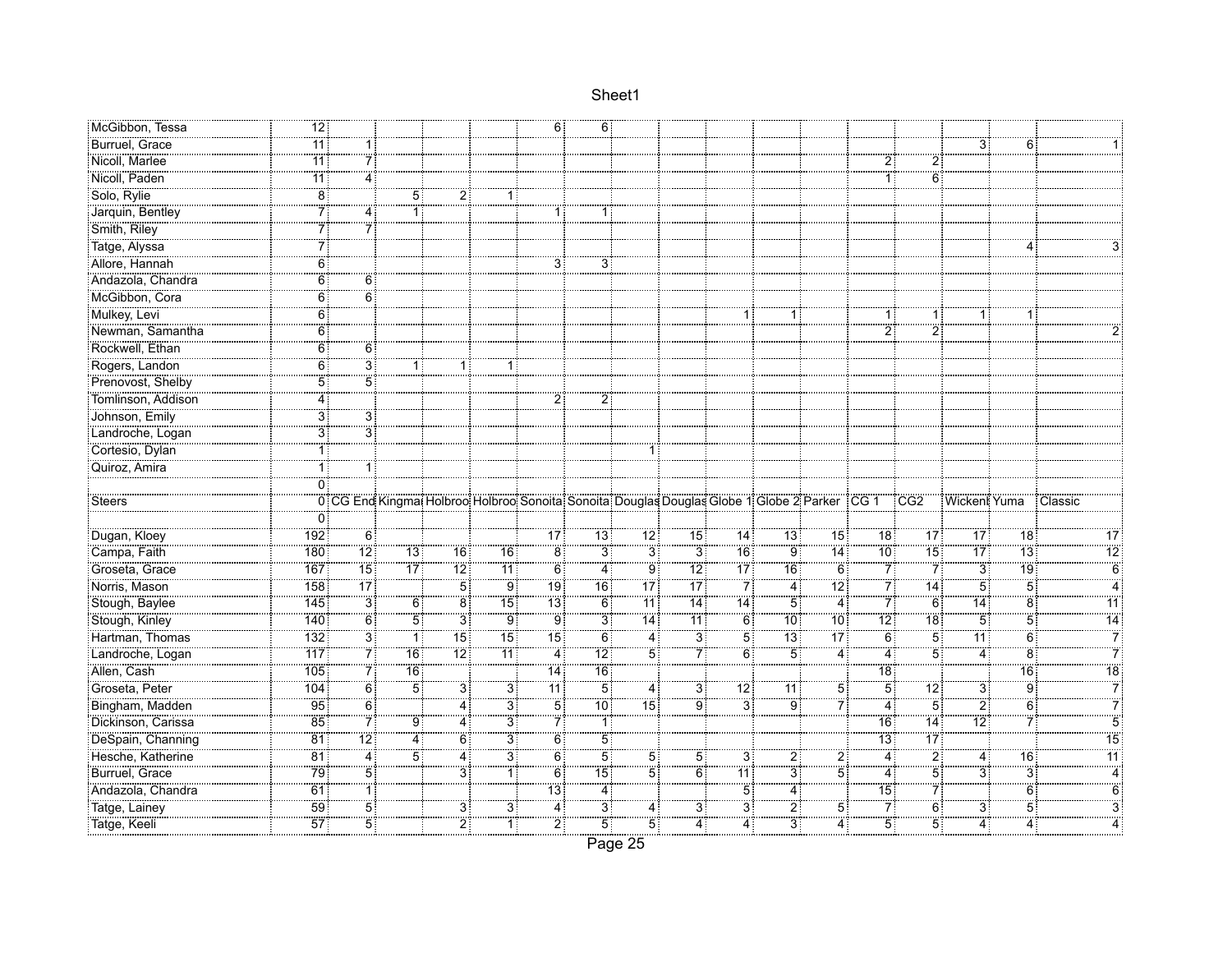| Heskin, Parker           |                 |                   |                | $\overline{3}$   | ЗĪ                                              | $\overline{3}$    | 21             | <br>10 :       | $\overline{4}$ : | 5 <sup>1</sup>          | 4:                | 6:               |                  |                  | 6.              | 4:                           |                |
|--------------------------|-----------------|-------------------|----------------|------------------|-------------------------------------------------|-------------------|----------------|----------------|------------------|-------------------------|-------------------|------------------|------------------|------------------|-----------------|------------------------------|----------------|
| <u>Exerciscon, Zane</u>  | 54              | 4                 |                | äŤ               | <br>3                                           | <br>4             | ΪĪ             |                |                  | $\dddot{3}$             | зi                | $\overline{4}$   | $\overline{5}$   | ΪË               | <br>4           | $\ddot{6}$                   | 6              |
| Mellon, Lorelei          | $\overline{54}$ | 4                 |                |                  |                                                 |                   |                |                |                  | $\overline{11}$         | $\overline{16}$ : |                  | <br>14           | $\overline{6}$   |                 | $\ddot{3}$                   |                |
| Larson, Alexandra        | $\overline{53}$ | 7                 |                | $\overline{4}$   | $\overline{2}$                                  | $\overline{3}$    | $\overline{2}$ | 3              | $\overline{2}$   |                         |                   | 11               | 4                | 6 <sub>i</sub>   | ÿ               | 5                            |                |
| Stuhr, Taytum            | $\overline{52}$ |                   | 1:             | $\overline{4}$   |                                                 | 7                 | $\overline{6}$ | зİ             | $\overline{5}$   | 6:                      | 5                 | $\overline{5}$   |                  |                  |                 | $\overline{5}$               |                |
| Bair, Heather            | <br>49          |                   |                | أ2               | $\overline{3}$                                  |                   |                | :ّ 2           | $\overline{9}$   | 1 :                     | <br>3             |                  | 4                | 5:               |                 | $\overline{5}$               |                |
| Campa, Bronson           | $-48$           |                   |                |                  |                                                 | 5 :               | 2              | 6:             | $\overline{4}$   |                         |                   | $\overline{2}$ : | <br>5            | $\overline{4}$   | $\overline{13}$ |                              |                |
| Elarkin, Tanner          | $-48$           |                   |                |                  | $\dddot{3}$                                     | ïä                | ïë             |                |                  |                         |                   |                  | $\overline{6}$   | $\overline{4}$   |                 | $\overline{1}\overline{2}$ : | հ              |
| Pouquette, Tyler         |                 | 4                 | 4 :            | 9                | ⊤ة 10                                           |                   |                |                |                  |                         |                   | 1 :              |                  |                  | 4               | 71                           | 8              |
| Bird, Ellissa            | 45              | зİ                | <br>4          | <br>3            | $\overline{4}$                                  | 5!                | $\overline{2}$ |                | 1:               | 1                       | 2:                | ïï               | $\ddot{3}$       | 31               | $\overline{2}$  | $\ddot{\text{3}}$            |                |
| Hulsey, Tinlee           | $-43$           |                   |                | $\overline{13}$  | 4                                               | 5                 | $\overline{5}$ |                |                  | $\overline{\mathbf{4}}$ |                   |                  | $\overline{6}$ : | $\overline{2}$   |                 |                              |                |
|                          | 43              | .<br>4            |                | $\overline{3}$   | $\overline{2}$                                  | $4^{\frac{1}{3}}$ | $\overline{3}$ | <br>4          | $\overline{4}$   | 5                       | зİ                | $\overline{2}$   | 5                | $\overline{2}$ : |                 |                              |                |
| Tatge, Alyssa            | 42 <sub>1</sub> | 4                 |                | $\overline{2}$ : | 31                                              | $\overline{3}$    | 2              | 1              | Ϊİ               | 1 :                     | 1:                | ЗŢ               | 2                | 31               | 2               |                              |                |
| CHorley, Joslyn          | $\overline{37}$ |                   | 1              |                  |                                                 | ëŤ                | <br>4          | 4:             | Ϊ,               | .<br>- 4                | 41                | $\overline{2}$ : |                  |                  |                 |                              |                |
| Forsse, Brooke           | -<br>37         | 4 :               | 1              | 1:               | $\overline{2}$ :                                | $\overline{2}$ :  | $\dddot{4}$    |                |                  |                         |                   | ÷<br>:4          | 4:               | 6:               | 5:              | 4:                           |                |
| Hanger, Graeme           | $\overline{35}$ | $\overline{2}$    |                |                  |                                                 | <br>4             | 31             |                |                  | $\ddot{\textbf{3}}$     | 51                |                  | 7                | $\ddot{6}$       |                 | $\ddot{3}$                   |                |
| Roepke, Kashlyn          | -32)            | .<br>1            |                |                  |                                                 | ï                 | зî             | 2!             | 21               | 4                       | ï                 |                  | 3                | 4                | $5^{\circ}$     | $\overline{5}$               |                |
| Utz, Gaby                | 31              | $\overline{2}$    | ้า3 :          |                  |                                                 | 7                 | $\overline{6}$ |                |                  |                         |                   |                  |                  |                  |                 |                              |                |
| Roberts, Paige           | <br>30 :        | $\vec{1}$         | 21             | 2 <sub>1</sub>   | $\overline{2}$                                  |                   |                | $\overline{8}$ | $\overline{2}$   | $\overline{2}$          | 1:                |                  | 31               | 4                |                 |                              |                |
| Stuhr, Taylynd           | $\overline{30}$ |                   | $\overline{2}$ | ِ<br>آ1          |                                                 |                   |                | 4 :            | $\overline{2}$ : | $\overline{4}$ :        | $\overline{3}$    | $\overline{3}$   |                  |                  |                 | $\ddot{\bf 6}$               |                |
| Childers-Holliday, Halle | $\overline{28}$ |                   |                |                  |                                                 | 4:                | 1              | зi             | $\overline{3}$   | :ّ2                     | ڑ 2               | أ?               | 31               | ΠĪ               | 3               | $\overline{2}$               |                |
| Gray, Makinzie           | $\overline{27}$ |                   |                |                  |                                                 | -<br>6            | <br>4          |                |                  | $\overline{2}$ :        | 51                |                  |                  |                  |                 | 51                           | $\overline{5}$ |
| Amavisca Fraser, Lanie   | $\overline{26}$ | <br>5             |                |                  |                                                 |                   |                |                |                  |                         |                   | 14               |                  |                  |                 | 7                            |                |
| Humeumptewa, Kaitlyn     | $\overline{26}$ | <br>15            |                | 4                | 1                                               |                   |                |                |                  |                         |                   | $\ddot{6}$       |                  |                  |                 |                              |                |
| Quiroz, Nevaeh           | $\overline{26}$ | $\overline{2}$    |                | <br>2            | : 2                                             | 5:                | $\overline{4}$ |                |                  |                         |                   |                  | 5:               | $\overline{3}$ : |                 | 1:                           |                |
| Roberts, Alexia          | 26              | $3^{\frac{1}{3}}$ | ŦŢ             | 21               | $\begin{array}{c}\n2 \\ \hline\n1\n\end{array}$ |                   |                | 21             | $\overline{1}$   | 1:                      | 1:                | 1:               | 41               | $\overline{5}$   |                 |                              |                |
| Burruel, Aubri           | $\overline{25}$ | $\overline{3}$ :  |                | 1 :              |                                                 | 3 <sub>i</sub>    | 2              | 1 :            | ΪĬ               | 1 :                     | 1:                | 1 :              | 11               | $\overline{3}$   | 3               | 1:                           |                |
| Desmith, Belle           | $\overline{25}$ | $\frac{1}{2}$     | .<br>21        | 1 :              | ПŤ                                              | <br>21            | .<br>1         |                | <br>1 :          | $\frac{1}{4}$           | $\overline{3}$    |                  | 1:               | $\overline{3}$   |                 |                              |                |
| Hulsey, Bailee           | $\frac{1}{24}$  |                   |                | $\overline{2}$   | <br>2                                           | <br>3             | <br>5          |                |                  | 4 :                     |                   |                  | 2                | $\overline{3}$ : |                 |                              |                |
| Quiroz, Amira            | <br>22          |                   |                |                  |                                                 | <br>4             | $\dddot{3}$    |                |                  |                         |                   |                  | 4                | $\overline{6}$   |                 |                              | $\overline{5}$ |
| Rogers, Landon           | $\overline{22}$ | <br>4             | 6              | 2Ī               | $\overline{5}$                                  |                   |                |                |                  |                         |                   |                  | 1!               | <br>4            |                 |                              |                |
| Solo, Rylie              | $\frac{1}{22}$  | $\overline{4}$    | أ2             | $\overline{1}$ : | أ1                                              |                   |                |                |                  |                         |                   |                  |                  |                  | .<br>11 آ       | 1 :                          |                |
| Stoltz, Lindsay          | $\overline{22}$ |                   |                |                  |                                                 | 4:                | ŦŢ             |                |                  |                         |                   | 21               | $\overline{5}$   | 4                | $\ddot{6}$      |                              |                |
| Williams, Annabelle      | $\overline{22}$ | <br>4             |                |                  |                                                 |                   | $\overline{2}$ |                |                  | 1:                      | 2                 |                  | 4                | 4                |                 | $\overline{2}$               |                |
| Dyer, Julia              | $\overline{21}$ | $\overline{3}$    | 1!             | 31               | $1$ :                                           | 2.                | أآ             |                |                  |                         |                   |                  | 1:               | ï                | 3.              | $\dddot{\bar{3}}$            |                |
| Roberts, Colton          | $\overline{21}$ | .<br>أ1           | ِّ تَ          | ΪÎ               | $\overline{2}$                                  |                   |                |                | $\overline{2}$ : | 2                       | 2                 |                  | 1                | : 2              |                 |                              |                |
| Jarquin, Bentley         | <br>19          | 51                | зį             |                  |                                                 | 4                 | 2              |                |                  |                         |                   |                  |                  |                  |                 | $\overline{5}$               |                |
| Daily, Blyth             | $\overline{18}$ |                   |                |                  |                                                 |                   |                |                |                  |                         |                   |                  |                  |                  |                 |                              |                |
| Sehnert, Mallory         | $\overline{18}$ | $\overline{6}$    |                |                  |                                                 |                   |                |                |                  |                         |                   |                  |                  |                  |                 | 7                            | 5              |
| Newman, Samantha         | 17              |                   | 4:             |                  |                                                 |                   |                |                |                  |                         |                   |                  | 3.               | 4:               |                 |                              |                |
| Allore, Hannah           | $\overline{16}$ | 3:                |                |                  |                                                 | $\overline{10}$   | 3              |                |                  |                         |                   |                  |                  |                  |                 |                              |                |
| Ewig, Cadance            | $\overline{16}$ | $\overline{5}$    |                |                  |                                                 |                   |                |                |                  |                         |                   |                  |                  |                  |                 | 4                            |                |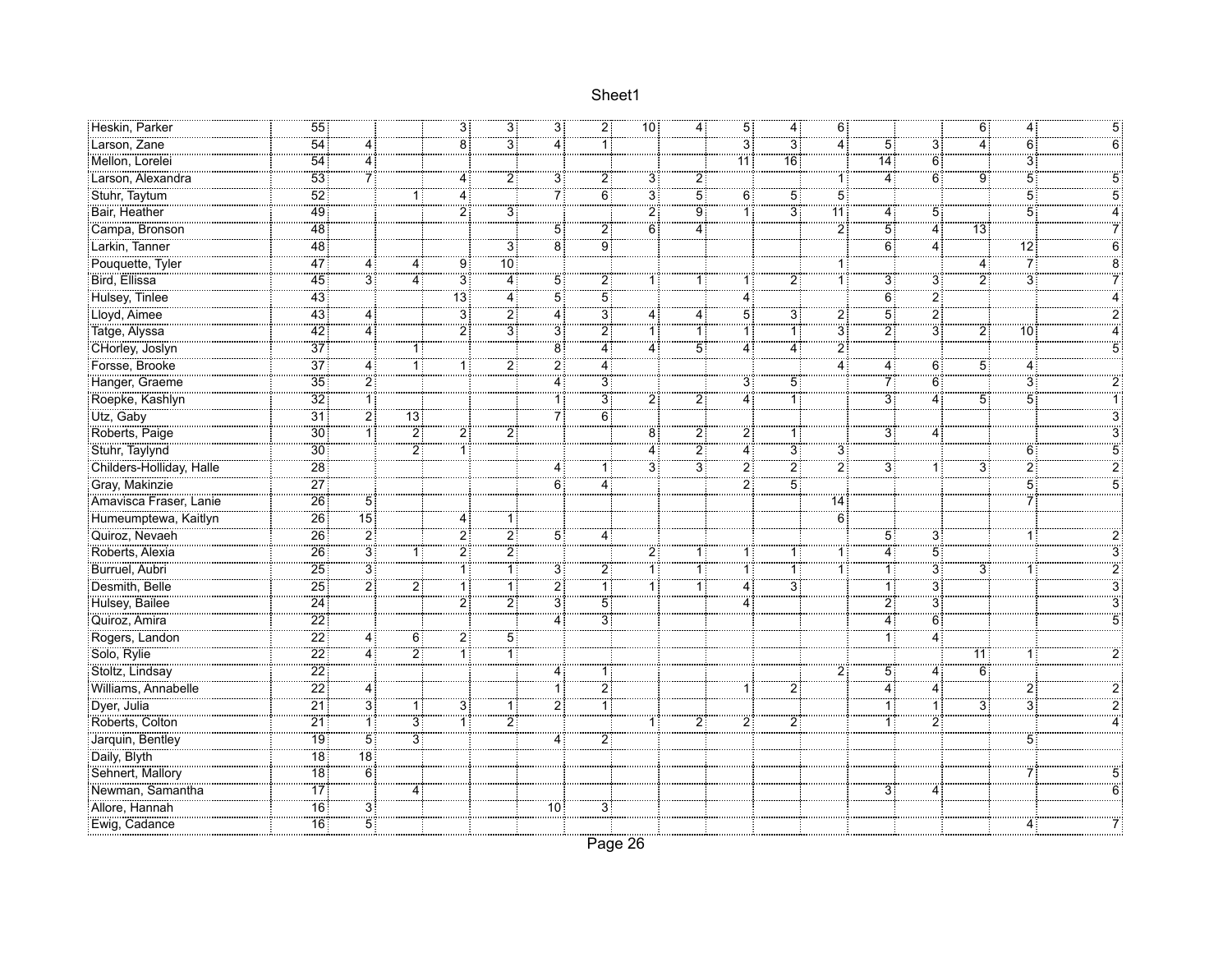| Ferris, Monica       | 76               |                   |                |                |                |                                                                                                  |                                        |                |                   |                |                |                | 5:              |                   |                    | 7:              |  |
|----------------------|------------------|-------------------|----------------|----------------|----------------|--------------------------------------------------------------------------------------------------|----------------------------------------|----------------|-------------------|----------------|----------------|----------------|-----------------|-------------------|--------------------|-----------------|--|
| Nicoll, Paden        |                  | 2                 |                |                |                |                                                                                                  |                                        |                |                   |                |                |                | $\overline{6}$  | 51                |                    |                 |  |
| Askey, Mikayla       | $\overline{13}$  | $\overline{4}$    |                |                |                | 3                                                                                                | 3                                      |                |                   |                |                |                | $\overline{3}$  |                   |                    |                 |  |
| Garcia, Magdalena    | $\overline{13}$  |                   | 31             |                |                |                                                                                                  |                                        |                |                   |                |                |                | $\overline{5}$  | 3 <sup>2</sup>    |                    | 1:              |  |
| Mellon, Emmaline     | -<br>13 :        | $\overline{13}$   |                |                |                |                                                                                                  |                                        |                |                   |                |                |                |                 |                   |                    |                 |  |
| Campbell, Gavin      |                  | $\overline{2}$    | 2 <sup>1</sup> |                |                |                                                                                                  |                                        |                |                   |                |                |                | 2               | 1!                | 2                  | $\mathbf{2}$    |  |
| Critz, Landon        | $\overline{12}$  | őΪ                |                |                |                |                                                                                                  |                                        |                |                   |                |                |                |                 |                   |                    | $\overline{6}$  |  |
| Dalmolin, Hadley     | "11              |                   |                | ΠŤ             | 2              |                                                                                                  |                                        |                |                   | 4:             | 4              |                |                 |                   |                    |                 |  |
| McGibbon, Cora       | $\overline{11}$  | $\overline{6}$    |                |                |                |                                                                                                  | 1 :                                    |                |                   |                |                |                | $\overline{3}$  |                   |                    |                 |  |
| Mulkey, Levi         | $\overline{11}$  | Ŧ.                |                |                | 1:             |                                                                                                  |                                        |                |                   |                |                |                |                 |                   |                    |                 |  |
| Critz, Clayton       | 10 <sup>1</sup>  | $7^{\ddagger}$    |                |                |                |                                                                                                  |                                        |                |                   |                |                |                |                 |                   |                    | 3               |  |
| Stanley, Kellan      | $\overline{10}$  |                   | $6^{\circ}$    | 21             | 2              |                                                                                                  |                                        |                |                   |                |                |                |                 |                   |                    |                 |  |
| McGibbon, Tessa      | <br>9            | ЗĪ                |                |                |                | 21                                                                                               | $\begin{array}{c} 2 \\ -3 \end{array}$ |                |                   |                |                |                | $\mathbf{2}$    |                   |                    |                 |  |
| Forsse, Gracie       | 8 <sup>1</sup>   |                   |                |                |                | ڑ 2                                                                                              |                                        |                |                   |                |                |                |                 |                   | -11                |                 |  |
| LaRue, Evan          | 8                |                   |                |                |                | зi                                                                                               | <br>5                                  |                |                   |                |                |                |                 |                   |                    |                 |  |
| Cortesio, Dylan      | 71               |                   | 4              |                |                |                                                                                                  |                                        | $\overline{3}$ |                   |                |                |                |                 |                   |                    |                 |  |
| Johnson, Emily       | 7                | $\frac{7}{3}$     |                |                |                |                                                                                                  |                                        |                |                   |                |                |                |                 |                   |                    |                 |  |
| Prenovost, Shelby    | $7^{\circ}$      |                   |                |                |                | 2                                                                                                | 2                                      |                |                   |                |                |                |                 |                   |                    |                 |  |
| Sigley, Kylie        |                  | <br>4             |                |                |                |                                                                                                  |                                        |                |                   |                |                |                |                 |                   |                    |                 |  |
| Crosby, John         | 6:               |                   |                |                |                |                                                                                                  |                                        |                |                   | 2:             | 4 :            |                |                 |                   |                    |                 |  |
| Watson, Kevin        | $\overline{6}$   |                   |                |                |                |                                                                                                  |                                        |                |                   | $\overline{1}$ | 1:             |                | 1:              | $\overline{2}$ :  |                    |                 |  |
| Nicoll, Marlee       | <br>5            |                   |                |                |                |                                                                                                  |                                        |                |                   |                |                |                | $\ddot{3}$      | $\overline{2}$ :  |                    |                 |  |
| Purviance, Shiloh    | <br>5            |                   |                |                |                |                                                                                                  |                                        |                |                   | 1 :            |                |                | 1:              | 1                 |                    |                 |  |
| Tomlinson, Addison   | <br>5            |                   |                |                |                | 3:                                                                                               | 2:                                     |                |                   |                |                |                |                 |                   |                    |                 |  |
| Ewig, Jamison        | 4                | 1!                |                |                |                |                                                                                                  |                                        |                |                   |                |                |                |                 |                   |                    | 2               |  |
| Hancock, Jett        | $\overline{3}$ : |                   |                |                |                |                                                                                                  |                                        |                |                   |                |                |                |                 |                   |                    | $\overline{2}$  |  |
| Prenovost, Colby     | $\overline{3}$   | 3                 |                |                |                |                                                                                                  |                                        |                |                   |                |                |                |                 |                   |                    |                 |  |
| Hancock, Jessi       | <br>21           |                   |                |                |                |                                                                                                  |                                        |                |                   |                |                | 1 :            |                 |                   |                    | 1:              |  |
|                      |                  |                   |                |                |                |                                                                                                  |                                        |                |                   |                |                |                |                 |                   |                    |                 |  |
| Jr Swine Showmanship |                  |                   |                |                |                | 0 CG End Kingmat Holbroot Holbroot Sonoita: Sonoita: Douglas Douglas Globe 1 Globe 2 Parker CG 1 |                                        |                |                   |                |                |                |                 | $\overline{C}$ G2 |                    | Wickent Classic |  |
|                      | ΰŦ               |                   |                |                |                |                                                                                                  |                                        |                |                   |                |                |                |                 |                   |                    |                 |  |
| Olivarez, Santos     | 168              | 73                | "12 !          | 7.             | 71             | 70                                                                                               | $\overline{8}$                         | "13 !          | $9^{\frac{1}{3}}$ | 6:             | 7:             | 14:            | 16              | 15 <sup>1</sup>   | $72^{\frac{1}{3}}$ | 19 <sub>i</sub> |  |
| Hulsey, Tinlee       | $\overline{80}$  |                   |                | $\overline{5}$ | $\overline{6}$ | $\overline{12}$                                                                                  | <br>10 :                               |                |                   | $\overline{8}$ |                |                | $\overline{8}$  | 14.               |                    | $\overline{17}$ |  |
| Crawford, Cache      | 71               |                   | $\overline{8}$ |                |                |                                                                                                  |                                        | -<br>11 :      | Έö                |                |                |                | $\overline{2}$  | <br>13            | ⊤ة⊺                | $\overline{16}$ |  |
| Ellis, Ayden         | $-66$            | 2.                | 2              | 4              | 4              | 2                                                                                                | 5                                      | .<br>: 10      |                   | $\overline{4}$ | 51             | <br>10:        | $\overline{12}$ | : 2               | $\overline{2}$ :   | $\overline{2}$  |  |
| Coates, Roxanne      | -------<br>57 :  | :أو.              | : 2            |                |                |                                                                                                  |                                        |                |                   |                |                |                | .<br>اق         | $\overline{11}$   |                    | -<br>15         |  |
| Coates, Zayne        |                  | $\overline{2}$    | $\frac{1}{10}$ |                |                |                                                                                                  |                                        |                |                   |                |                |                | $\overline{14}$ | -12]              | $\overline{8}$     | $\overline{2}$  |  |
| Brooks, Carley       | 46               | $\overline{12}$ : |                |                |                |                                                                                                  |                                        |                |                   |                |                | <br>13:        |                 |                   |                    | $\overline{21}$ |  |
| Gray, Lexee          | $-46$            |                   |                |                |                | -<br>11 :                                                                                        | 9                                      |                |                   | 7              | $\overline{6}$ |                |                 |                   |                    | $\overline{13}$ |  |
| Brooks, Allison      | 41.              | $70$ :            |                |                |                |                                                                                                  |                                        |                |                   |                |                | 71             |                 |                   |                    | $\overline{20}$ |  |
| Trump, Mason         | $\overline{21}$  | $\overline{2}$    | 2              |                |                |                                                                                                  |                                        |                |                   | $5^{\circ}$    | 4              | $\overline{2}$ |                 | 2,                | $\overline{2}$     | $\ddot{2}$      |  |
| Parra, Jasmine       | $\overline{8}$   | $\overline{2}$ :  |                |                |                |                                                                                                  |                                        |                |                   |                |                |                | 2.              | $\ddot{2}$        |                    | 2Ì              |  |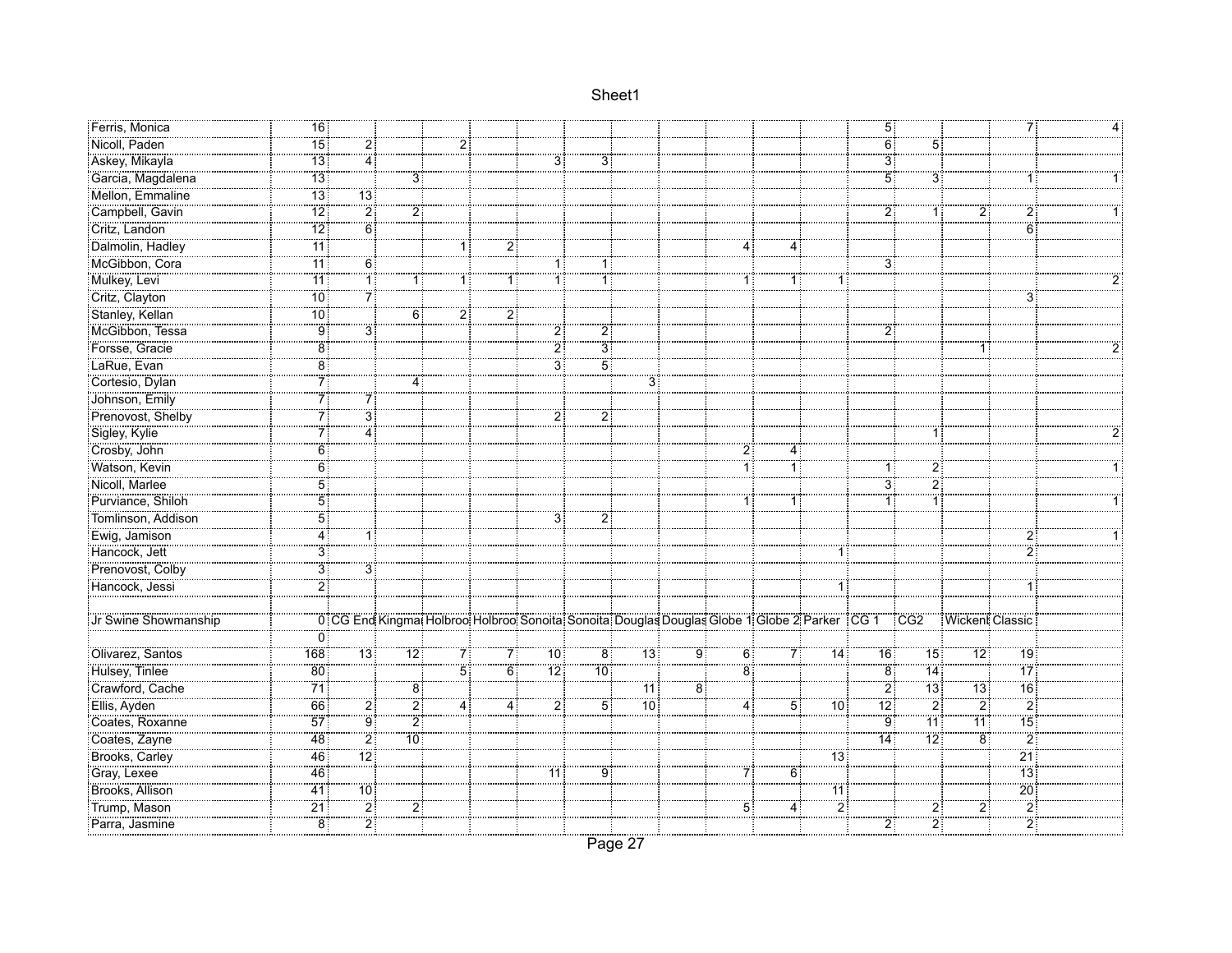| Penrod, Rowdy          | Ï8⊺              | 21                |                   |                 |                           |                    |                 |                                                                                                    |                    |                |                |                 | $\overline{2}$ : | 21              |                   | $\overline{2}$ :  |  |
|------------------------|------------------|-------------------|-------------------|-----------------|---------------------------|--------------------|-----------------|----------------------------------------------------------------------------------------------------|--------------------|----------------|----------------|-----------------|------------------|-----------------|-------------------|-------------------|--|
| Echard, Austin         | 6                |                   |                   |                 |                           |                    |                 |                                                                                                    |                    |                |                | $\dddot{2}$     | $\overline{2}$ : |                 |                   |                   |  |
| Nelson, Ellie          | $\overline{5}$   |                   |                   |                 | 5                         |                    |                 |                                                                                                    |                    |                |                |                 |                  |                 |                   |                   |  |
| Murray, Peter          | $\overline{4}$   | $\overline{2}$    |                   |                 |                           |                    |                 |                                                                                                    |                    |                |                |                 |                  |                 |                   | $\overline{2}$    |  |
| Gonzalez, Max          | 2                |                   |                   |                 |                           |                    |                 |                                                                                                    |                    |                |                |                 |                  |                 |                   |                   |  |
| Lunt, Brielle          | $\overline{2}$   | 21                |                   |                 |                           |                    |                 |                                                                                                    |                    |                |                |                 |                  |                 |                   |                   |  |
| Newton, Peyton         | <br>2            | $\overline{2}$ :  |                   |                 |                           |                    |                 |                                                                                                    |                    |                |                |                 |                  |                 |                   |                   |  |
| Wade, Rhett            | 21               | $\overline{2}$ :  |                   |                 |                           |                    |                 |                                                                                                    |                    |                |                |                 |                  |                 |                   |                   |  |
|                        | ΰÏ               |                   |                   |                 |                           |                    |                 |                                                                                                    |                    |                |                |                 |                  |                 |                   |                   |  |
| Int. Swine Showmanship |                  |                   |                   |                 |                           |                    |                 | 0 CG End Kingmat Holbroot Holbroot Sonoita Sonoita Douglas Douglas Globe 1 Globe 2 Parker CG 1 CG2 |                    |                |                |                 |                  |                 | Wickent Classic   |                   |  |
|                        | 0                |                   |                   |                 |                           |                    |                 |                                                                                                    |                    |                |                |                 |                  |                 |                   |                   |  |
| Brown, Callie          | $\overline{145}$ | 21                |                   | $\overline{15}$ | ้ 10 :                    | $14^{\frac{1}{2}}$ | ِ<br>11:        | ة: 8                                                                                               | ้า5:               | 71             | 71             | -12:            | $\overline{2}$   | $\overline{13}$ | $\overline{16}$   | -13               |  |
| Contessa, Riley        | 143              | 21                | 10 i              | 16 <sup>3</sup> | 11:                       | 8                  | 13:             | 11:                                                                                                | 10 <sub>1</sub>    | 4              | $\overline{6}$ | 14:             | 8                | $\overline{2}$  | 10 <sup>1</sup>   | _____<br>18       |  |
| Contessa, Christopher  | 737              | <br>13            | <br>8             | $\overline{14}$ | $\overline{7}$            | <br>2              |                 | -<br>13                                                                                            | -<br>11:           | .<br>10 آ      | 5†             | -<br>13 :       | $\overline{2}$ : | .<br>!10        | .<br>12°          | $\overline{2}$    |  |
| Hulsey, Bailee         | 72:              |                   |                   |                 | $\overline{5}$ :          | $\overline{16}$ :  | <br>16 :        |                                                                                                    |                    |                |                |                 | <br>21           | $\overline{2}$  | .                 | نست.<br>15:       |  |
| Coates, Madi           | .<br>71:         | 10 <sup>1</sup>   | 71                |                 |                           |                    |                 |                                                                                                    |                    |                |                |                 | .<br>: 10        | <br>11 :        | 17 <sup>1</sup>   | <br>16            |  |
| Morgan, Audrey         | $\overline{65}$  | 74                |                   |                 |                           |                    |                 |                                                                                                    |                    | $\overline{6}$ | $\overline{8}$ |                 |                  | 74              | :<br>:14          |                   |  |
| Svedberg, Martin       | 62               | $\overline{2}$    |                   | 2:              | 6 <sup>3</sup>            | 2                  | 2:              | 10 <sup>3</sup>                                                                                    | 13 <sup>1</sup>    | 5:             | 4              |                 | 21               | $\overline{12}$ |                   | $\overline{2}$    |  |
| Kern, Grady            | $\overline{44}$  | $\overline{9}$    |                   |                 |                           | $\overline{10}$    | :<br>9          |                                                                                                    |                    |                |                |                 | $\overline{2}$   | $\overline{2}$  |                   | $\overline{12}$ : |  |
| Larkin, Kaylee         | $\overline{38}$  | $\overline{2}$    |                   |                 |                           | $\overline{2}$ :   | $\overline{2}$  |                                                                                                    |                    |                |                |                 |                  | $\ddot{\bm{9}}$ |                   | .<br>10 آ         |  |
| Worl, Caleb            | $\overline{38}$  | $\overline{2}$ :  | 31                | 2               | $\overline{4}$            | .<br>2             | $\overline{2}$  |                                                                                                    |                    | 3              | 3              | .<br>و          | - 21             | 2.              | 2                 |                   |  |
| Hebdon, Tawny          | -23              |                   |                   | ِ<br>∶12        |                           |                    |                 |                                                                                                    |                    |                |                | 11              |                  |                 |                   |                   |  |
| Lunt, Brooke           | .<br>! 15        | $\overline{2}$ :  |                   |                 |                           | -<br>13            |                 |                                                                                                    |                    |                |                |                 |                  |                 |                   |                   |  |
| Mays, Wesley           | <br>15           |                   |                   | 11              |                           |                    |                 |                                                                                                    |                    |                |                | $\ddot{2}$      | 2:               |                 |                   |                   |  |
| Smith, Riley           | <br>10           | 5                 | $\overline{5}$ :  |                 |                           |                    |                 |                                                                                                    |                    |                |                |                 |                  |                 |                   |                   |  |
| Wade, Rhett            | ïв               |                   |                   |                 |                           | $\overline{2}$ :   | 21              | 2                                                                                                  | 2                  |                |                |                 |                  |                 |                   |                   |  |
| Snider, Marlie-Mae     | 7                | 2 <sub>i</sub>    |                   | 2 <sup>1</sup>  | 3                         |                    |                 |                                                                                                    |                    |                |                |                 |                  |                 |                   |                   |  |
| Frye, Kolton           | $\overline{4}$   | أٍ2               |                   |                 |                           | öİ                 | $\overline{2}$  |                                                                                                    |                    |                |                |                 |                  |                 |                   |                   |  |
| Tijerina, Hayley       | 4                | $\overline{2}$ :  |                   |                 |                           |                    |                 |                                                                                                    |                    |                |                |                 |                  |                 |                   |                   |  |
| Chorley, Joslyn        | <br>2            | .<br>21           |                   |                 |                           |                    |                 |                                                                                                    |                    |                |                |                 |                  |                 |                   |                   |  |
| Newton, Cole           | 2                | : 2               |                   |                 |                           |                    |                 |                                                                                                    |                    |                |                |                 |                  |                 |                   |                   |  |
| Smith, Reagyn          | 2                | $\overline{2}$    |                   |                 |                           |                    |                 |                                                                                                    |                    |                |                |                 |                  |                 |                   |                   |  |
|                        | 0:               |                   |                   |                 |                           |                    |                 |                                                                                                    |                    |                |                |                 |                  |                 |                   |                   |  |
| Sr. Swine Showmanship  |                  |                   |                   |                 |                           |                    |                 | 0 CG End Kingmai Holbroo Holbroo Sonoita Sonoita Douglas Douglas Globe 1 Globe 2 Parker CG 1 CG2   |                    |                |                |                 |                  |                 | : Wickent Classic |                   |  |
|                        | 0                |                   |                   |                 |                           |                    |                 |                                                                                                    |                    |                |                |                 |                  |                 |                   |                   |  |
| Stevens, Hunter        | 169              | 13                |                   | 17 <sub>1</sub> | 16:                       | 15:                | 9               | 14:                                                                                                | $12^{\frac{1}{2}}$ |                |                | 15 <sub>1</sub> | 14:              | 15 <sup>3</sup> | 10 <sub>1</sub>   | 19 <sub>1</sub>   |  |
| Groat, Megan           | 144              | .<br>! 10         | $\overline{12}$ : | <br>14          | <br>11 :                  | 2                  |                 | $\overline{16}$                                                                                    | <br>11 :           | 71             | <br>ا          | $\overline{12}$ | ÷ۊ               | $\overline{2}$  | $\overline{2}$ :  | $\overline{12}$ : |  |
| Crawford, Kenzie       | 123              |                   | .<br>10 آ         |                 |                           | $\overline{16}$ :  | .<br>12 -       | <br>15                                                                                             | .<br>10 أ          |                |                |                 |                  | <br>18          | $\overline{16}$   | <br>15            |  |
| Thompson, Katelyn      | 715              | 21                |                   | ِّ 12ً          | .<br>13:                  | <br>12:            | $\overline{2}$  | <br>13                                                                                             | -<br>13 :          |                |                |                 | -21              | <br>16:         | :ٰ ق              | $\overline{21}$   |  |
| Thompson, Nataly       | 95               | $\overline{8}$    |                   | $\overline{15}$ | $\overline{\phantom{a}8}$ | : 9                | $\overline{2}$  | $\overline{9}$                                                                                     | - 6 i              |                |                |                 | ำ3∶่             | $\overline{11}$ | $\overline{12}$ : | $\overline{2}$    |  |
| Owen, Jack             | 93               | Ïg                | -13               |                 | $\overline{18}$           | $\overline{13}$    | $\overline{17}$ |                                                                                                    |                    |                |                |                 | $\overline{2}$   | $\overline{2}$  |                   |                   |  |
| Brooks, Kelsie         |                  | $\overline{12}$ : |                   | - 8             | $\overline{2}$            | <br>11:            | <br>16 :        |                                                                                                    |                    |                |                |                 | ⊤.<br>∶10        | $\overline{17}$ |                   | 16 <sup>1</sup>   |  |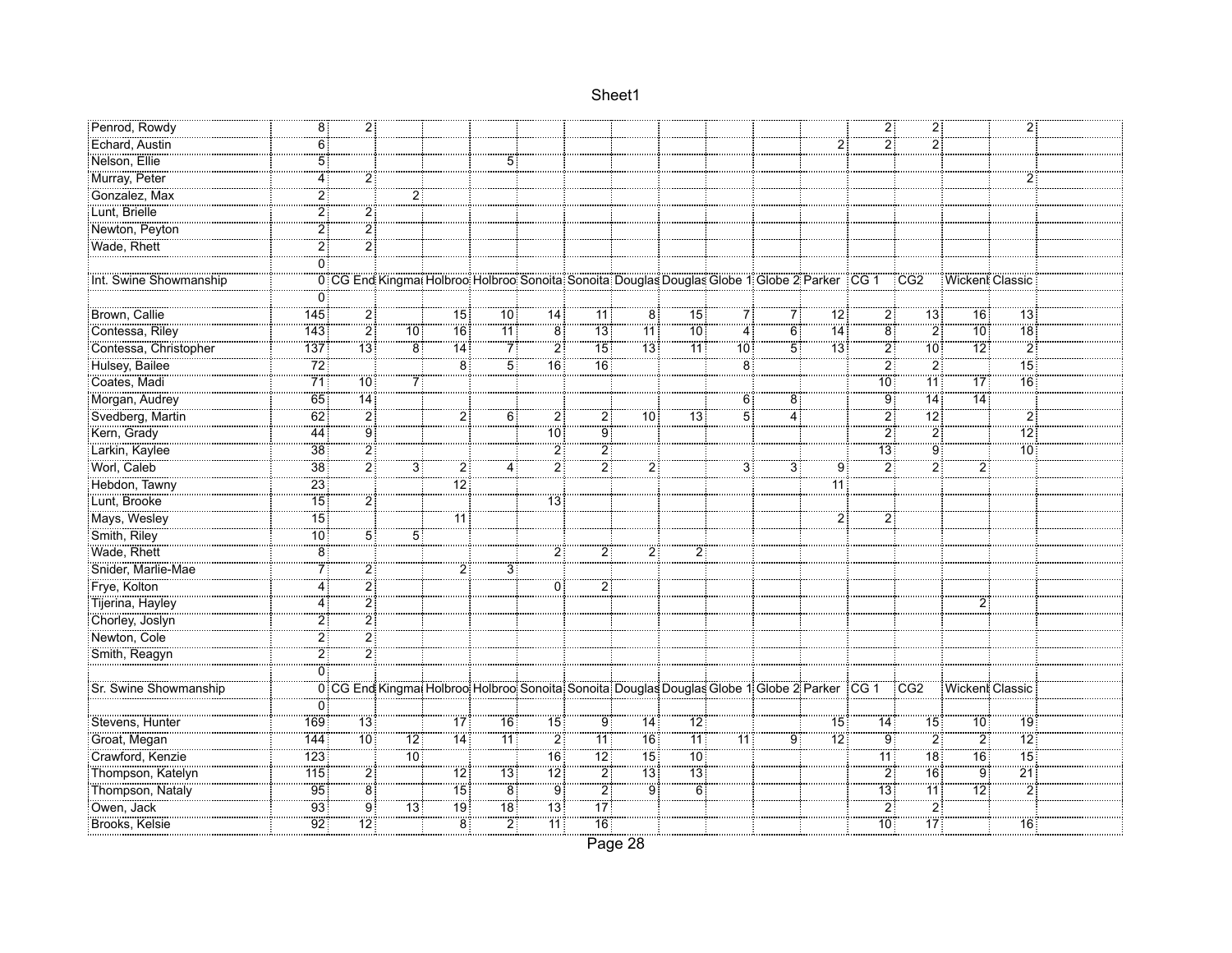|                              | Olivarez, Isabella | 92:                   | 21                         | 2:     | 10 <sup>1</sup>                                                                                    | 9 <sub>i</sub>    | 14:                              | $\overline{2}$ :  | 12 <sub>1</sub> | 4:              | 3!                | $\overline{5}$ : | 9:              | 2:                           | $\overline{2}$    | 14:                        | $\overline{2}$ :  |  |
|------------------------------|--------------------|-----------------------|----------------------------|--------|----------------------------------------------------------------------------------------------------|-------------------|----------------------------------|-------------------|-----------------|-----------------|-------------------|------------------|-----------------|------------------------------|-------------------|----------------------------|-------------------|--|
| Groat, Taylor                |                    | <br>90                | أ2                         | <br>11 |                                                                                                    |                   | :ّ2                              | 2                 |                 |                 | ë.                |                  |                 | :ّ 2                         | $\ddot{2}$ :      | <br>11:                    | <br>20            |  |
| Kirby, Gavin                 |                    | $\overline{78}$       |                            |        | $\overline{11}$                                                                                    | $\overline{15}$   |                                  |                   |                 |                 | <br>13            | -<br>10 :        |                 | $\overline{15}$              | $\overline{14}$   |                            |                   |  |
| Davis, Shaylie               |                    | 69                    | 2:                         | 2      | $\overline{2}$                                                                                     | $\overline{2}$    | $\overline{2}$                   | 8 <sup>3</sup>    | $\overline{10}$ | $rac{7}{9}$     | $\overline{12}$   | $\overline{8}$   | $\overline{8}$  | $\overline{2}$               | $\overline{2}$    |                            | $\overline{2}$    |  |
| Keil, Hollie                 |                    | 66                    | $\overline{2}$             |        | -<br>13 :                                                                                          | <br>10:           | أ?                               | 2                 | $\dddot{8}$     |                 | : ق               | Ë.               | $\overline{2}$  | $\overline{2}$               | $\overline{2}$    |                            | $\ddot{2}$        |  |
| Wolfinbarger, Reece          |                    | $\overline{55}$       | $\overline{2}$             | 14     |                                                                                                    |                   |                                  |                   |                 |                 |                   |                  |                 | $\overline{2}$               | <br>12:           | $\overline{17}$            | $\overline{8}$    |  |
| Sanger, Solana               |                    | $\frac{1}{47}$        |                            |        |                                                                                                    |                   | 2                                | $2^{\frac{1}{2}}$ | <br>11          | 5.              | 5                 | 4                | .<br>: 10       | $\overline{2}$               | -2                | $\overline{2}$ :           | $\overline{2}$    |  |
| Wolfinbarger, Mason          |                    | $-43$                 | $\overline{2}$ :           | 2:     |                                                                                                    |                   |                                  |                   |                 |                 |                   |                  | :ّ2             | $\overline{1}\overline{2}$ : |                   | 13:                        | .<br>21           |  |
| Bingham, Madden              |                    | $\frac{1}{42}$        | $\overline{2}$             |        | 9 <sub>i</sub>                                                                                     | <br>21            | <br>2                            | 10 <sup>1</sup>   | $\overline{2}$  | $\overset{}{8}$ | 7                 |                  |                 |                              |                   |                            |                   |  |
| Gauthier, Emily              |                    | $\overline{41}$       | $\overline{2}$             | g:     | <br>16:                                                                                            | .<br>14:          |                                  |                   |                 |                 |                   |                  |                 |                              |                   |                            |                   |  |
| Peterson, Demi               |                    | $\overline{30}$       | $\overline{2}$             |        |                                                                                                    |                   |                                  |                   |                 |                 |                   |                  |                 | $\overline{2}$               | 8 <sup>1</sup>    |                            | ∃8ֿ               |  |
| Smith, Reagyn                |                    | $\overline{21}$       |                            | 2      |                                                                                                    |                   | 2                                | $\overline{15}$   |                 |                 |                   |                  |                 |                              |                   | 2                          |                   |  |
| Owen, Wade                   |                    | $\overline{14}$       | 2                          |        | 2 <sup>1</sup>                                                                                     | $\overline{2}$    | أ2                               | $\overline{2}$    |                 |                 |                   |                  |                 | $\overline{2}$               | $\overline{2}$    |                            |                   |  |
| Chorley, Joslyn              |                    | $\overline{11}$       |                            |        |                                                                                                    |                   |                                  |                   |                 |                 |                   |                  |                 | $\overline{2}$               |                   |                            | 9                 |  |
| Donlon, Sage                 |                    | $\overline{4}$        |                            |        |                                                                                                    |                   | 2                                | 2:                |                 |                 |                   |                  |                 |                              |                   |                            |                   |  |
| Pinckard, Liberty            |                    | 4 <sub>1</sub>        | 2                          |        |                                                                                                    |                   |                                  |                   |                 |                 |                   |                  |                 |                              |                   |                            | $\overline{2}$    |  |
| Shippee, Conner              |                    | $\overline{4}$        | $\overline{2}$             | 2      |                                                                                                    |                   |                                  |                   |                 |                 |                   |                  |                 |                              |                   |                            |                   |  |
| Svedberg, Colton             |                    | $\overline{4}$        | $\overline{2}$             |        |                                                                                                    |                   |                                  |                   |                 |                 |                   |                  |                 |                              |                   |                            | $\overline{2}$    |  |
| Ferris, Monica               |                    | 2]                    | 2                          |        |                                                                                                    |                   |                                  |                   |                 |                 |                   |                  |                 |                              |                   |                            |                   |  |
|                              |                    | $\overline{0}$        |                            |        |                                                                                                    |                   |                                  |                   |                 |                 |                   |                  |                 |                              |                   |                            |                   |  |
| Gilts <sup>"</sup>           |                    |                       |                            |        | 0 CG End Kingmat Holbroo Holbroo Sonoita: Sonoita: Douglas Douglas Globe 1 Globe 2 Parker CG 1 CG2 |                   |                                  |                   |                 |                 |                   |                  |                 |                              |                   | : Wickent Classic          |                   |  |
|                              |                    | 0                     |                            |        |                                                                                                    |                   |                                  |                   |                 |                 |                   |                  |                 |                              |                   |                            |                   |  |
|                              |                    |                       |                            |        |                                                                                                    |                   |                                  |                   |                 |                 |                   |                  |                 |                              |                   |                            |                   |  |
| Stevens, Hunter              |                    | 198                   | 71                         |        | ΈĨ                                                                                                 | Ö.                | $\overline{24}$                  | 51                | $\overline{23}$ | $\overline{26}$ |                   |                  | $\overline{20}$ | $\overline{23}$              | $\overline{28}$ : | $\overline{2}\overline{2}$ | $\dddot{8}$       |  |
| Owen, Jack                   |                    | 120                   | <br>20                     | 23.    | <br>19                                                                                             | <br>14 :          | <br>10 :                         | <br>24            |                 |                 |                   |                  |                 | 4                            | $\overline{6}$    |                            |                   |  |
| Keil, Hollie                 |                    | 109                   | $\overline{9}$             |        | $\overline{5}$                                                                                     | $\overline{5}$    | $\overline{2}$                   | $\overline{8}$    | 4               | ڙ ق             | .<br>: 10         | $\frac{1}{23}$   | $\overline{3}$  | .<br>! 18                    | $\overline{7}$    |                            | $\overline{6}$    |  |
| Thompson, Katelyn            |                    | 100                   |                            |        | $\overline{6}$                                                                                     | $6^{\frac{1}{3}}$ |                                  | 7                 | $\overline{6}$  | 15              |                   |                  |                 | 76                           | $7^{\circ}$       | 2!                         | $\overline{13}$   |  |
| Contessa, Riley              |                    | 87 <sub>1</sub>       | $\overline{8}$             | 9      | 7                                                                                                  | $\overline{24}$   | $\overline{7}$<br>$\overline{4}$ | $\overline{3}$    | 18 <sub>1</sub> | $\frac{1}{3}$   | -1 i              | 1 :              |                 | 11                           | $\overline{2}$ :  |                            | <br>4:            |  |
| Svedberg, Martin             |                    | $\overline{86}$       | $\overline{5}$             |        | $\overline{6}$                                                                                     |                   | -<br>17                          | $\overline{6}$    | $\overline{6}$  | -<br>6          |                   | $\overline{6}$   | $\overline{2}$  | -71                          | -71               |                            | <br>8:            |  |
| Olivarez, Isabella           |                    | - 84                  |                            | 51     | <br>4                                                                                              | $\overline{6}$    | <br>19                           | 6 <sup>3</sup>    | 4               | <br>5           | $\overline{3}$    | ΪË               | 31              | $\overline{6}$               | <br>10            | 51                         | $\dddot{5}$       |  |
| Davis, Shaylie               |                    | 69                    | 5                          | 2.     |                                                                                                    | <br>4             | 5                                | 4                 | 5               | $\ddot{6}$      | 21                | 21               | $\ddot{3}$      | ة.<br>!                      | <br>10            |                            | $\dddot{\bar{8}}$ |  |
| Craword, Kenzie              |                    | 68                    |                            |        |                                                                                                    |                   | Ï,                               | 7                 | 6!              | <br>4           |                   |                  |                 | 2.                           | $\overline{2}$    | 17:                        | $\overline{25}$   |  |
| Thompson, Nataly             |                    | $\overline{64}$       | $\overline{6}$             |        | 6:                                                                                                 | $\overline{2}$    | $\overline{2}^{\frac{1}{2}}$     | $\ddot{2}$        |                 | $\overline{5}$  |                   |                  |                 | $\overline{4}$               | $\overline{24}$   |                            | $\overline{5}$    |  |
| Olivarez, Santos             |                    | 59                    |                            |        | ٦İ                                                                                                 | ïï                | $\overline{6}$                   | 14                | $\overline{5}$  |                 | 2                 | $\overline{4}$   | 1:              | 3                            | $\overline{8}$    | $\overline{2}$             | 4                 |  |
| Brown, Callie                |                    | $\overline{56}$       | 4:                         |        | $\frac{1}{24}$                                                                                     | $\overline{7}$    |                                  |                   |                 | $\frac{1}{2}$   |                   |                  | $\overline{2}$  | $\ddot{4}$                   | $\overline{7}$    | 4                          | 4:                |  |
| Contessa, Christopher        |                    | 56                    | ٦Î                         | 2 :    | ٦Î                                                                                                 | .<br>11           |                                  | 7                 | 51              | <br>4           | $\overline{21}$ : | 2.               | ŦÎ              | 51                           | $\ddot{6}$        |                            |                   |  |
| Groat, Megan                 |                    | $\overline{50}$       | $\mathbb{R}^{\frac{1}{2}}$ |        | 4:                                                                                                 | 4                 |                                  |                   | 6               | 6               | 6                 | $\overline{6}$   | 7               | ïä                           | 1                 |                            |                   |  |
| Brooks, Kelsie               |                    | $\frac{1}{44}$        | <br>6                      |        | $\overline{6}$                                                                                     | $\overline{3}$    | 4 :                              | .<br>! 19         |                 |                 |                   |                  |                 |                              |                   |                            | 6:                |  |
| Wolfinbarger, Mason          |                    | $\overline{43}$       | <br>4                      | 19:    |                                                                                                    |                   |                                  |                   |                 |                 |                   |                  | .<br>10 آ       |                              |                   | 51                         | $\overline{5}$    |  |
| Morgan, Audrey               |                    | $\overline{42}$       | $\overline{3}$ :           |        |                                                                                                    |                   |                                  |                   |                 |                 | 16 <sup>3</sup>   | 73.              |                 | 51                           | 1:                | 4                          |                   |  |
| Wolfinbarger, Reece          |                    | $\overline{39}$       |                            | ำ5∶่   |                                                                                                    |                   |                                  |                   |                 |                 |                   |                  |                 | $\overline{4}$               | $\ddot{8}$        | 6!                         | 6                 |  |
| Owen, Wade<br>Hulsey, Bailee |                    | 36<br>$\overline{34}$ | 2                          |        | $\overline{3}$                                                                                     | 7<br>.<br>31      | 6:<br><br>5                      | 6:<br>-<br>6      |                 |                 |                   |                  |                 | 1 :<br>$\overline{5}$        | 7<br>- 71         |                            | $\overline{2}$    |  |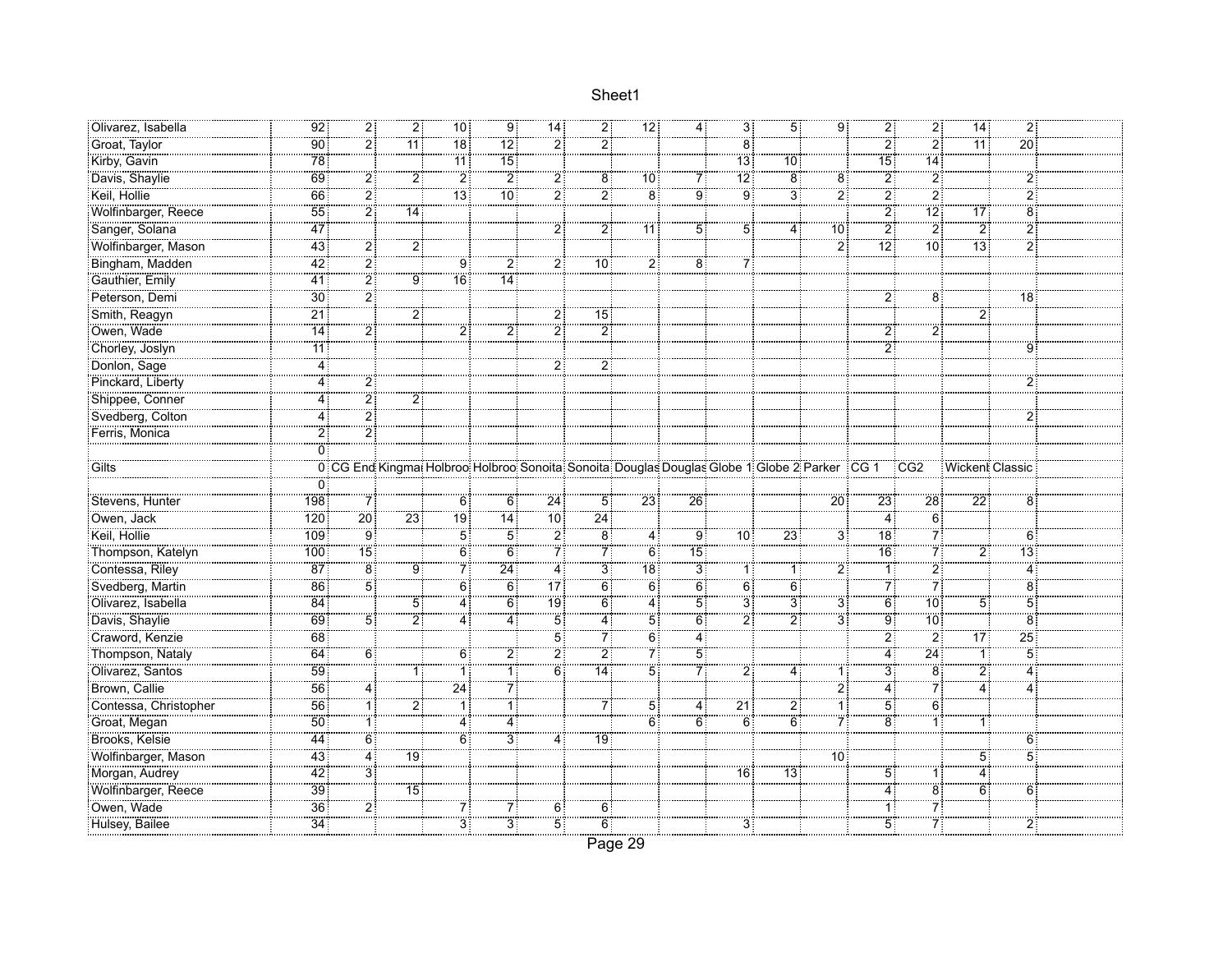| Kern, Grady       | $\overline{28}$     | -31              |                                                                                                      |                  |                  |                     |                |                |                |                  |                |                   | [1]              | $\overline{4}$ : |            | $\frac{20}{30}$   |  |
|-------------------|---------------------|------------------|------------------------------------------------------------------------------------------------------|------------------|------------------|---------------------|----------------|----------------|----------------|------------------|----------------|-------------------|------------------|------------------|------------|-------------------|--|
| Coates, Roxanne   | $\overline{27}$     | $\overline{2}$   | 6                                                                                                    |                  |                  |                     |                |                |                |                  |                |                   |                  |                  |            | - 7               |  |
| Bingham, Madden   | $\overline{26}$     | $\overline{8}$   |                                                                                                      | 1 :              |                  | 3 :                 | 4:             | 4              | 31             | 3                |                |                   |                  |                  |            |                   |  |
| Trump, Mason      | $\overline{25}$     | $\overline{4}$   |                                                                                                      |                  |                  |                     |                |                |                | $\ddot{6}$       | 6 <sup>1</sup> | 6:                |                  | 1 :              | 1:         | $\overline{1}$    |  |
| Hulsey, Tinlee    | $\overline{24}$     |                  |                                                                                                      | 21               | $\overline{2}$   | 4                   | 2              |                |                | $\dddot{4}$      |                |                   | $\ddot{4}$ :     | $\overline{5}$   |            | $\overline{1}$ :  |  |
| Coates, Madi      | $\overline{22}$     | 71               | 3 :                                                                                                  |                  |                  |                     |                |                |                |                  |                |                   | 1 :              | $\overline{2}$   | 4          | $\overline{5}$    |  |
| Crawford, Cache   | 22                  |                  | 4                                                                                                    |                  |                  |                     |                |                |                |                  |                |                   | $\overline{2}$ : | 6                | 2          | $\overline{8}$    |  |
| Sanger, Solana    | $\overline{22}$     |                  |                                                                                                      |                  |                  |                     |                |                |                | $\overline{2}$ : | $5^{\circ}$    | ΪÏ.               | 51               | 31               | ΪĪ         | $\overline{4}$    |  |
| Peterson, Demi    | : 19                |                  |                                                                                                      |                  |                  |                     |                |                |                |                  |                |                   | 51               | .<br>! 9         |            | $\overline{5}$    |  |
| Groat, Taylor     | $\overline{16}$     | $\overline{6}$   | 4 :                                                                                                  |                  | 4                |                     |                |                |                |                  |                |                   |                  |                  |            |                   |  |
| Smith, Reagyn     | 13                  | $\overline{2}$   | ö.                                                                                                   |                  |                  | 1!                  | 3              |                |                |                  |                |                   |                  |                  |            |                   |  |
| Larkin, Kaylee    | $\overline{12}$     | $\overline{6}$   |                                                                                                      |                  |                  | $\overline{2}$      | <br>4          |                |                |                  |                |                   |                  |                  |            |                   |  |
| Shippee, Conner   | $\overline{12}$     | $\overline{6}$   | 6 :                                                                                                  |                  |                  |                     |                |                |                |                  |                |                   |                  |                  |            |                   |  |
| Brooks, Allison   | ÷ّة.                | ÷                |                                                                                                      |                  |                  |                     |                |                |                |                  |                |                   |                  |                  |            |                   |  |
| Coates, Zayne     | 71                  |                  |                                                                                                      |                  |                  |                     |                |                |                |                  |                |                   | 2:               | 5:               |            |                   |  |
| Tijerina, Hayley  | 71                  |                  |                                                                                                      |                  |                  |                     |                |                |                |                  |                |                   |                  |                  |            |                   |  |
| Echard, Austin    | <br>6               |                  |                                                                                                      |                  |                  |                     |                |                |                |                  |                |                   | ЗÏ               | 3                |            |                   |  |
| Pinckard, Liberty | 6 <sup>1</sup>      | ЗÏ               |                                                                                                      |                  |                  |                     |                |                |                |                  |                |                   |                  |                  |            | 3                 |  |
| Gray, Lexee       | $\overline{5}$      |                  |                                                                                                      |                  |                  |                     |                |                |                | 2                |                |                   |                  |                  |            |                   |  |
| Kirby, Gavin      | 4                   |                  |                                                                                                      | $\overline{2}$ : | 2:               |                     |                |                |                |                  |                |                   |                  |                  |            |                   |  |
| Schulz, Keith     | 4                   | $\overline{4}$   |                                                                                                      |                  |                  |                     |                |                |                |                  |                |                   |                  |                  |            |                   |  |
| Wade, Rhett       | $\overline{4}$      |                  |                                                                                                      |                  |                  | 1 :                 | 1 :            | 1 :            | 1:             |                  |                |                   |                  |                  |            |                   |  |
| Brooks, Carley    | 4                   |                  |                                                                                                      |                  |                  |                     |                |                |                |                  |                |                   |                  |                  |            | 4                 |  |
| Hebdon, Tawny     | 31                  |                  |                                                                                                      | 2:               |                  |                     |                |                |                |                  |                | 1                 |                  |                  |            |                   |  |
| Lunt, Brielle     | 31                  | ЗĪ               |                                                                                                      |                  |                  |                     |                |                |                |                  |                |                   |                  |                  |            |                   |  |
| Lunt, Brooke      | $\overline{3}$      | $\overline{3}$ : |                                                                                                      |                  |                  |                     |                |                |                |                  |                |                   |                  |                  |            |                   |  |
| Nelson, Ellie     | $\overline{3}$      |                  |                                                                                                      |                  | 2                |                     |                |                |                |                  |                |                   |                  |                  |            |                   |  |
| Chorley, Joslyn   | 1 :                 | 1                |                                                                                                      |                  |                  |                     |                |                |                |                  |                |                   |                  |                  |            |                   |  |
| Frye, Kolton      | ΤÎ                  | ٦İ               |                                                                                                      |                  |                  |                     |                |                |                |                  |                |                   |                  |                  |            |                   |  |
| Kirby, Sierra     | Τİ                  |                  |                                                                                                      | -11              |                  |                     |                |                |                |                  |                |                   |                  |                  |            |                   |  |
| Smith, Riley      | ïİ                  |                  | 1!                                                                                                   |                  |                  |                     |                |                |                |                  |                |                   |                  |                  |            |                   |  |
|                   | $\overline{0}$      |                  |                                                                                                      |                  |                  |                     |                |                |                |                  |                |                   |                  |                  |            |                   |  |
| Market Hogs       |                     |                  | 0 CG End Kingmat Holbroo Holbroo Sonoita: Sonoita: Douglas Douglas Globe 1: Globe 2: Parker CG 1 CG2 |                  |                  |                     |                |                |                |                  |                |                   |                  |                  |            | :Wickent Classic  |  |
|                   | 0:                  |                  |                                                                                                      |                  |                  |                     |                |                |                |                  |                |                   |                  |                  |            |                   |  |
| Stevens, Hunter   | 750                 | $\overline{10}$  |                                                                                                      | 4:               | 4:               | -<br>16             | 71             |                | -<br>16:       |                  |                | $\overline{16}$ : | -<br>10 :        | 12:              | -19:       | <br>18            |  |
| Keil, Hollie      | $\overline{123}$    | .<br>∶19         |                                                                                                      | $\overline{6}$   | $\overline{4}$   | $\overline{12}$ :   | -71            | ¨ïö: ⊤         | <br>19         | 4                | 4 :            | $\overline{4}$    | Ϊ8               | Ϊ8               |            | .<br>:10          |  |
| Davis, Shaylie    | ___________<br>111  | .<br>!10         | 6 <sup>1</sup>                                                                                       | 7                | $\overline{6}$   | ëį                  | 6              | -<br>15        | -<br>6!        |                  | 4              | 3                 | $\overline{7}$   | <br>11           |            | $\overline{11}$   |  |
| Thompson, Katelyn | $710^{\frac{1}{2}}$ | ÷ق               |                                                                                                      | <br>11 :         | $\overline{16}$  | $\overline{6}$      | ÷              | - 7            | :<br>! 9       |                  |                |                   | <br>15           | 4                | <br>3      | $\overline{21}$   |  |
| Owen, Jack        | $\frac{1}{105}$     | <br>19 :         | أ77                                                                                                  |                  | -<br>6           | $\overline{16}$ :   | .<br>14 آ      |                |                |                  |                |                   | $\ddot{9}$       | $\overline{6}$   |            |                   |  |
| Olivarez, Santos  | 100:                | 16.              | 14                                                                                                   | $\overline{3}$ : | $\overline{3}$ : | $\overline{4}$      | $\overline{8}$ | 4:             | 5.             | 4                | 1 :            | 5 <sup>1</sup>    | $7^{\circ}$      | ้ 11 ¦ิ์         | 6:         | $\overline{9}$    |  |
| Thompson, Nataly  |                     | .<br>! 9         |                                                                                                      | 15 <sup>3</sup>  | $70^{\circ}$     | g†                  | $\overline{6}$ | $\overline{8}$ | $\overline{6}$ |                  |                |                   | 6:               | $\overline{9}$   | $\ddot{8}$ | $\overline{12}$ : |  |
| Brooks, Kelsie    | $90^{\frac{1}{2}}$  |                  |                                                                                                      | 51               | $\overline{6}$   | ___________<br>19 : | ïïï,           |                |                |                  |                |                   | -<br>18          | $\overline{11}$  |            | $\overline{12}$ : |  |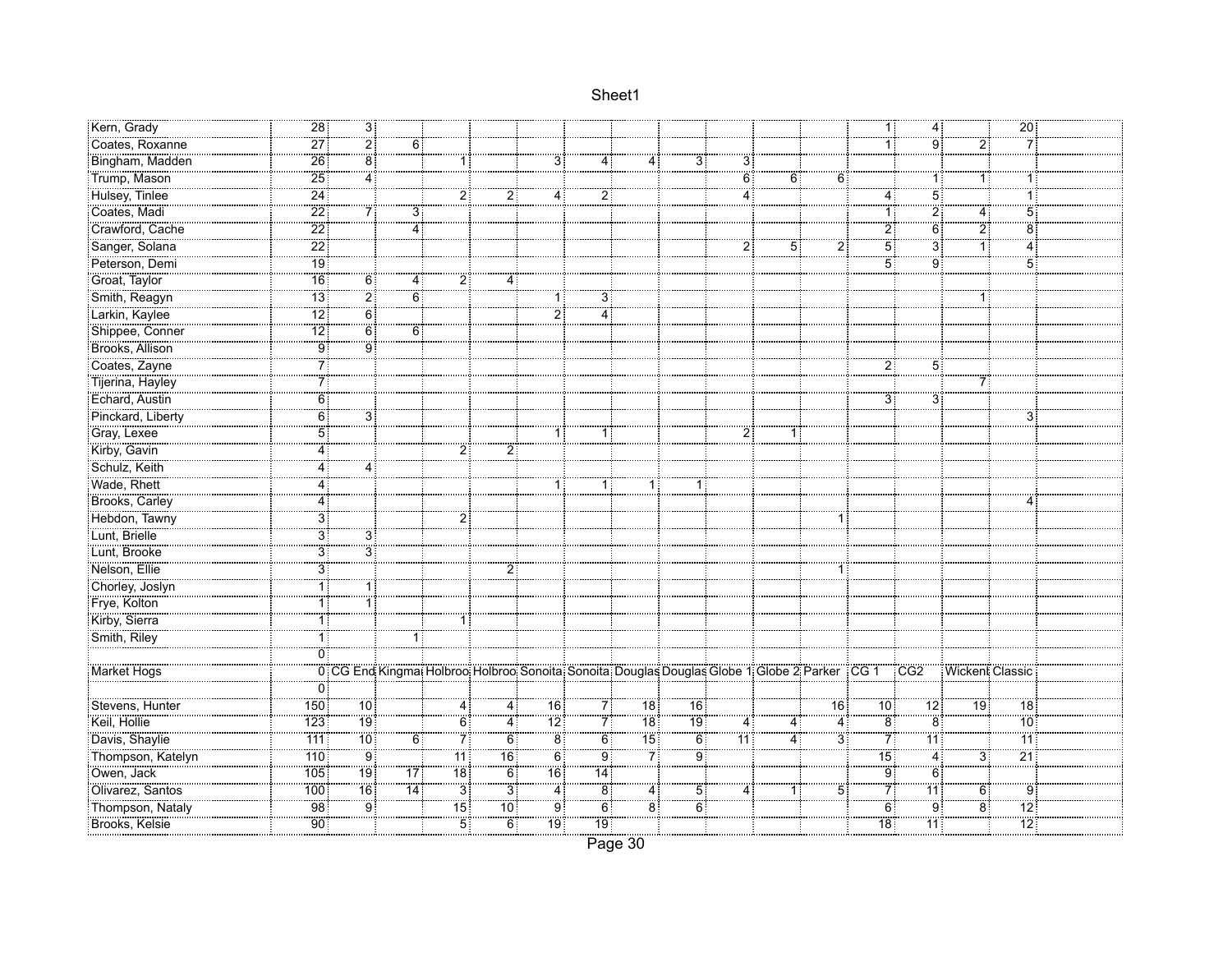| : Groat, Megan        | $\overline{87}$   | "9!                                                           | 1 :             |                | $\overline{4}$ | ΈĪ               | 5!               | -<br>15:         | $\overline{5}$   | $\overline{5}$ : | 71               | $\overline{4}$    | $\overline{6}$    | $\overline{4}$    | $\overline{5}$ |                    |  |
|-----------------------|-------------------|---------------------------------------------------------------|-----------------|----------------|----------------|------------------|------------------|------------------|------------------|------------------|------------------|-------------------|-------------------|-------------------|----------------|--------------------|--|
| Olivarez, Isabella    | $\overline{82}$   | $\overline{8}$                                                | $\overline{6}$  | :ّ2            | $\overline{2}$ | 7İ               | <br>4            | <br>4            | $\overline{3}$   | :ّ2              | <br>5            | $-5$              | $\overline{8}$ .  | .<br>10           | $\ddot{8}$     | - 8†               |  |
| Brown, Callie         | $\frac{1}{78}$    | $\overline{9}$                                                |                 |                |                | $\overline{5}$   |                  | $\overline{5}$ : | 7                | $\overline{3}$ : | $\overline{3}$ : | $\overline{3}$    | $\overline{4}$    | $\overline{8}$    | $7^{\circ}$    | $\overline{9}$     |  |
| Wolfinbarger, Mason   | 76                | $\overline{9}$                                                | 9:              |                |                |                  |                  |                  |                  |                  |                  | $\overline{15}$ : | :10°              | 10:               | 9:             | $\overline{14}$    |  |
| Kirby, Gavin          | <br>75            |                                                               |                 | 4:             | $\overline{2}$ |                  |                  |                  |                  | $\overline{16}$  |                  |                   | .<br>: 18         | .<br>18           |                |                    |  |
| Svedberg, Martin      | .<br>?70          | ÷ۊ                                                            |                 | 4              | .<br>! 5       | 3!               | 8                | $5^{\circ}$      | 4                | $\overline{2}$ : | 1!               |                   | $\overline{10}$ : | -<br>10           |                | 9:                 |  |
| Crawford, Kenzie      | $-69$             |                                                               | 4               |                |                | 7                | $\overline{2}$ : | 5                | $\overline{3}$ : |                  |                  |                   | $\overline{10}$   | $\overline{10}$ : | -13:           | $\overline{15}$ :  |  |
| Contessa, Christopher | $-68$             | "8∫                                                           |                 |                |                | ÷ّ               | -<br>13          |                  | .<br>21          | ⊤ö⊺              |                  |                   | .<br>! ق          | ΪĪ                | 51             | $\overline{12}$ :  |  |
| Sanger, Solana        | 64                |                                                               |                 |                |                | <br>4            | ;ّة.             |                  | <br>5            | ≑ٰ ت             | 4                |                   | $\overline{8}$    | ∶ّق⊺              | $\ddot{5}$     | $\overline{9}$     |  |
| Groat, Taylor         | :<br>! 58         | $\overline{3}$                                                | ЗÏ              |                |                | 5                | $\dddot{4}$      |                  |                  | $\dddot{2}$      |                  |                   | $\overline{6}$    | $\vec{7}$         | -<br>16:       | .<br>12 :          |  |
| Coates, Madi          | 46                | $\overline{12}$ :                                             | $\overline{10}$ |                |                |                  |                  |                  |                  |                  |                  |                   | $\overline{5}$ :  | $\overline{8}$    | $\overline{3}$ | - 8 :              |  |
| Kern, Grady           | $\overline{42}$   | $\overline{11}$                                               |                 |                |                | 3                | $\overline{2}$   |                  |                  |                  |                  |                   | -8†               | $\overline{8}$    |                | $\overline{10}$ :  |  |
| Peterson, Demi        | $\overline{38}$   |                                                               |                 |                |                |                  |                  |                  |                  |                  |                  |                   | †ۊ                | $\overline{10}$   |                | .<br>! ق           |  |
| Wolfinbarger, Reece   | _________<br>38 : | $\begin{array}{c}\n\overline{8} \\ \overline{8}\n\end{array}$ | 15 <sub>1</sub> |                |                |                  |                  |                  |                  |                  |                  |                   |                   |                   | 6:             | . 3                |  |
| Kirby, Sierra         | 34:               |                                                               |                 | 4              | 1:             |                  |                  |                  |                  |                  | $-13$ :          |                   | 4:                |                   |                |                    |  |
| Hulsey, Bailee        | $\overline{33}$   |                                                               |                 | $\overline{6}$ | $\overline{2}$ |                  |                  |                  |                  | $\overline{4}$   |                  |                   | $\overline{8}$    | 4                 |                | $\ddot{9}$         |  |
| Bingham, Madden       | $\overline{32}$   | 71                                                            |                 | 51             | آآ             | 6 <sup>1</sup>   | $5^{\circ}$      | 4                | 3 :              | Ŧ                |                  |                   |                   |                   |                |                    |  |
| Morgan, Audrey        | $\overline{32}$   | $\overline{10}$ :                                             |                 |                |                |                  |                  |                  |                  | $\overline{3}$   | $\overline{3}$   |                   | 6                 | 4                 | 6              |                    |  |
| Ellis, Ayden          | $\frac{1}{29}$    | $\overline{3}$                                                |                 | 1:             | 1:             | $\mathbf{1}$     | 1:               |                  | 1:               | 2                | ٦Ť               | Ï.                | $\overline{5}$    | $\overline{4}$ :  | 2              | $\overline{4}$ :   |  |
| Owen, Wade            | $\overline{26}$   | $\overline{8}$                                                |                 |                |                | $\overline{3}$ : | $\overline{4}$   |                  |                  |                  |                  |                   |                   | 4                 |                |                    |  |
| Chorley, Joslyn       | $\overline{24}$   | $\overline{5}$ :<br>                                          |                 |                |                |                  |                  |                  |                  |                  |                  |                   | - 51              | $\overline{2}$ :  |                | - 12               |  |
| Worl, Caleb           | $\overline{24}$   |                                                               |                 | 21             | $\overline{2}$ | 2.               | 21               | 2                | 2!               | 1:               | 21               | $\overline{2}$    | $\overline{2}$ :  | $\overline{3}$ :  | 2.             |                    |  |
| Schulz, Keith         | $\overline{23}$   |                                                               |                 |                |                |                  |                  |                  |                  |                  |                  |                   |                   |                   |                | $\overline{12}$ :  |  |
| Svedberg, Colton      | $\overline{22}$   |                                                               |                 |                |                |                  |                  |                  |                  |                  |                  |                   |                   |                   |                | .<br>11:           |  |
| Larkin, Kaylee        | $\overline{21}$   |                                                               |                 |                |                |                  | 1:               |                  |                  |                  |                  |                   | $\overline{3}$ :  | $\overline{3}$    |                | $\overline{14}$    |  |
| Parra, Jasmine        | $\overline{21}$   | $\overline{1}$                                                |                 |                |                |                  |                  |                  |                  |                  |                  |                   | $\overline{4}$ :  | $\overline{4}$    |                | $12^{\frac{1}{2}}$ |  |
| Hulsey, Tinlee        | $\overline{20}$   |                                                               |                 | 1:             |                |                  |                  |                  |                  | $\overline{2}$   |                  |                   | 71                | $\overline{5}$    |                | $\overline{5}$     |  |
| Coates, Zayne         | $\overline{18}$   | $\begin{array}{c}\n7 \\ 7 \\ \hline\n8\n\end{array}$          | 1               |                |                |                  |                  |                  |                  |                  |                  |                   | أة:               | <br>5             | 1:             | $\overline{2}$     |  |
| Frye, Kolton          | <br>18            |                                                               |                 |                |                | <br>ا            |                  |                  |                  |                  |                  |                   |                   |                   |                |                    |  |
| Brooks, Allison       | $\overline{17}$   |                                                               |                 |                |                |                  |                  |                  |                  |                  |                  | ö.                |                   |                   |                | $\overline{11}$    |  |
| Coates, Roxanne       | -<br>17           | 21                                                            | 4               |                |                |                  |                  |                  |                  |                  |                  |                   | ЗĪ                | $\overline{8}$    |                |                    |  |
| Gauthier, Emily       | $\overline{16}$   | $\overline{5}$                                                | 4:              | 51             | $\overline{2}$ |                  |                  |                  |                  |                  |                  |                   |                   |                   |                |                    |  |
| Penrod, Rowdy         | 16                | $\overline{6}$                                                |                 |                |                |                  |                  |                  |                  |                  |                  |                   | зī                | 1:                |                | $6^{\frac{1}{3}}$  |  |
| Contessa, Riley       | .<br>! 15         |                                                               |                 |                |                |                  |                  |                  |                  |                  |                  |                   |                   |                   | 7              | $\overline{8}$     |  |
| Trump, Mason          | <br>15            | 7]                                                            | 4 :             |                |                |                  |                  |                  |                  | 1:               | Ŧ                | -1                |                   | $\mathbf{1}$      |                |                    |  |
| Brooks, Carley        | <br>14            |                                                               |                 |                |                |                  |                  |                  |                  |                  |                  | 5                 |                   |                   |                | 9!                 |  |
| Pinckard, Liberty     | 14                | $\overline{6}$                                                |                 |                |                |                  |                  |                  |                  |                  |                  |                   |                   |                   |                | $\overline{8}$     |  |
| Echard, Austin        | 71                |                                                               |                 |                |                |                  |                  |                  |                  |                  |                  | 2                 | 6:                | 31                |                |                    |  |
| Mays, Wesley          | $\overline{10}$ : |                                                               |                 | 31             |                |                  |                  |                  |                  |                  |                  | $\overline{2}$    | $\overline{5}$ :  |                   |                |                    |  |
| Murray, Peter         | : 10              | 4                                                             |                 |                |                |                  |                  |                  |                  |                  |                  |                   |                   |                   |                | 6:                 |  |
| Shippee, Conner       | $\overline{10}$   | $\overline{3}$ :                                              |                 |                |                |                  |                  |                  |                  |                  |                  |                   |                   |                   |                |                    |  |
| Crawford, Cache       | $\overline{8}$    |                                                               |                 |                |                |                  |                  | 6 :              | $\overline{2}$   |                  |                  |                   |                   |                   |                |                    |  |